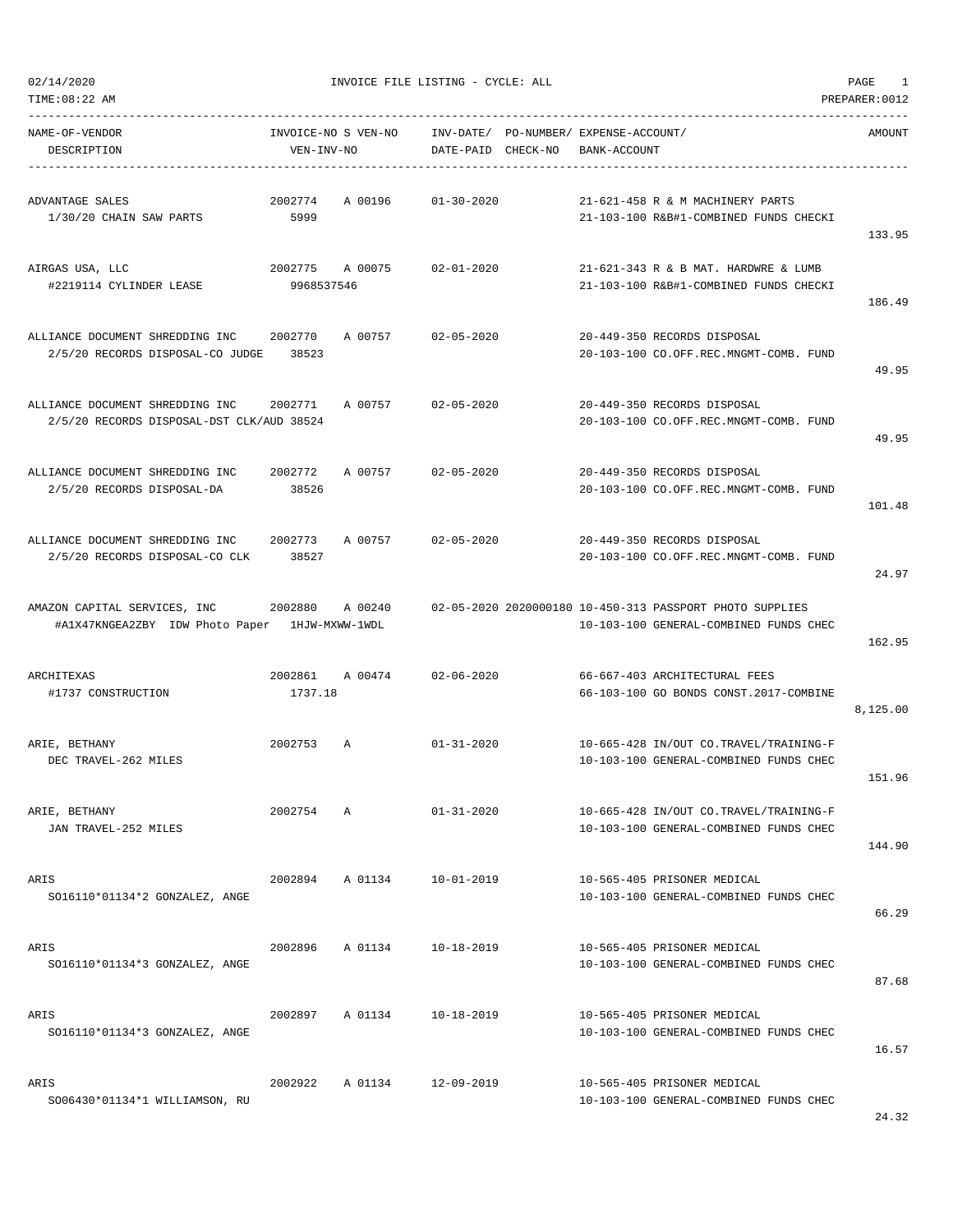| 02/14/2020 |  |
|------------|--|
|            |  |

| TIME:08:22 AM                          |            |                     |                    |                                                                       | PREPARER: 0012 |
|----------------------------------------|------------|---------------------|--------------------|-----------------------------------------------------------------------|----------------|
| NAME-OF-VENDOR<br>DESCRIPTION          | VEN-INV-NO | INVOICE-NO S VEN-NO | DATE-PAID CHECK-NO | INV-DATE/ PO-NUMBER/ EXPENSE-ACCOUNT/<br>BANK-ACCOUNT                 | AMOUNT         |
| ARIS<br>SO39968*01134*1 SMITH, GARY LY | 2002934    | A 01134             | $10 - 01 - 2019$   | 10-565-405 PRISONER MEDICAL<br>10-103-100 GENERAL-COMBINED FUNDS CHEC | 6.42           |
| ARIS<br>SO39992*01134*1 VANKIRK, JOHN  | 2002977    | A 01134             | 10-01-2019         | 10-565-405 PRISONER MEDICAL<br>10-103-100 GENERAL-COMBINED FUNDS CHEC | 32.61          |
| ARIS<br>SO39344*01134*1 GARZA, DESTINE | 2002981    | A 01134             | $10 - 25 - 2019$   | 10-565-405 PRISONER MEDICAL<br>10-103-100 GENERAL-COMBINED FUNDS CHEC |                |
| ARIS<br>SO39992*01134*2 VANKIRK, JOHN  | 2002983    | A 01134             | $10 - 01 - 2019$   | 10-565-405 PRISONER MEDICAL<br>10-103-100 GENERAL-COMBINED FUNDS CHEC | 6.74           |
| ARIS<br>SO23657*01134*1 SHOEMAKER, JAM | 2003019    | A 01134             | $10 - 01 - 2019$   | 10-565-405 PRISONER MEDICAL<br>10-103-100 GENERAL-COMBINED FUNDS CHEC | 32.34          |
| ARIS<br>SO40400*01134*1 TODD, JEREMY D | 2003035    | A 01134             | $10 - 01 - 2019$   | 10-565-405 PRISONER MEDICAL<br>10-103-100 GENERAL-COMBINED FUNDS CHEC | 32.34<br>17.11 |
| ARIS<br>SO06764*01134*1 WEISSERT, MICH | 2003037    | A 01134             | 10-01-2019         | 10-565-405 PRISONER MEDICAL<br>10-103-100 GENERAL-COMBINED FUNDS CHEC | 6.95           |
| ARIS<br>SO40400*01134*2 TODD, JEREMY D | 2003041    | A 01134             | $12 - 10 - 2019$   | 10-565-405 PRISONER MEDICAL<br>10-103-100 GENERAL-COMBINED FUNDS CHEC | 24.06          |
| ARIS<br>SO22734*01134*2 HAIRSINE, CHRI | 2003054    | A 01134             | $10 - 01 - 2019$   | 10-565-405 PRISONER MEDICAL<br>10-103-100 GENERAL-COMBINED FUNDS CHEC | 40.63          |
| ARIS<br>SO22734*01134*1 HAIRSINE, CHRI | 2003056    | A 01134             | $10 - 01 - 2019$   | 10-565-405 PRISONER MEDICAL<br>10-103-100 GENERAL-COMBINED FUNDS CHEC | 32.34          |
| ARIS<br>SO13906*01134*1 DANDRON, LANSO | 2003063    | A 01134             | $10 - 01 - 2019$   | 10-565-405 PRISONER MEDICAL<br>10-103-100 GENERAL-COMBINED FUNDS CHEC | 6.68           |
| ARIS<br>SO13906*01134*1 DANDRON, LANSO | 2003064    | A 01134             | $10 - 01 - 2019$   | 10-565-405 PRISONER MEDICAL<br>10-103-100 GENERAL-COMBINED FUNDS CHEC | 6.68           |
| ARIS<br>SO07298*01134*1 BUSH, RICKY    | 2003068    | A 01134             | $10 - 08 - 2019$   | 10-565-405 PRISONER MEDICAL<br>10-103-100 GENERAL-COMBINED FUNDS CHEC | 16.57          |
| ARIS<br>SO40222*01134*1 DURHAM, JACKY  | 2003097    | A 01134             | $10 - 25 - 2019$   | 10-565-405 PRISONER MEDICAL<br>10-103-100 GENERAL-COMBINED FUNDS CHEC |                |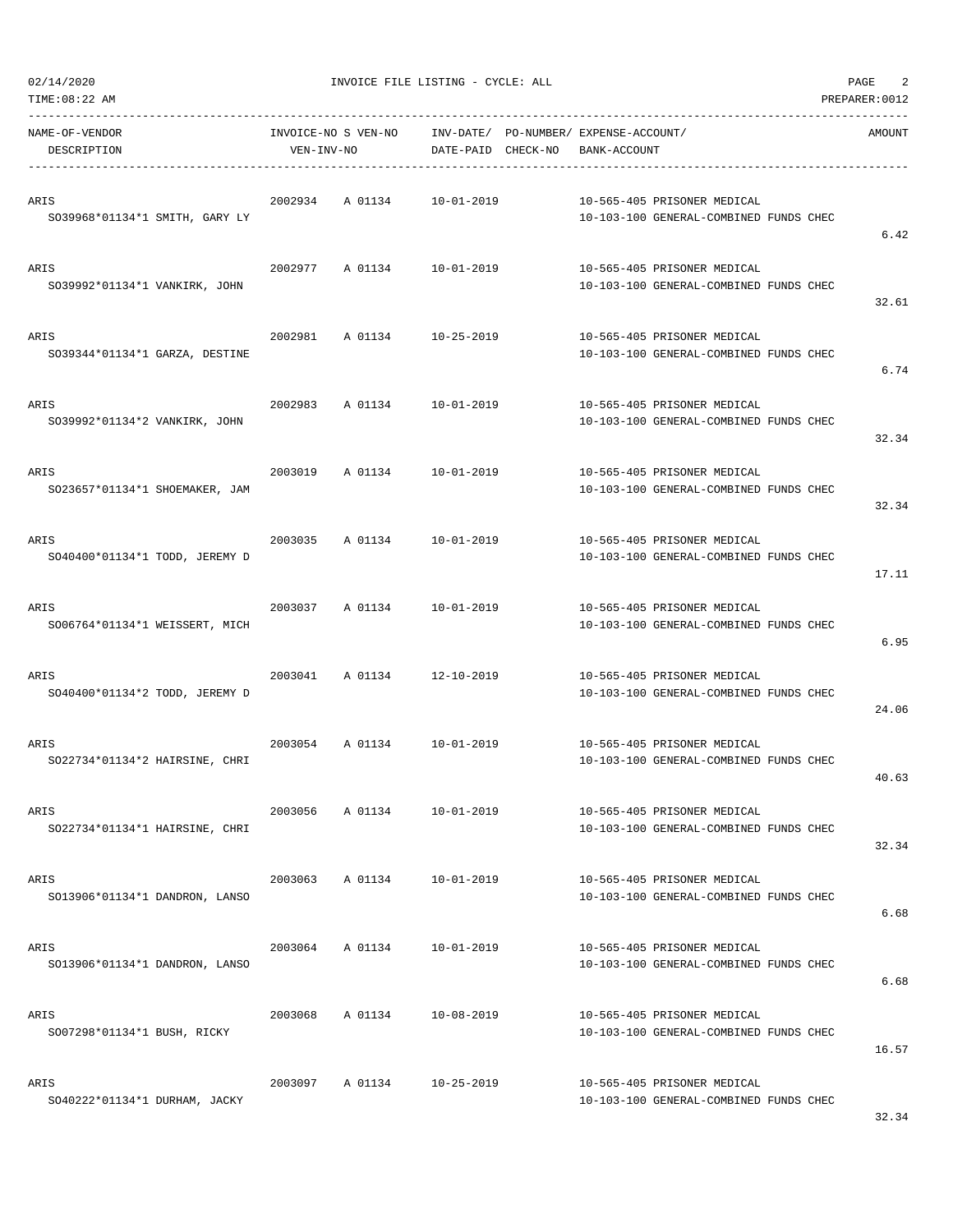| 02/14/2020 |  |
|------------|--|
|            |  |

| TIME:08:22 AM                                          |                       |                     |                                 |                                             |                                                                                  | PREPARER: 0012 |
|--------------------------------------------------------|-----------------------|---------------------|---------------------------------|---------------------------------------------|----------------------------------------------------------------------------------|----------------|
| NAME-OF-VENDOR<br>DESCRIPTION                          | VEN-INV-NO            | INVOICE-NO S VEN-NO | INV-DATE/<br>DATE-PAID CHECK-NO | PO-NUMBER/ EXPENSE-ACCOUNT/<br>BANK-ACCOUNT |                                                                                  | AMOUNT         |
| ARIS<br>SO40222*01134*1 DURHAM, JACKY                  | 2003098               | A 01134             | $11 - 05 - 2019$                |                                             | 10-565-405 PRISONER MEDICAL<br>10-103-100 GENERAL-COMBINED FUNDS CHEC            | 32.34          |
| ARIS<br>SO40105*01134*2 LESTER, PETER                  | 2003110               | A 01134             | 10-21-2019                      |                                             | 10-565-405 PRISONER MEDICAL<br>10-103-100 GENERAL-COMBINED FUNDS CHEC            | 87.68          |
| ARIS<br>SO40105*01134*2 LESTER, PETER                  | 2003111               | A 01134             | $10 - 21 - 2019$                |                                             | 10-565-405 PRISONER MEDICAL<br>10-103-100 GENERAL-COMBINED FUNDS CHEC            | 16.57          |
| ARIS<br>SO40105*01134*1 LESTER, PETER                  | 2003114               | A 01134             | 10-20-2019                      |                                             | 10-565-405 PRISONER MEDICAL<br>10-103-100 GENERAL-COMBINED FUNDS CHEC            | 235.76         |
| ARIS<br>SO40105*01134*1 LESTER, PETER                  | 2003115               | A 01134             | $10 - 20 - 2019$                |                                             | 10-565-405 PRISONER MEDICAL<br>10-103-100 GENERAL-COMBINED FUNDS CHEC            | 22.99          |
| ATMOS ENERGY<br>#3034861434 PCT 2 GAS                  | 2002788               | A 00025             | $02 - 05 - 2020$                |                                             | 22-622-441 UTILITY GAS<br>22-103-100 R&B#2- COMBINED FUNDS CHECK                 | 105.45         |
| BATTERY DISTRIBUTORS<br>1/28/20 ALTERNATOR             | 2002776<br>84999      | A 00694             | $01 - 31 - 2020$                |                                             | 21-621-458 R & M MACHINERY PARTS<br>21-103-100 R&B#1-COMBINED FUNDS CHECKI       | 245.00         |
| BI-LO WHOLESALE, INC<br>#12564 SHOP TOWELS/SPRAY       | 2002777<br>5560780    | A 00804             | $02 - 05 - 2020$                |                                             | 21-621-340 SHOP SUPPLIES<br>21-103-100 R&B#1-COMBINED FUNDS CHECKI               | 73.50          |
| BILL'S AUTO BODY & TOWING<br>2/8/20 TOWING - UNIT 4897 | 2002639               | A 00482             | $02 - 08 - 2020$                |                                             | 10-560-454 R & M AUTOMOBILES<br>10-103-100 GENERAL-COMBINED FUNDS CHEC           | 650.00         |
| BOKF, NA<br>#FANNINCO17 PRINCIPAL                      | 2002858               | A 00306             | $01 - 31 - 2020$                |                                             | 60-620-627 PRINCIPAL, 2017 GO BONDS<br>60-103-100 SINKING-COMBINED FUND CHECK    | 170,000.00     |
| BOKF, NA<br>#FANNINCO17 INTEREST                       | 2002859               | A 00306             | $01 - 31 - 2020$                |                                             | 60-660-667 INTEREST, 2017 GO BONDS<br>60-103-100 SINKING-COMBINED FUND CHECK     | 103,237.50     |
| BOKF, NA<br>#FANNINCO17 AGENT FEE                      | 2002860               | A 00306             | $01 - 31 - 2020$                |                                             | 60-620-309 ANNUAL PAYING AGENT REGISTR<br>60-103-100 SINKING-COMBINED FUND CHECK | 200.00         |
| BONHAM BUILDING SUPPLY<br>#0000238 BOND-KEYS           | 2002640<br>INV0311622 | A 00407             | $02 - 04 - 2020$                |                                             | 10-513-450 R&M BUILDING<br>10-103-100 GENERAL-COMBINED FUNDS CHEC                | 5.96           |
| BONHAM BUILDING SUPPLY<br>#0000238 BOND-KEYS           | 2002641<br>INV0311225 | A 00407             | $01 - 27 - 2020$                |                                             | 10-513-450 R&M BUILDING<br>10-103-100 GENERAL-COMBINED FUNDS CHEC                |                |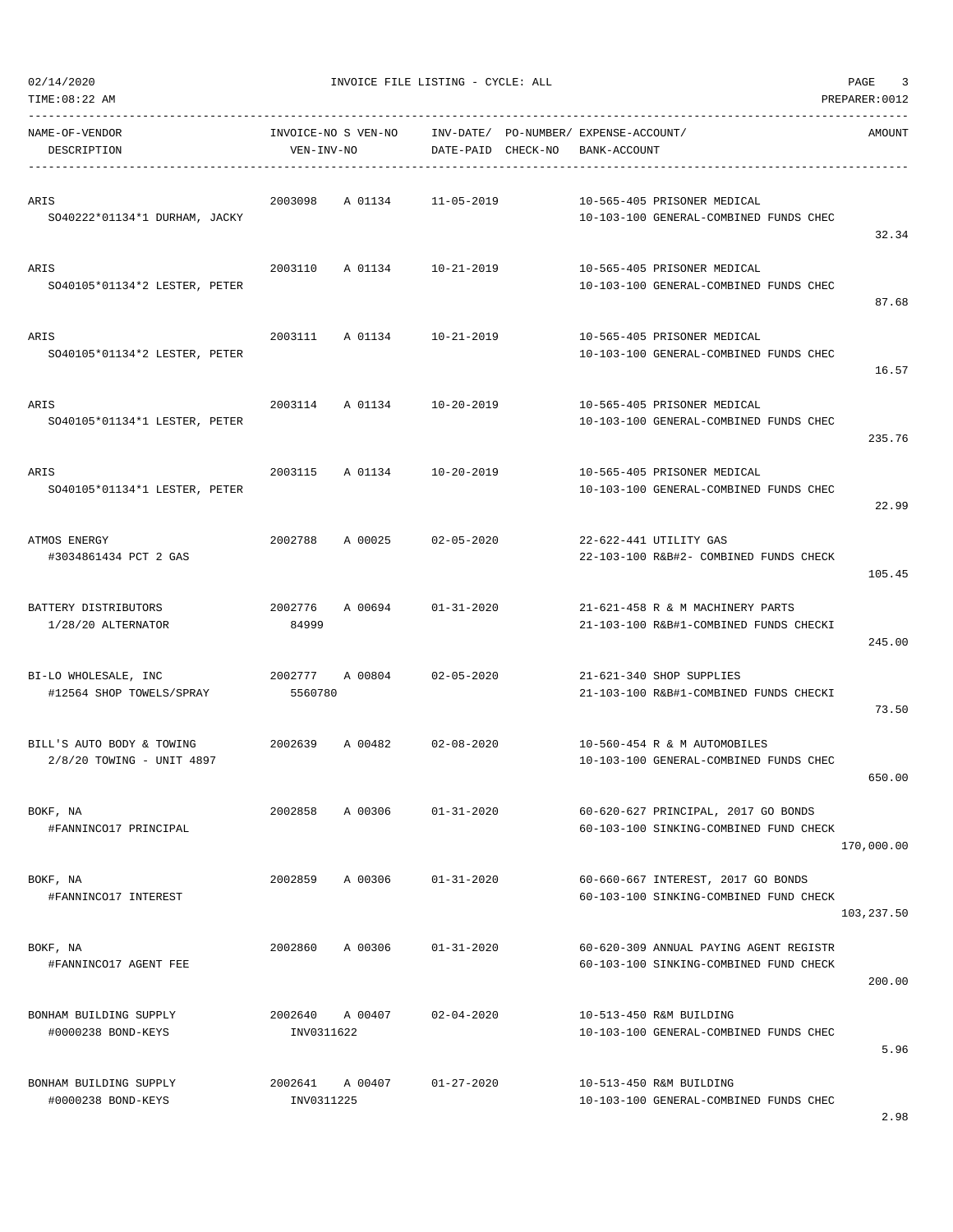02/14/2020 INVOICE FILE LISTING - CYCLE: ALL PAGE 4

| NAME-OF-VENDOR<br>DESCRIPTION                                                 | VEN-INV-NO      |                            |                  | INVOICE-NO S VEN-NO INV-DATE/ PO-NUMBER/ EXPENSE-ACCOUNT/<br>DATE-PAID CHECK-NO BANK-ACCOUNT | AMOUNT    |
|-------------------------------------------------------------------------------|-----------------|----------------------------|------------------|----------------------------------------------------------------------------------------------|-----------|
| BONHAM, CITY OF/911/AMBULANCE 2002879 A 00340 02-13-2020<br>FEB AMBULANCE SVC |                 |                            |                  | 10-540-417 AMBULANCE SERVICE<br>10-103-100 GENERAL-COMBINED FUNDS CHEC                       | 45,000.00 |
| BRANNAN, QUIENCY SMITH<br>CR-19-27074 GOMEZ DST CT                            |                 | 2002642 A 00725            | 01-31-2020       | 10-435-437 ATTORNEY FEES<br>10-103-100 GENERAL-COMBINED FUNDS CHEC                           | 297.50    |
| BRANNAN, QUIENCY SMITH<br>FA-19-44487 BARBER DST CT                           |                 | 2002643 A 00725 01-24-2020 |                  | 10-435-436 ATTORNEY FEES- CPS CASES<br>10-103-100 GENERAL-COMBINED FUNDS CHEC                | 93.50     |
| BRANNAN, QUIENCY SMITH<br>FA-19-44526 WRIGHT DST CT                           |                 | 2002644 A 00725 01-24-2020 |                  | 10-435-436 ATTORNEY FEES- CPS CASES<br>10-103-100 GENERAL-COMBINED FUNDS CHEC                | 192.00    |
| BRANNAN, QUIENCY SMITH<br>FA-19-44487 BARBER DST CT                           |                 | 2002755 A 00725 01-24-2020 |                  | 10-435-436 ATTORNEY FEES- CPS CASES<br>10-103-100 GENERAL-COMBINED FUNDS CHEC                | 88.00     |
| BRANNAN, OUIENCY SMITH<br>CR-19-27193 RUTLEDGE DST CT                         |                 | 2002756 A 00725 01-31-2020 |                  | 10-435-437 ATTORNEY FEES<br>10-103-100 GENERAL-COMBINED FUNDS CHEC                           | 59.50     |
| BRANNAN, QUIENCY SMITH<br>CR-19-27149-1 RODRIGUEZ DST CT                      |                 | 2002757 A 00725 01-31-2020 |                  | 10-435-437 ATTORNEY FEES<br>10-103-100 GENERAL-COMBINED FUNDS CHEC                           | 42.50     |
| BRESE-LEBRON LAW, PLLC<br>CR-18-26569 GARZA DST CT                            |                 | 2002645 A 00449 01-29-2020 |                  | 10-435-437 ATTORNEY FEES<br>10-103-100 GENERAL-COMBINED FUNDS CHEC                           | 212.50    |
| BRESE-LEBRON LAW, PLLC<br>CR-10-23602 BUSH DST CT                             |                 | 2002646 A 00449 01-28-2020 |                  | 10-435-437 ATTORNEY FEES<br>10-103-100 GENERAL-COMBINED FUNDS CHEC                           | 178.50    |
| BRESE-LEBRON LAW, PLLC<br>CR-18-27082 PEAL DST CT                             | 2002647 A 00449 |                            | $01 - 28 - 2020$ | 10-435-437 ATTORNEY FEES<br>10-103-100 GENERAL-COMBINED FUNDS CHEC                           | 297.50    |
| CINTAS CORPORATION #163<br>#13494452 PCT 2 JAN. UNIFORMS                      |                 | 2002789 A 00581 01-31-2020 |                  | 22-622-395 UNIFORMS<br>22-103-100 R&B#2- COMBINED FUNDS CHECK                                | 318.53    |
| #139484346 PCT 4 JAN UNIFORMS                                                 |                 |                            | $01 - 31 - 2020$ | 24-624-395 EMPLOYEE UNIFORMS<br>24-103-100 R&B#4- COMBINED FUNDS CHECK                       | 245.89    |
| CIRA<br>2/3/20 WEB HOSTING                                                    | SOP011985       | 2002758 A 00316            | $02 - 03 - 2020$ | 10-510-453 COMPUTER SOFTWARE MAINTEN<br>10-103-100 GENERAL-COMBINED FUNDS CHEC               | 800.00    |
| CO-OPERATIVE GIN CO.<br>#FANN#3 CULVERTS SUPPLIES                             |                 | 2002818 A 00052 01-31-2020 |                  | 23-623-342 R & B MAT. CULVERTS<br>23-103-100 R&B#3-COMBINED FUNDS CHECKI                     |           |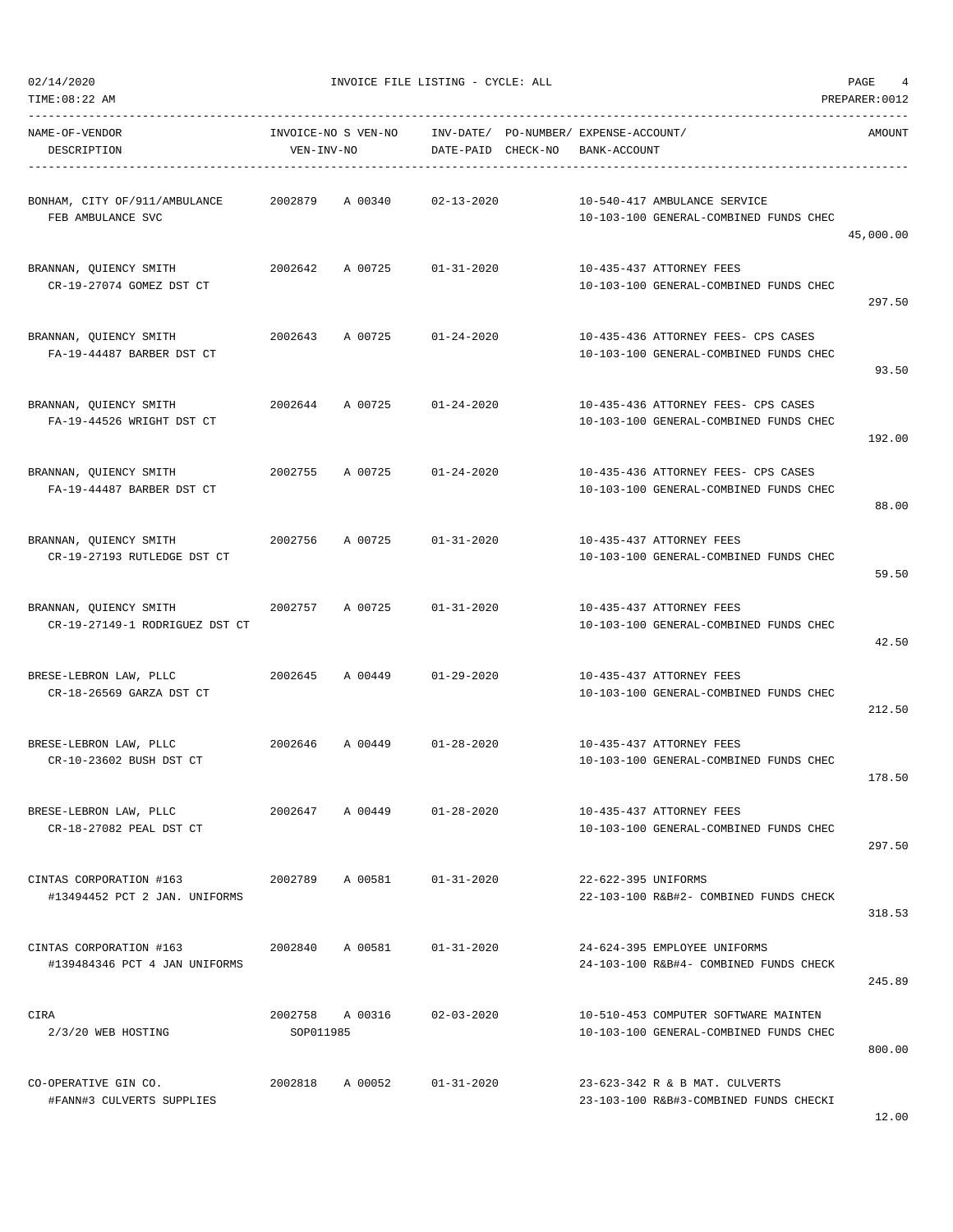$02/14/2020$  PAGE 5

| NAME-OF-VENDOR<br>DESCRIPTION                         | VEN-INV-NO |                 |                            | INVOICE-NO S VEN-NO INV-DATE/ PO-NUMBER/ EXPENSE-ACCOUNT/<br>DATE-PAID CHECK-NO BANK-ACCOUNT | AMOUNT |
|-------------------------------------------------------|------------|-----------------|----------------------------|----------------------------------------------------------------------------------------------|--------|
|                                                       |            |                 |                            |                                                                                              |        |
| CO-OPERATIVE GIN CO.<br>#FANN#3 R&M PARTS             |            |                 | 2002819 A 00052 01-31-2020 | 23-623-458 R & M MACHINERY PARTS<br>23-103-100 R&B#3-COMBINED FUNDS CHECKI                   | 463.90 |
| CO-OPERATIVE GIN CO.<br>#FANN#3 R&M TIRES             |            |                 | 2002820 A 00052 01-31-2020 | 23-623-459 R & M MACH. TIRES & TUBES<br>23-103-100 R&B#3-COMBINED FUNDS CHECKI               | 80.80  |
| CO-OPERATIVE GIN CO.<br>#FANN#3 SHOP SUPPLY           |            |                 | 2002821 A 00052 01-31-2020 | 23-623-340 SHOP SUPPLIES<br>23-103-100 R&B#3-COMBINED FUNDS CHECKI                           | 52.46  |
| CONCORD NORTH TEXAS<br>SO40222*01205*2 DURHAM, JACKY  | 2002892    |                 | A 01205 11-04-2019         | 10-565-405 PRISONER MEDICAL<br>10-103-100 GENERAL-COMBINED FUNDS CHEC                        | 98.98  |
| CONCORD NORTH TEXAS<br>SO40222*01205*1 DURHAM, JACKY  |            |                 | 2002899 A 01205 10-24-2019 | 10-565-405 PRISONER MEDICAL<br>10-103-100 GENERAL-COMBINED FUNDS CHEC                        | 180.13 |
| CONCORD NORTH TEXAS<br>SO18426*01205*1 FORD, ROSS LAY |            | 2002908 A 01205 | 10-01-2019                 | 10-565-405 PRISONER MEDICAL<br>10-103-100 GENERAL-COMBINED FUNDS CHEC                        | 54.41  |
| CONCORD NORTH TEXAS<br>SO13906*01205*1 DANDRON, LANSO |            |                 | 2002911 A 01205 10-01-2019 | 10-565-405 PRISONER MEDICAL<br>10-103-100 GENERAL-COMBINED FUNDS CHEC                        | 79.62  |
| CONCORD NORTH TEXAS<br>SO27525*01205*1 REYNOLDS, ROBE |            | 2002914 A 01205 | 10-01-2019                 | 10-565-405 PRISONER MEDICAL<br>10-103-100 GENERAL-COMBINED FUNDS CHEC                        | 54.41  |
| CONCORD NORTH TEXAS<br>SO40545*01205*1 STEPHENS, SAMA |            |                 | 2002949 A 01205 10-01-2019 | 10-565-405 PRISONER MEDICAL<br>10-103-100 GENERAL-COMBINED FUNDS CHEC                        | 79.62  |
| CONCORD NORTH TEXAS<br>SO14145*01205*1 REYNOLDS, JAME | 2002950    | A 01205         | $10 - 01 - 2019$           | 10-565-405 PRISONER MEDICAL<br>10-103-100 GENERAL-COMBINED FUNDS CHEC                        | 79.62  |
| CONCORD NORTH TEXAS<br>SO40400*01205*1 TODD, JEREMY D |            |                 | 2002969 A 01205 12-10-2019 | 10-565-405 PRISONER MEDICAL<br>10-103-100 GENERAL-COMBINED FUNDS CHEC                        | 54.41  |
| CONCORD NORTH TEXAS<br>SO40400*01205*1 TODD, JEREMY D |            | 2002970 A 01205 | $12 - 10 - 2019$           | 10-565-405 PRISONER MEDICAL<br>10-103-100 GENERAL-COMBINED FUNDS CHEC                        | 44.91  |
| CONCORD NORTH TEXAS<br>SO40400*01205*1 TODD, JEREMY D |            | 2002971 A 01205 | 12-10-2019                 | 10-565-405 PRISONER MEDICAL<br>10-103-100 GENERAL-COMBINED FUNDS CHEC                        | 0.00   |
| CONCORD NORTH TEXAS<br>SO17097*01205*1 ALEXANDER, MIN |            |                 | 2002980 A 01205 10-01-2019 | 10-565-405 PRISONER MEDICAL<br>10-103-100 GENERAL-COMBINED FUNDS CHEC                        |        |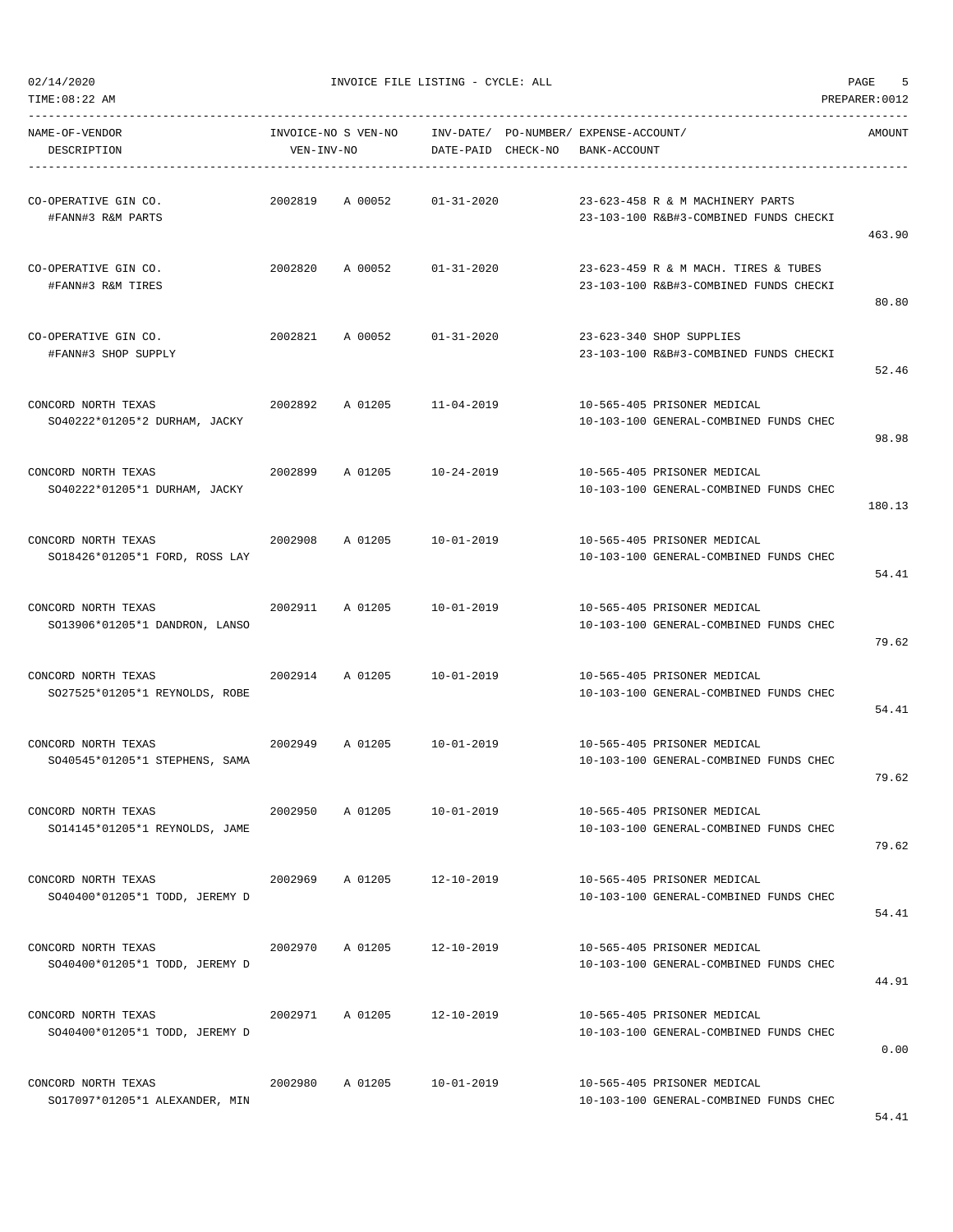| 02/14/2020<br>TIME:08:22 AM                           |            | INVOICE FILE LISTING - CYCLE: ALL |                                                                                 | PAGE<br>6<br>PREPARER: 0012                                           |        |  |
|-------------------------------------------------------|------------|-----------------------------------|---------------------------------------------------------------------------------|-----------------------------------------------------------------------|--------|--|
| NAME-OF-VENDOR<br>DESCRIPTION                         | VEN-INV-NO |                                   | INVOICE-NO S VEN-NO INV-DATE/ PO-NUMBER/ EXPENSE-ACCOUNT/<br>DATE-PAID CHECK-NO | BANK-ACCOUNT                                                          | AMOUNT |  |
| CONCORD NORTH TEXAS<br>SO39344*01205*1 GARZA, DESTINE | 2002995    | A 01205                           | 10-25-2019                                                                      | 10-565-405 PRISONER MEDICAL<br>10-103-100 GENERAL-COMBINED FUNDS CHEC | 60.33  |  |
| CONCORD NORTH TEXAS<br>SO23657*01205*1 SHOEMAKER, JAM | 2003001    | A 01205                           | $10 - 01 - 2019$                                                                | 10-565-405 PRISONER MEDICAL<br>10-103-100 GENERAL-COMBINED FUNDS CHEC | 79.62  |  |
| CONCORD NORTH TEXAS<br>SO23657*01205*1 SHOEMAKER, JAM | 2003002    | A 01205                           | 10-01-2019                                                                      | 10-565-405 PRISONER MEDICAL<br>10-103-100 GENERAL-COMBINED FUNDS CHEC | 71.91  |  |
| CONCORD NORTH TEXAS<br>SO04475*01205*1 TITSWORTH, MIC | 2003016    | A 01205                           | 10-01-2019                                                                      | 10-565-405 PRISONER MEDICAL<br>10-103-100 GENERAL-COMBINED FUNDS CHEC | 98.98  |  |
| CONCORD NORTH TEXAS<br>SO04475*01205*1 TITSWORTH, MIC | 2003017    | A 01205                           | 10-01-2019                                                                      | 10-565-405 PRISONER MEDICAL<br>10-103-100 GENERAL-COMBINED FUNDS CHEC | 6.42   |  |
| CONCORD NORTH TEXAS<br>SO21305*01205*1 RENFRO, WILLIA | 2003018    | A 01205                           | $10 - 01 - 2019$                                                                | 10-565-405 PRISONER MEDICAL<br>10-103-100 GENERAL-COMBINED FUNDS CHEC | 54.41  |  |
| CONCORD NORTH TEXAS<br>SO22665*01205*1 THACKER, BRAD  | 2003022    | A 01205                           | 10-01-2019                                                                      | 10-565-405 PRISONER MEDICAL<br>10-103-100 GENERAL-COMBINED FUNDS CHEC | 98.98  |  |
| CONCORD NORTH TEXAS<br>SO40105*01205*1 LESTER, PETER  | 2003025    | A 01205                           | 10-20-2019                                                                      | 10-565-405 PRISONER MEDICAL<br>10-103-100 GENERAL-COMBINED FUNDS CHEC | 98.98  |  |
| CONCORD NORTH TEXAS<br>SO40683*01205*2 ANDERSON, ROBE | 2003033    | A 01205                           | $12 - 04 - 2019$                                                                | 10-565-405 PRISONER MEDICAL<br>10-103-100 GENERAL-COMBINED FUNDS CHEC | 79.62  |  |
| CONCORD NORTH TEXAS<br>SO40683*01205*2 ANDERSON, ROBE | 2003034    | A 01205                           | $12 - 04 - 2019$                                                                | 10-565-405 PRISONER MEDICAL<br>10-103-100 GENERAL-COMBINED FUNDS CHEC | 0.00   |  |
| CONCORD NORTH TEXAS<br>SO40683*01205*1 ANDERSON, ROBE | 2003038    | A 01205                           | $12 - 06 - 2019$                                                                | 10-565-405 PRISONER MEDICAL<br>10-103-100 GENERAL-COMBINED FUNDS CHEC | 40.27  |  |
| CONCORD NORTH TEXAS<br>SO39992*01205*1 VANKIRK, JOHN  | 2003062    | A 01205                           | 10-01-2019                                                                      | 10-565-405 PRISONER MEDICAL<br>10-103-100 GENERAL-COMBINED FUNDS CHEC | 79.62  |  |
| CONCORD NORTH TEXAS<br>SO16110*01205*2 GONZALEZ, ANGE | 2003074    | A 01205                           | $10 - 01 - 2019$                                                                | 10-565-405 PRISONER MEDICAL<br>10-103-100 GENERAL-COMBINED FUNDS CHEC | 54.41  |  |
| CONCORD NORTH TEXAS<br>SO16110*01205*1 GONZALEZ, ANGE | 2003077    | A 01205                           | $10 - 01 - 2019$                                                                | 10-565-405 PRISONER MEDICAL<br>10-103-100 GENERAL-COMBINED FUNDS CHEC |        |  |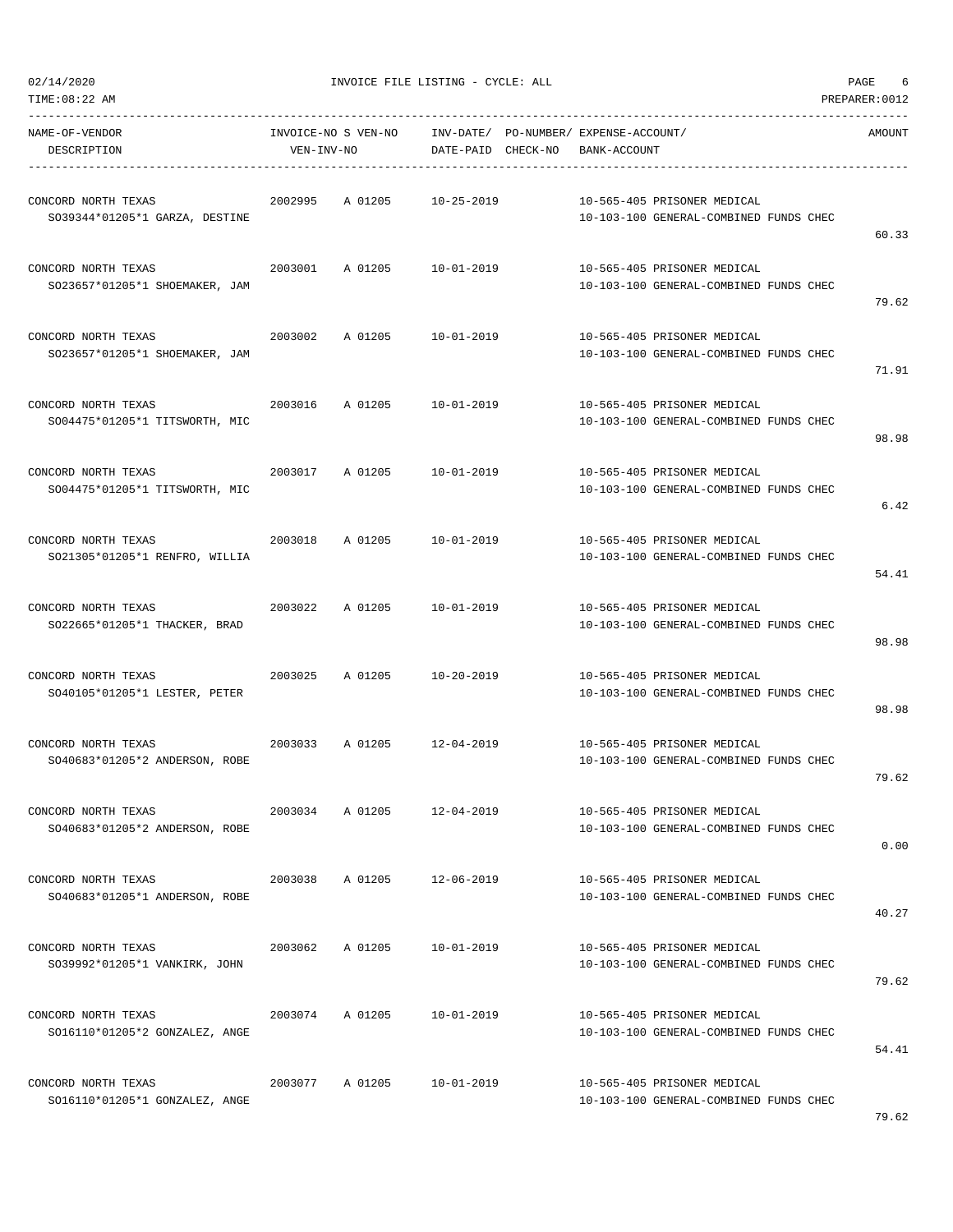| TIME:08:22 AM                                                                      |                                   |                    |                                                             |                      |                                                                                  | PREPARER: 0012 |
|------------------------------------------------------------------------------------|-----------------------------------|--------------------|-------------------------------------------------------------|----------------------|----------------------------------------------------------------------------------|----------------|
| NAME-OF-VENDOR<br>DESCRIPTION                                                      | INVOICE-NO S VEN-NO<br>VEN-INV-NO |                    | INV-DATE/ PO-NUMBER/ EXPENSE-ACCOUNT/<br>DATE-PAID CHECK-NO | BANK-ACCOUNT         |                                                                                  | AMOUNT         |
| CONCORD NORTH TEXAS<br>SO38363*01205*1 FIELDS, VICTOR                              | 2003078                           | A 01205            | $10 - 14 - 2019$                                            |                      | 10-565-405 PRISONER MEDICAL<br>10-103-100 GENERAL-COMBINED FUNDS CHEC            | 79.62          |
| CONCORD NORTH TEXAS<br>SO16110*01205*3 GONZALEZ, ANGE                              | 2003080                           | A 01205            | 10-18-2019                                                  |                      | 10-565-405 PRISONER MEDICAL<br>10-103-100 GENERAL-COMBINED FUNDS CHEC            | 98.98          |
| CONCORD NORTH TEXAS<br>SO16110*01205*3 GONZALEZ, ANGE                              | 2003081                           | A 01205            | 10-18-2019                                                  |                      | 10-565-405 PRISONER MEDICAL<br>10-103-100 GENERAL-COMBINED FUNDS CHEC            | 6.42           |
| CONCORD NORTH TEXAS<br>S039632*01205*1 CASSADY, ETHAN                              | 2003109                           | A 01205 11-15-2019 |                                                             |                      | 10-565-405 PRISONER MEDICAL<br>10-103-100 GENERAL-COMBINED FUNDS CHEC            | 79.62          |
| CONCORD NORTH TEXAS<br>SO07298*01205*1 BUSH, RICKY                                 | 2003119                           | A 01205            | 10-08-2019                                                  |                      | 10-565-405 PRISONER MEDICAL<br>10-103-100 GENERAL-COMBINED FUNDS CHEC            | 180.13         |
| CONCORD NORTH TEXAS<br>SO07298*01205*1 BUSH, RICKY                                 | 2003120                           | A 01205            | 10-08-2019                                                  |                      | 10-565-405 PRISONER MEDICAL<br>10-103-100 GENERAL-COMBINED FUNDS CHEC            | 6.42           |
| COOPER-SORRELLS FUNERAL HOME<br>2/5/20 CATES-REMOVAL/POUCH/TRANSPOR C20-02         | 2002648                           | A 00163            | $02 - 05 - 2020$                                            | 10-425-466 AUTOPSIES | 10-103-100 GENERAL-COMBINED FUNDS CHEC                                           | 606.25         |
| COOPER-SORRELLS FUNERAL HOME 2002881<br>2/10/20 THOMAS REMOVAL/POUCH/TRANSP C20-03 |                                   | A 00163            | $02 - 10 - 2020$                                            | 10-425-466 AUTOPSIES | 10-103-100 GENERAL-COMBINED FUNDS CHEC                                           | 494.25         |
| CORRECTIONS SOFTWARE SOLUTIONS, LP 2002649<br>MARCH 2020 COMPUTER SOFTWARE         | 47715                             | A 00727            | $02 - 01 - 2020$                                            |                      | 10-573-453 COMPUTER SOFTWARE<br>10-103-100 GENERAL-COMBINED FUNDS CHEC           | 107.00         |
| COUNTY TRASH SERVICE<br>#322234 LAKE FANNIN TRASH                                  | 2002878                           | A 00475            | $02 - 10 - 2020$                                            |                      | 85-520-443 TRASH PICK-UP<br>85-103-100 LAKE FANNIN-COMBINED FUNDS                | 65.00          |
| CUSTIS, PATRICK<br>12/18-31/2019 TRAVEL-6.2 MILES                                  | 2002650                           | A                  | $01 - 31 - 2020$                                            |                      | 10-475-427 OUT OF COUNTY TRAVEL/TRAINI<br>10-103-100 GENERAL-COMBINED FUNDS CHEC | 3.60           |
| CUSTIS, PATRICK<br>1/2-1/31/20 TRAVEL-197 MILES                                    | 2002651                           | $\mathbb{A}$       | $01 - 31 - 2020$                                            |                      | 10-475-427 OUT OF COUNTY TRAVEL/TRAINI<br>10-103-100 GENERAL-COMBINED FUNDS CHEC | 113.28         |
| DANIELS, SHOLDON<br>50257 MUSSETT CO CT@LAW                                        | 2002652                           | A 00784            | $02 - 05 - 2020$                                            |                      | 10-410-424 INDIGENT ATTORNEY FEES<br>10-103-100 GENERAL-COMBINED FUNDS CHEC      | 175.00         |
| DATA PRESERVATION, LLC<br>$1/30/20$ JAN LAND & VITALS                              | 2002769<br>3329                   | A 00357            | $01 - 30 - 2020$                                            |                      | 18-402-312 IMAGING SYSTEM<br>18-103-100 CO.CLK.REC.MNGMT.-COMB.FUND              |                |

4,288.00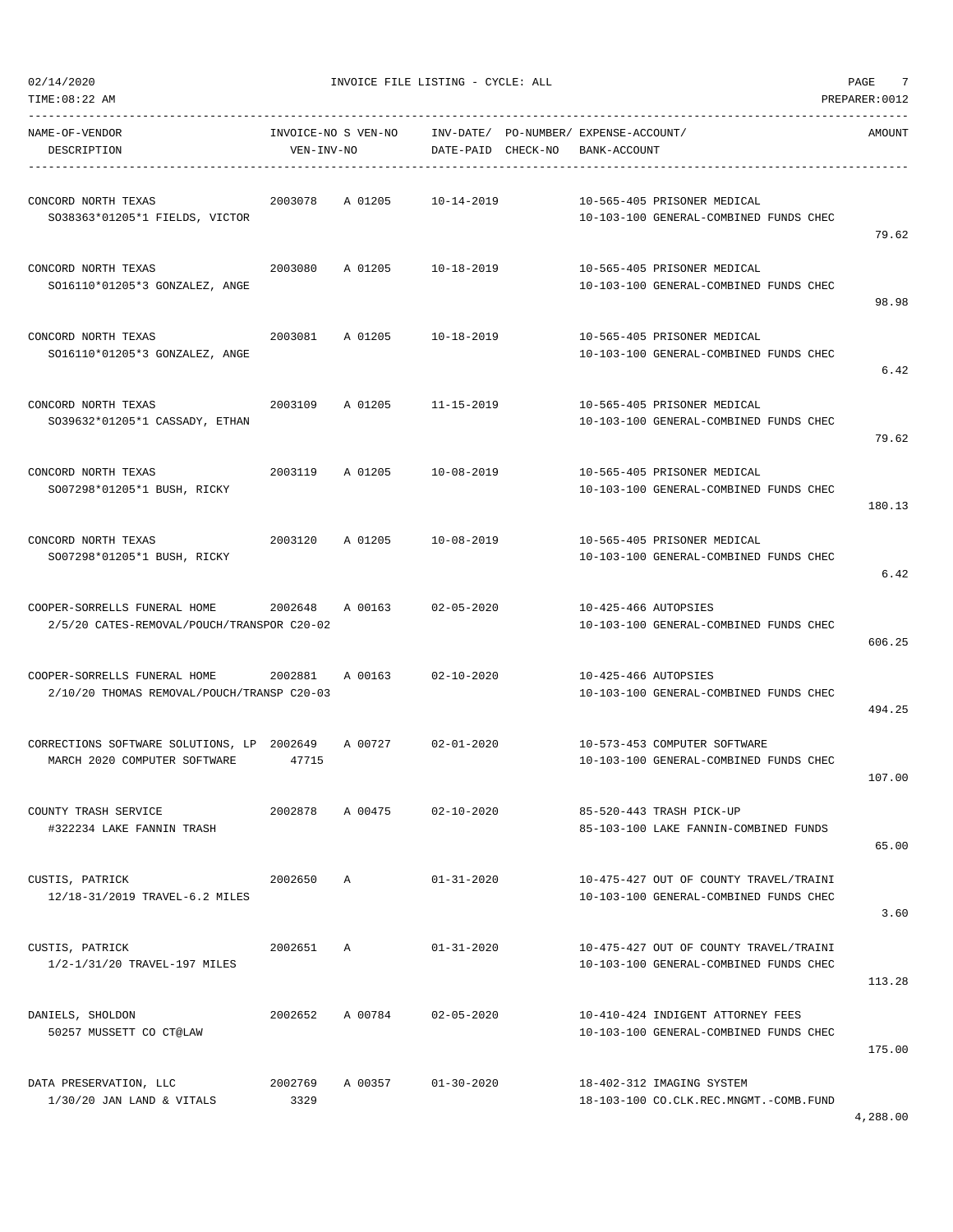02/14/2020 INVOICE FILE LISTING - CYCLE: ALL PAGE 8

-----------------------------------------------------------------------------------------------------------------------------------

NAME-OF-VENDOR INVOICE-NO S VEN-NO INV-DATE/ PO-NUMBER/ EXPENSE-ACCOUNT/ AMOUNT DESCRIPTION VEN-INV-NO DATE-PAID CHECK-NO BANK-ACCOUNT ----------------------------------------------------------------------------------------------------------------------------------- DM TRUCKING, LLC 2002841 A 00096 01-21-2020 24-624-341 R & B MAT. ROCK & GRAVEL 1/21/20 ROCK & GRAVEL-HAULING 1740 24-103-100 R&B#4- COMBINED FUNDS CHECK 1,285.50 DOLESE BROS. CO. 2002790 A 00200 01-02-2020 22-622-341 R & B MAT. ROCK & GRAVEL #FAN582 ROCK & GRAVEL AG20000315 22-103-100 R&B#2- COMBINED FUNDS CHECK 370.28 DOLESE BROS. CO. 2002791 A 00200 01-06-2020 22-622-341 R & B MAT. ROCK & GRAVEL #FAN582 ROCK & GRAVEL AG20001465 22-103-100 R&B#2- COMBINED FUNDS CHECK 184.43 DOLESE BROS. CO. 2002792 A 00200 01-07-2020 22-622-341 R & B MAT. ROCK & GRAVEL #FAN582 ROCK & GRAVEL AG20002073 22-103-100 R&B#2- COMBINED FUNDS CHECK 557.63 DOLESE BROS. CO. 2002793 A 00200 01-08-2020 22-622-341 R & B MAT. ROCK & GRAVEL #FAN582 ROCK & GRAVEL AG20002732 22-103-100 R&B#2- COMBINED FUNDS CHECK 366.53 DOLESE BROS. CO. 2002794 A 00200 01-09-2020 22-622-341 R & B MAT. ROCK & GRAVEL #FAN582 ROCK & GRAVEL AG20003360 22-103-100 R&B#2- COMBINED FUNDS CHECK 374.10 DOLESE BROS. CO. 2002795 A 00200 01-13-2020 22-622-341 R & B MAT. ROCK & GRAVEL #FAN582 ROCK & GRAVEL AG20004438 22-103-100 R&B#2- COMBINED FUNDS CHECK 546.61 DOLESE BROS. CO. 2002796 A 00200 01-14-2020 22-622-341 R & B MAT. ROCK & GRAVEL #FAN582 ROCK & GRAVEL AG20005049 22-103-100 R&B#2- COMBINED FUNDS CHECK 548.86 DOLESE BROS. CO. 2002797 A 00200 01-15-2020 22-622-341 R & B MAT. ROCK & GRAVEL #FAN582 ROCK & GRAVEL AG20005618 22-103-100 R&B#2- COMBINED FUNDS CHECK 545.85 DOLESE BROS. CO. 2002798 A 00200 01-16-2020 22-622-341 R & B MAT. ROCK & GRAVEL #FAN582 ROCK & GRAVEL AG20006189 22-103-100 R&B#2- COMBINED FUNDS CHECK 437.21 DOLESE BROS. CO. 2002799 A 00200 01-17-2020 22-622-341 R & B MAT. ROCK & GRAVEL #FAN582 ROCK & GRAVEL AG20006549 22-103-100 R&B#2- COMBINED FUNDS CHECK 408.33 DOLESE BROS. CO. 2002800 A 00200 01-21-2020 22-622-341 R & B MAT. ROCK & GRAVEL #FAN582 ROCK & GRAVEL AG20007624 22-103-100 R&B#2- COMBINED FUNDS CHECK 439.65 DOLESE BROS. CO. 2002801 A 00200 01-22-2020 22-622-341 R & B MAT. ROCK & GRAVEL #FAN582 ROCK & GRAVEL AG20008075 22-103-100 R&B#2- COMBINED FUNDS CHECK 213.94

DOLESE BROS. CO. 2002802 A 00200 01-23-2020 22-622-341 R & B MAT. ROCK & GRAVEL #FAN582 ROCK & GRAVEL AG20008520 22-103-100 R&B#2- COMBINED FUNDS CHECK

1,288.45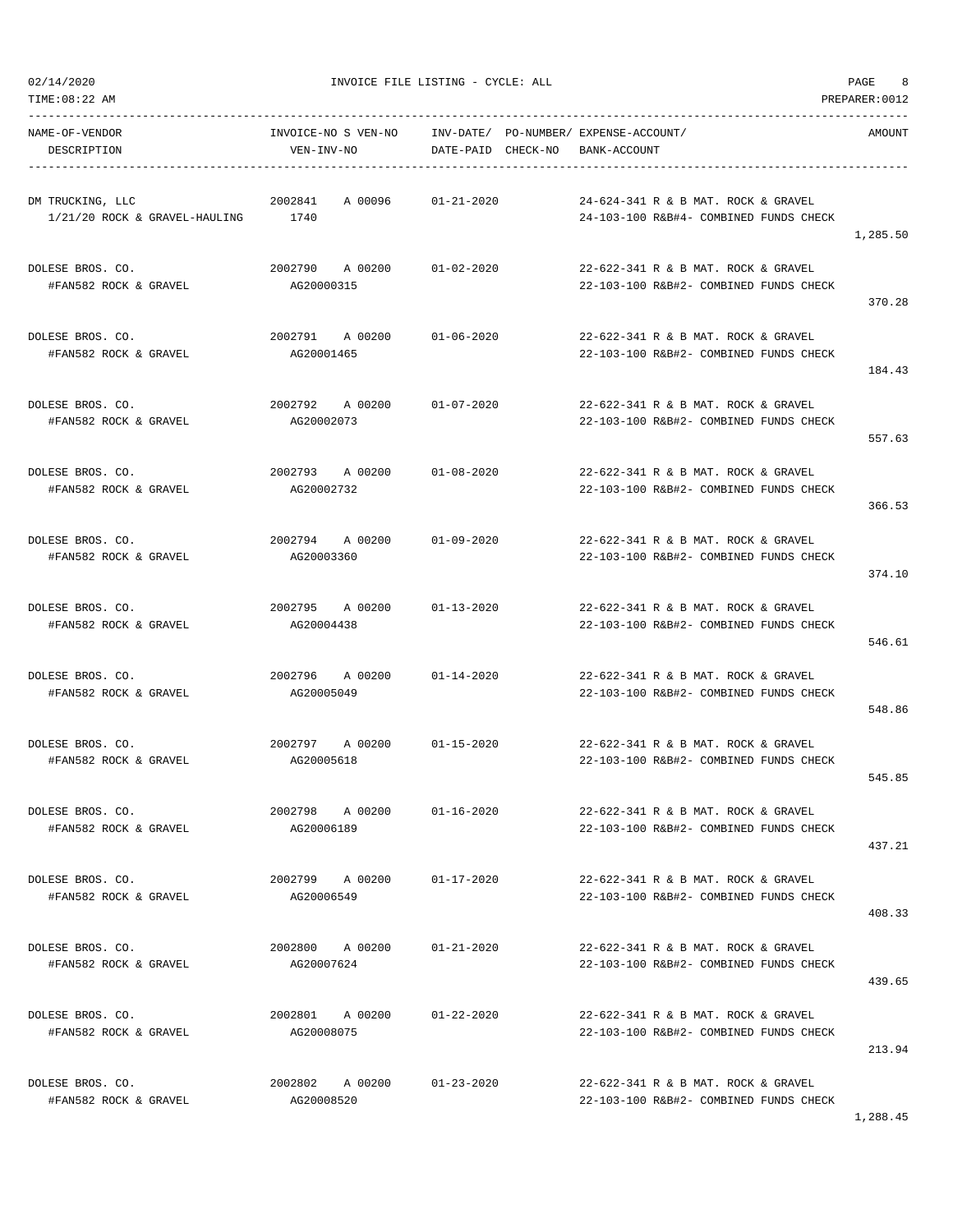02/14/2020 INVOICE FILE LISTING - CYCLE: ALL PAGE 9

| NAME-OF-VENDOR<br>DESCRIPTION             | INVOICE-NO S VEN-NO<br>VEN-INV-NO                            | INV-DATE/ PO-NUMBER/ EXPENSE-ACCOUNT/<br>DATE-PAID CHECK-NO | BANK-ACCOUNT                                                                  | AMOUNT   |
|-------------------------------------------|--------------------------------------------------------------|-------------------------------------------------------------|-------------------------------------------------------------------------------|----------|
| DOLESE BROS. CO.<br>#FAN582 ROCK & GRAVEL | 2002803 A 00200<br>AG20009102                                | 01-24-2020                                                  | 22-622-341 R & B MAT. ROCK & GRAVEL<br>22-103-100 R&B#2- COMBINED FUNDS CHECK | 223.26   |
| DOLESE BROS. CO.<br>#FAN582 ROCK & GRAVEL | 2002804 A 00200 01-27-2020<br>AG20009924                     |                                                             | 22-622-341 R & B MAT. ROCK & GRAVEL<br>22-103-100 R&B#2- COMBINED FUNDS CHECK | 644.72   |
| DOLESE BROS. CO.<br>#FAN582 ROCK & GRAVEL | 2002805 A00200<br>AG20010407                                 | $01 - 28 - 2020$                                            | 22-622-341 R & B MAT. ROCK & GRAVEL<br>22-103-100 R&B#2- COMBINED FUNDS CHECK | 1,330.09 |
| DOLESE BROS. CO.<br>#FAN582 ROCK & GRAVEL | 2002806 A 00200<br>AG20010831                                | 01-29-2020                                                  | 22-622-341 R & B MAT. ROCK & GRAVEL<br>22-103-100 R&B#2- COMBINED FUNDS CHECK | 1,957.96 |
| DOLESE BROS. CO.<br>#FAN582 ROCK & GRAVEL | 2002807 A 00200<br>AG20011343                                | $01 - 30 - 2020$                                            | 22-622-341 R & B MAT. ROCK & GRAVEL<br>22-103-100 R&B#2- COMBINED FUNDS CHECK | 1,322.56 |
| DOLESE BROS. CO.<br>#FAN584 ROCK & GRAVEL | 2002842 A 00200<br>AG20008076                                | $01 - 22 - 2020$                                            | 24-624-341 R & B MAT. ROCK & GRAVEL<br>24-103-100 R&B#4- COMBINED FUNDS CHECK | 511.35   |
| DOLESE BROS. CO.<br>#FAN584 ROCK & GRAVEL | 2002843 A 00200 01-22-2020<br>AG20008077                     |                                                             | 24-624-341 R & B MAT. ROCK & GRAVEL<br>24-103-100 R&B#4- COMBINED FUNDS CHECK | 219.73   |
| DOLESE BROS. CO.<br>#FAN584 ROCK & GRAVEL | 2002844 A00200<br>AG20008521                                 | 01-23-2020                                                  | 24-624-341 R & B MAT. ROCK & GRAVEL<br>24-103-100 R&B#4- COMBINED FUNDS CHECK | 460.38   |
| DOLESE BROS. CO.<br>#FAN582 ROCK & GRAVEL | 2002864        A  00200             01-07-2020<br>AG20002073 |                                                             | 78-628-341 R & B MAT. ROCK & GRAVEL<br>78-103-100 RAW WATER PIPELINE-COMB.FUN | 1,180.15 |
| DOLESE BROS. CO.<br>#FAN582 ROCK & GRAVEL | 2002865<br>A 00200<br>AG20002732                             | $01 - 08 - 2020$                                            | 78-628-341 R & B MAT. ROCK & GRAVEL<br>78-103-100 RAW WATER PIPELINE-COMB.FUN | 1,752.11 |
| DOLESE BROS. CO.<br>#FAN584 ROCK & GRAVEL | 2002866 A 00200<br>AG20000840                                | $01 - 03 - 2020$                                            | 78-628-341 R & B MAT. ROCK & GRAVEL<br>78-103-100 RAW WATER PIPELINE-COMB.FUN | 219.01   |
| DOLESE BROS. CO.<br>#FAN584 ROCK & GRAVEL | 2002867 A 00200<br>AG20001467                                | 01-06-2020                                                  | 78-628-341 R & B MAT. ROCK & GRAVEL<br>78-103-100 RAW WATER PIPELINE-COMB.FUN | 207.15   |
| DOLESE BROS. CO.<br>#FAN584 ROCK & GRAVEL | 2002868<br>A 00200<br>AG20002075                             | $01 - 07 - 2020$                                            | 78-628-341 R & B MAT. ROCK & GRAVEL<br>78-103-100 RAW WATER PIPELINE-COMB.FUN | 1,973.46 |
| DOLESE BROS. CO.<br>#FAN584 ROCK & GRAVEL | 2002869 A 00200<br>AG20002733                                | $01 - 08 - 2020$                                            | 78-628-341 R & B MAT. ROCK & GRAVEL<br>78-103-100 RAW WATER PIPELINE-COMB.FUN |          |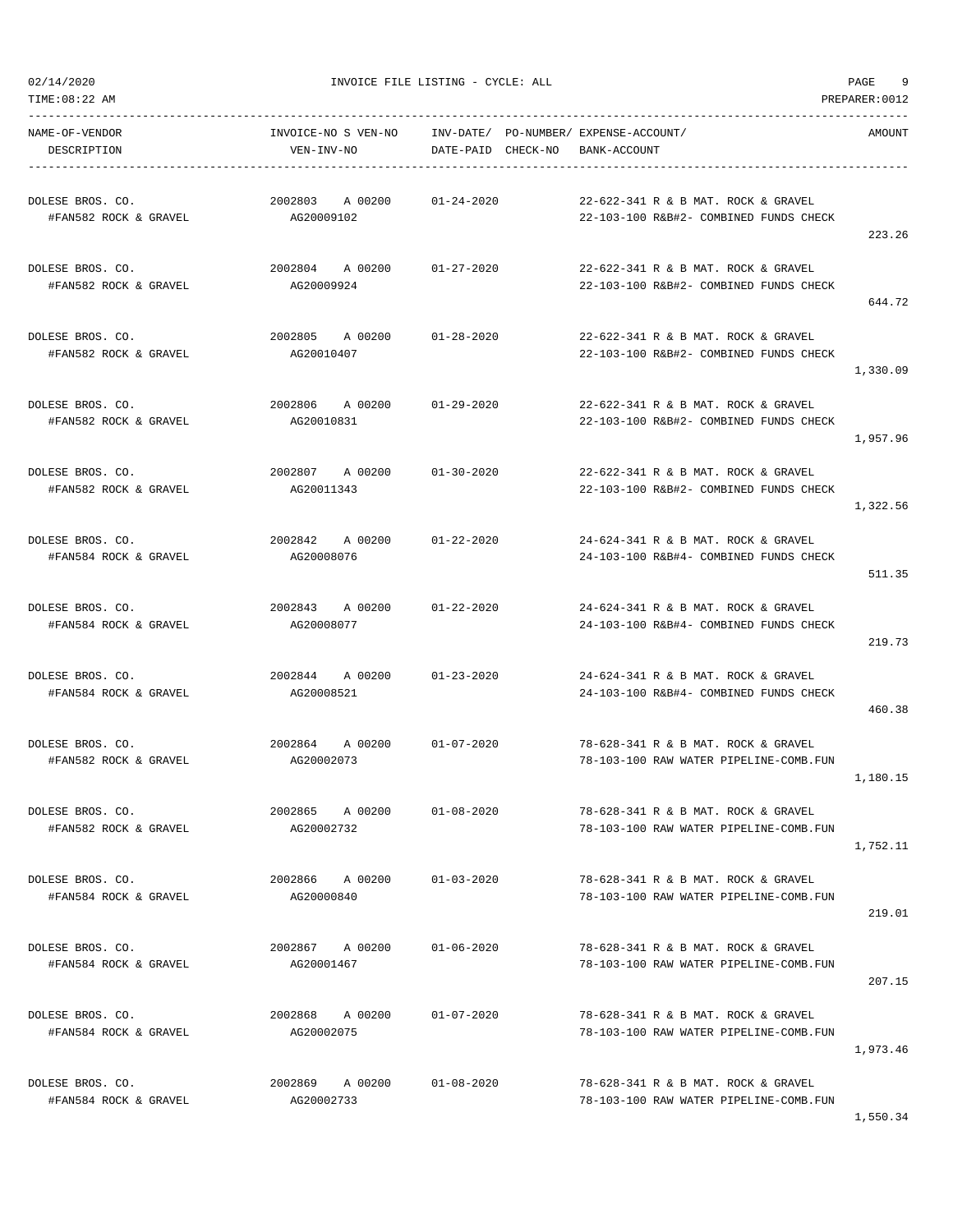02/14/2020 INVOICE FILE LISTING - CYCLE: ALL PAGE 10

| NAME-OF-VENDOR<br>DESCRIPTION                                         | INVOICE-NO S VEN-NO<br>VEN-INV-NO |                            | DATE-PAID CHECK-NO | INV-DATE/ PO-NUMBER/ EXPENSE-ACCOUNT/<br>BANK-ACCOUNT |                                                                               | AMOUNT   |
|-----------------------------------------------------------------------|-----------------------------------|----------------------------|--------------------|-------------------------------------------------------|-------------------------------------------------------------------------------|----------|
| DOLESE BROS. CO.<br>#FAN584 ROCK & GRAVEL                             | 2002870<br>AG20003361             | A 00200                    | $01 - 09 - 2020$   |                                                       | 78-628-341 R & B MAT. ROCK & GRAVEL<br>78-103-100 RAW WATER PIPELINE-COMB.FUN | 4,619.13 |
| DOLESE BROS. CO.<br>#FAN584 ROCK & GRAVEL                             | 2002871 A 00200<br>AG20003870     |                            | $01 - 10 - 2020$   |                                                       | 78-628-341 R & B MAT, ROCK & GRAVEL<br>78-103-100 RAW WATER PIPELINE-COMB.FUN | 2,102.42 |
| DOLESE BROS. CO.<br>#FAN584 ROCK & GRAVEL                             | 2002872 A 00200<br>AG20004439     |                            | $01 - 13 - 2020$   |                                                       | 78-628-341 R & B MAT. ROCK & GRAVEL<br>78-103-100 RAW WATER PIPELINE-COMB.FUN | 448.70   |
| DOLESE BROS. CO.<br>#FAN583 ROCK & GRAVEL                             | 2002873 A 00200<br>AG20001466     |                            | 01-06-2020         |                                                       | 82-623-341 R & B MAT. ROCK & GRAVEL<br>82-103-100 LAKE PCT 3-COMBINED FUNDS C | 2,860.99 |
| DOLESE BROS. CO.<br>#FAN583 ROCK & GRAVEL                             | 2002874 A 00200<br>AG20002074     |                            | $01 - 07 - 2020$   |                                                       | 82-623-341 R & B MAT, ROCK & GRAVEL<br>82-103-100 LAKE PCT 3-COMBINED FUNDS C | 1,430.34 |
| DOLESE BROS. CO.<br>#FAN583 ROCK & GRAVEL                             | 2002875<br>AG20011344             | A 00200                    | $01 - 30 - 2020$   |                                                       | 82-623-341 R & B MAT. ROCK & GRAVEL<br>82-103-100 LAKE PCT 3-COMBINED FUNDS C | 1,899.33 |
| DOLESE BROS. CO.<br>#FAN583 ROCK & GRAVEL                             | AG20011996                        | 2002876 A 00200 01-31-2020 |                    |                                                       | 82-623-341 R & B MAT. ROCK & GRAVEL<br>82-103-100 LAKE PCT 3-COMBINED FUNDS C | 1,860.77 |
| DOUBLE D TRUCK REPAIR<br>1/22/20 BRAKE CHAMBER                        | 2002808<br>11414                  | A 00009 01-22-2020         |                    |                                                       | 22-622-458 R & M MACHINERY PARTS<br>22-103-100 R&B#2- COMBINED FUNDS CHECK    | 44.39    |
| DRAKE, ROY V.<br>$1/30/20$ ARAGON EVAL                                | 2002653                           | A 00732                    | $01 - 30 - 2020$   |                                                       | 10-560-250 EMPLOYEE PHYSICALS<br>10-103-100 GENERAL-COMBINED FUNDS CHEC       | 125.00   |
| ELDORADO DENTAL<br>2/9/20 PRISONER DENTAL                             | 2002887<br>0209220                | A 00613                    | $02 - 09 - 2020$   |                                                       | 10-565-405 PRISONER MEDICAL<br>10-103-100 GENERAL-COMBINED FUNDS CHEC         | 150.00   |
| EVANS, MICHAEL S.<br>FA-19-44104 MORRISON DST CT                      | 2002654                           | A 00438                    | $01 - 29 - 2020$   |                                                       | 10-435-436 ATTORNEY FEES- CPS CASES<br>10-103-100 GENERAL-COMBINED FUNDS CHEC | 1,275.00 |
| FANNIN COUNTY ELEC. CO-OP, INC<br>#10115200 PCT 3 ELECTRIC            | 2002890                           | A 00335                    | $02 - 10 - 2020$   |                                                       | 23-623-440 UTILITY ELECTRICITY<br>23-103-100 R&B#3-COMBINED FUNDS CHECKI      | 361.58   |
| FANNIN COUNTY SHERIFF FORFEITURE<br>2/12-12/20 TRANSPORT TRAVEL-MEALS | 2002882                           | Α                          | $02 - 11 - 2020$   |                                                       | 10-560-428 PRISONER TRANSPORT<br>10-103-100 GENERAL-COMBINED FUNDS CHEC       | 68.00    |
| FIASCO, GALE H.<br>2/5/20 #50272 CLEMONS TRANSCRIPT                   | 2002655                           | A 00037                    | $02 - 05 - 2020$   |                                                       | 10-475-438 CT.REPORTER-TRANSCRIPTS<br>10-103-100 GENERAL-COMBINED FUNDS CHEC  |          |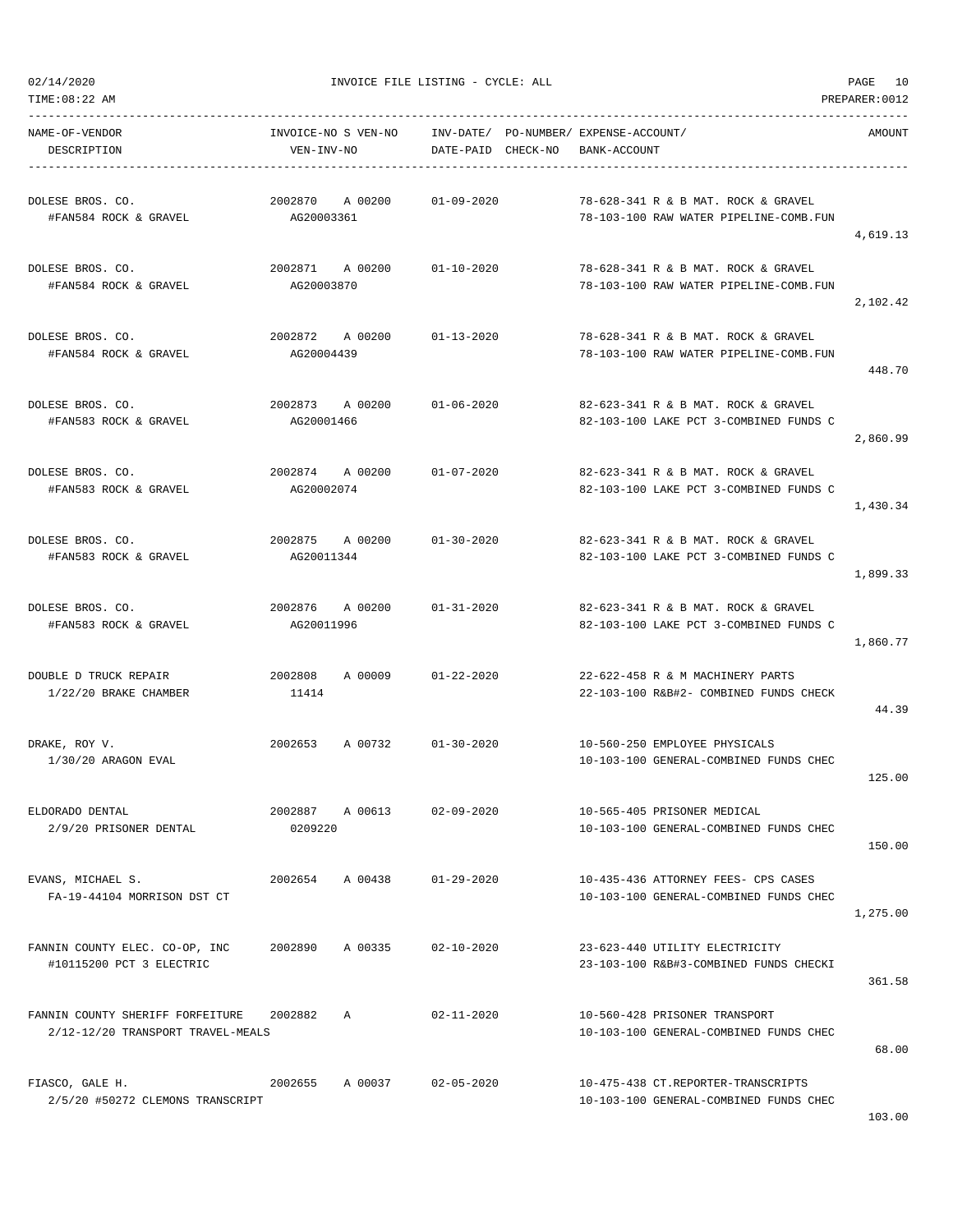| NAME-OF-VENDOR<br>DESCRIPTION                                     | INVOICE-NO S VEN-NO<br>VEN-INV-NO               |                             | INV-DATE/ PO-NUMBER/ EXPENSE-ACCOUNT/<br>DATE-PAID CHECK-NO | BANK-ACCOUNT |                                                                                | AMOUNT |
|-------------------------------------------------------------------|-------------------------------------------------|-----------------------------|-------------------------------------------------------------|--------------|--------------------------------------------------------------------------------|--------|
| FIRST UNITED METHODIST CHURCH<br>JAN 200 W 8TH - ELECTRIC         | 2002656<br>40                                   | A 00215<br>$02 - 04 - 2020$ |                                                             |              | 10-518-440 UTILITIES ELECTRICITY<br>10-103-100 GENERAL-COMBINED FUNDS CHEC     | 113.22 |
| FIRST UNITED METHODIST CHURCH<br>JAN 200 W 8TH - GAS              | 2002657<br>40                                   | A 00215 02-04-2020          |                                                             |              | 10-518-441 UTILITIES GAS<br>10-103-100 GENERAL-COMBINED FUNDS CHEC             | 318.33 |
| FIRST UNITED METHODIST CHURCH<br>JAN 200 W 8TH - WATER/SEWER      | 2002658<br>40                                   | A 00215 02-04-2020          |                                                             |              | 10-518-442 UTILITIES WATER<br>10-103-100 GENERAL-COMBINED FUNDS CHEC           | 119.58 |
| FIRST UNITED METHODIST CHURCH<br>JAN 200 W 8TH - TRASH            | 2002659<br>A 00215<br>40                        | $02 - 04 - 2020$            |                                                             |              | 10-518-443 TRASH PICKUP SERVICE<br>10-103-100 GENERAL-COMBINED FUNDS CHEC      | 65.43  |
| FIX & FEED BONHAM/COMMERCE<br>#FANNINC BOND OFFICE MATERIAL       | BO-0182565/184307/18                            | 2002660 A 00195 01-30-2020  |                                                             |              | 10-513-450 R&M BUILDING<br>10-103-100 GENERAL-COMBINED FUNDS CHEC              | 201.42 |
| FIX & FEED BONHAM/COMMERCE<br>#FANNINC DISPATCH MATERIAL          | 2002661 A 00195 01-30-2020<br>BO-0175820/184877 |                             |                                                             |              | 10-560-450 SHERIFF OFF. R&M BLDG.<br>10-103-100 GENERAL-COMBINED FUNDS CHEC    | 429.98 |
| FIX & FEED BONHAM/COMMERCE<br>#FANNINC SHOP SUPPLY                | 2002778 A 00195<br>BO-0181550/185407            | $01 - 30 - 2020$            |                                                             |              | 21-621-340 SHOP SUPPLIES<br>21-103-100 R&B#1-COMBINED FUNDS CHECKI             | 28.97  |
| FIX & FEED BONHAM/COMMERCE<br>#FANNINC FUEL PUMP                  | 2002809 A 00195<br>BO-0180698                   | $01 - 30 - 2020$            |                                                             |              | 22-622-340 SHOP SUPPLIES<br>22-103-100 R&B#2- COMBINED FUNDS CHECK             | 339.99 |
| FIX & FEED BONHAM/COMMERCE 2002822<br>#FANNINC FENCE REPAIR PARTS | A 00195                                         | $01 - 31 - 2020$            |                                                             |              | 23-623-343 R & B MAT, HARDWRE & LUMB<br>23-103-100 R&B#3-COMBINED FUNDS CHECKI | 102.25 |
| FIX & FEED BONHAM/COMMERCE<br>#FANNINC R&M BLDG                   | 2002823<br>A 00195                              | $01 - 31 - 2020$            |                                                             |              | 23-623-450 R&M BUILDING<br>23-103-100 R&B#3-COMBINED FUNDS CHECKI              | 74.48  |
| FIX & FEED BONHAM/COMMERCE<br>#FANNINC SHOP SUPPLY                | 2002845 A 00195<br>BO-0179037/185499            | $01 - 30 - 2020$            |                                                             |              | 24-624-340 SHOP SUPPLIES<br>24-103-100 R&B#4- COMBINED FUNDS CHECK             | 23.24  |
| FIX & FEED BONHAM/COMMERCE<br>#FANNINC R&M HARDWARE/LUMBER        | BO-0184361/184921/18                            | 2002846 A 00195 01-30-2020  |                                                             |              | 24-624-343 R & B MAT. HARDWRE & LUMB<br>24-103-100 R&B#4- COMBINED FUNDS CHECK | 934.46 |
| FIX & FEED BONHAM/COMMERCE<br>#FANNINC R&M PARTS                  | 2002847 A 00195<br>BO-0188221                   | $01 - 30 - 2020$            |                                                             |              | 24-624-458 R & M MACHINERY PARTS<br>24-103-100 R&B#4- COMBINED FUNDS CHECK     | 79.96  |
| FOUR FEATHERS ALARM<br>1/3/20 R&M BLDG-NORTH DOOR                 | 2002662<br>A 00462<br>WO-8689                   | $01 - 03 - 2020$            |                                                             |              | 10-560-450 SHERIFF OFF. R&M BLDG.<br>10-103-100 GENERAL-COMBINED FUNDS CHEC    |        |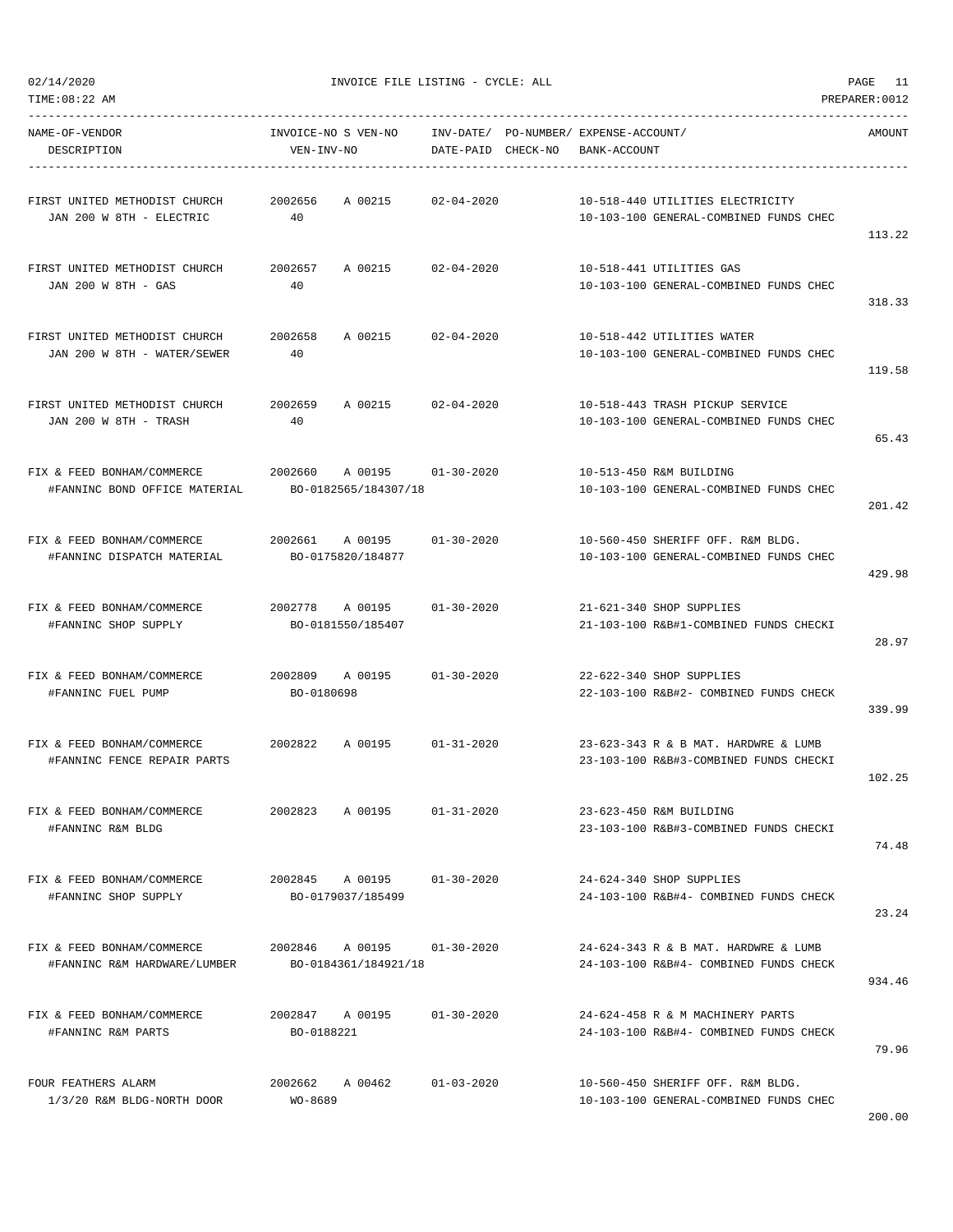TIME:08:22 AM PREPARER:0012 -----------------------------------------------------------------------------------------------------------------------------------

2.42

52.35

3.57

5.52

1.20

4.82

3.94

NAME-OF-VENDOR INVOICE-NO S VEN-NO INV-DATE/ PO-NUMBER/ EXPENSE-ACCOUNT/ AMOUNT DESCRIPTION VEN-INV-NO DATE-PAID CHECK-NO BANK-ACCOUNT ----------------------------------------------------------------------------------------------------------------------------------- FROELICH, DR. JAMES E. 2002663 A 00074 02-05-2020 10-641-102 SALARY APPOINTED OFFICIAL 1/21-2/20/20 HEALTH OFFICER 10-103-100 GENERAL-COMBINED FUNDS CHEC 200.00 FUNCTION 4, LLC 2002664 A 00236 02-03-2020 10-665-315 COPIER RENTAL #9A1068 COPIES-AGRILIFE INV762348 10-103-100 GENERAL-COMBINED FUNDS CHEC FUNCTION 4, LLC 2002665 A 00236 02-03-2020 10-510-315 COPIER RENTAL #9A1068 COPIES-CO CLK/AUD INV762348 10-103-100 GENERAL-COMBINED FUNDS CHEC FUNCTION 4, LLC 2002666 A 00236 02-03-2020 10-499-315 COPIER EXPENSE #9A1068 COPIES-TAX ASSESSOR INV762348 10-103-100 GENERAL-COMBINED FUNDS CHEC FUNCTION 4, LLC 2002667 A 00236 02-03-2020 10-513-315 COPIER RENTAL #9A1068 COPIES-S ANNEX INV762348 10-103-100 GENERAL-COMBINED FUNDS CHEC FUNCTION 4, LLC 2002668 A 00236 02-03-2020 10-575-315 COPIER RENTAL #9A1068 COPIES-JUV PROB INV762348 10-103-100 GENERAL-COMBINED FUNDS CHEC FUNCTION 4, LLC 2002669 A 00236 02-03-2020 10-475-315 COPIER EXPENSE #9A1068 COPIES-DA INV762348 10-103-100 GENERAL-COMBINED FUNDS CHEC FUNCTION 4, LLC 2002670 A 00236 02-03-2020 10-410-315 COPIER RENTAL #9A1068 COPIES-CO CT@LAW INV762348 10-103-100 GENERAL-COMBINED FUNDS CHEC GAYLON P. RIDDELS LAW FIRM, PC 2002671 A 00512 01-31-2020 10-435-437 ATTORNEY FEES CR-19-26896 MEYERS DST CT 10-103-100 GENERAL-COMBINED FUNDS CHEC 190.00 GAYLON P. RIDDELS LAW FIRM, PC 2002759 A 00512 02-06-2020 10-435-437 ATTORNEY FEES CR-19-26997 WARD DST CT 10-103-100 GENERAL-COMBINED FUNDS CHEC 1,254.00 GOODMAN-MORRIS, COURTNEY 2002672 A 00459 02-06-2020 10-435-436 ATTORNEY FEES- CPS CASES FA-20-44571 CASTILLO DST CT 10-103-100 GENERAL-COMBINED FUNDS CHEC 424.00 GOODMAN-MORRIS, COURTNEY 2002673 A 00459 01-31-2020 10-435-436 ATTORNEY FEES- CPS CASES FA-19-44329 ARISMENDEZ DST CT 10-103-100 GENERAL-COMBINED FUNDS CHEC 495.61 GOODMAN-MORRIS, COURTNEY 2002674 A 00459 02-07-2020 10-435-436 ATTORNEY FEES- CPS CASES FA-19-44487 ANDERTON DST CT 10-103-100 GENERAL-COMBINED FUNDS CHEC 160.00 GOODMAN-MORRIS, COURTNEY 2002675 A 00459 02-07-2020 10-435-436 ATTORNEY FEES- CPS CASES FA-19-44512 TURNER DST CT 10-103-100 GENERAL-COMBINED FUNDS CHEC 1,599.36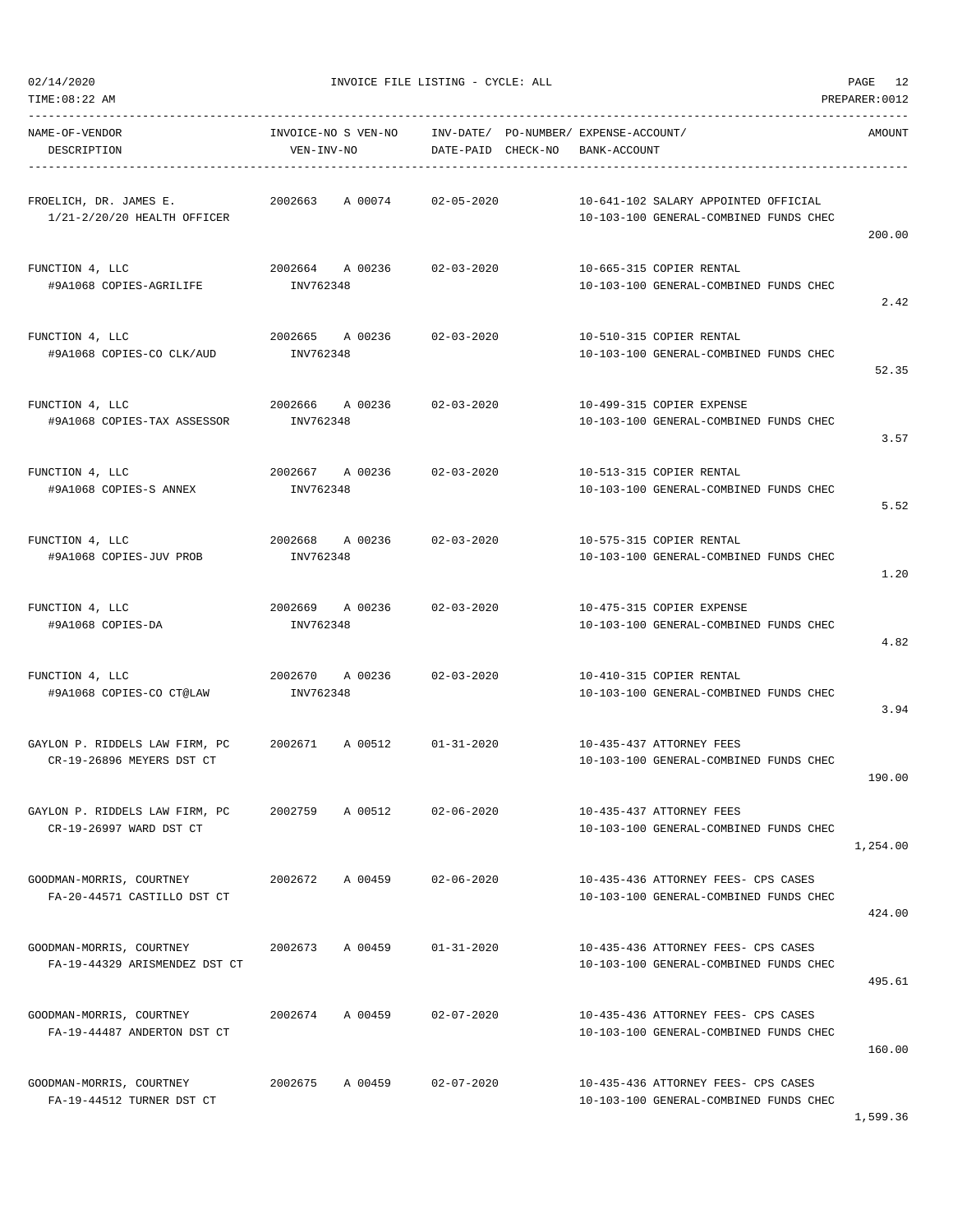| NAME-OF-VENDOR<br>DESCRIPTION                                              | VEN-INV-NO                    | INVOICE-NO S VEN-NO INV-DATE/ PO-NUMBER/ EXPENSE-ACCOUNT/ | DATE-PAID CHECK-NO | BANK-ACCOUNT |                                                                                                           | AMOUNT   |
|----------------------------------------------------------------------------|-------------------------------|-----------------------------------------------------------|--------------------|--------------|-----------------------------------------------------------------------------------------------------------|----------|
| GRAHAM TRUCK TIRE CENTER $2002824$ A 00692 01-31-2020<br>#1658-B R&M TIRES | 2038209                       |                                                           |                    |              | 23-623-459 R & M MACH. TIRES & TUBES<br>23-103-100 R&B#3-COMBINED FUNDS CHECKI                            | 3,200.00 |
| GRAYSON MEDICAL CONSULTANT<br>SO11950*00980*1 SNEED, TIMOTHY               |                               | 2003028 A 00980 10-01-2019                                |                    |              | 10-565-405 PRISONER MEDICAL<br>10-103-100 GENERAL-COMBINED FUNDS CHEC                                     | 117.74   |
| GREATER TEXOMA HEALTH CLINIC<br>S039632*01218*1 CASSADY, ETHAN             | 2003065                       | A 01218 12-03-2019                                        |                    |              | 10-565-405 PRISONER MEDICAL<br>10-103-100 GENERAL-COMBINED FUNDS CHEC                                     | 54.41    |
| GT DISTRIBUTORS, INC<br>#002162 UNIFORMS-HOWELL                            | INV0741133                    |                                                           |                    |              | 2002760 A 00281 12-09-2019 2020000058 10-560-395 UNIFORMS/OTHER<br>10-103-100 GENERAL-COMBINED FUNDS CHEC | 129.96   |
| GT DISTRIBUTORS, INC<br>#002162 UNIFORMS-HOWELL                            | INV0749141                    |                                                           |                    |              | 2002761 A 00281 01-27-2020 2020000058 10-560-395 UNIFORMS/OTHER<br>10-103-100 GENERAL-COMBINED FUNDS CHEC | 53.90    |
| GT DISTRIBUTORS, INC<br>#002162 UNIFORMS-CONNERLEY                         | INV0738864                    | 2002762 A 00281 11-22-2019                                |                    |              | 10-560-395 UNIFORMS/OTHER<br>10-103-100 GENERAL-COMBINED FUNDS CHEC                                       | 396.66   |
| GT DISTRIBUTORS, INC<br>#002162 UNIFORMS-CONNERLEY                         | 2002763 A 00281<br>INV0748653 |                                                           | $01 - 24 - 2020$   |              | 10-560-395 UNIFORMS/OTHER<br>10-103-100 GENERAL-COMBINED FUNDS CHEC                                       | 141.98   |
| HEALTHCARE MEDSUPPLY LLC<br>SO16110*01219*1 GONZALEZ, ANGE                 | 2002985                       | A 01219                                                   | 10-01-2019         |              | 10-565-405 PRISONER MEDICAL<br>10-103-100 GENERAL-COMBINED FUNDS CHEC                                     | 162.84   |
| HOLLAND, JORDAN PLLC<br>CR-19-27137 BENNETT DST CT                         |                               | 2002676 A 00010 02-06-2020                                |                    |              | 10-435-437 ATTORNEY FEES<br>10-103-100 GENERAL-COMBINED FUNDS CHEC                                        | 374.00   |
| HOPE CONCRETE COMPANY<br>#FCP04 CONCRETE                                   | 2002848<br>8005588            | A 00086                                                   | $01 - 24 - 2020$   |              | 24-624-341 R & B MAT. ROCK & GRAVEL<br>24-103-100 R&B#4- COMBINED FUNDS CHECK                             | 1,764.00 |
| HUNT COUNTY LIVESTOCK IMPOUND LLC<br>2/11/20 8 DONKEYS (18 DAYS)           | 2002677<br>7                  | A 00413                                                   | $02 - 11 - 2020$   |              | 10-560-432 IMPOUNDMENT OF ESTRAY LIVES<br>10-103-100 GENERAL-COMBINED FUNDS CHEC                          | 3,180.00 |
| INDIGENT HEALTHCARE SOLUTIONS, LTD 2002678<br>MARCH COMPUTER SOFTWARE      | 69260                         | A 00796                                                   | $02 - 01 - 2020$   |              | 10-645-353 COMPUTER EXPENSE<br>10-103-100 GENERAL-COMBINED FUNDS CHEC                                     | 1,059.00 |
| INTERSTATE BATTERIES OF TEXOMA<br>#23223 BATTERIES                         | 2002779<br>30143150           | A 00832                                                   | $01 - 31 - 2020$   |              | 21-621-458 R & M MACHINERY PARTS<br>21-103-100 R&B#1-COMBINED FUNDS CHECKI                                | 475.80   |
| JESSICA MCDONALD & ASSOC.<br>FA-18-43788 BP DST CT                         | 2002679                       | A 00397                                                   | $01 - 31 - 2020$   |              | 10-435-436 ATTORNEY FEES- CPS CASES<br>10-103-100 GENERAL-COMBINED FUNDS CHEC                             |          |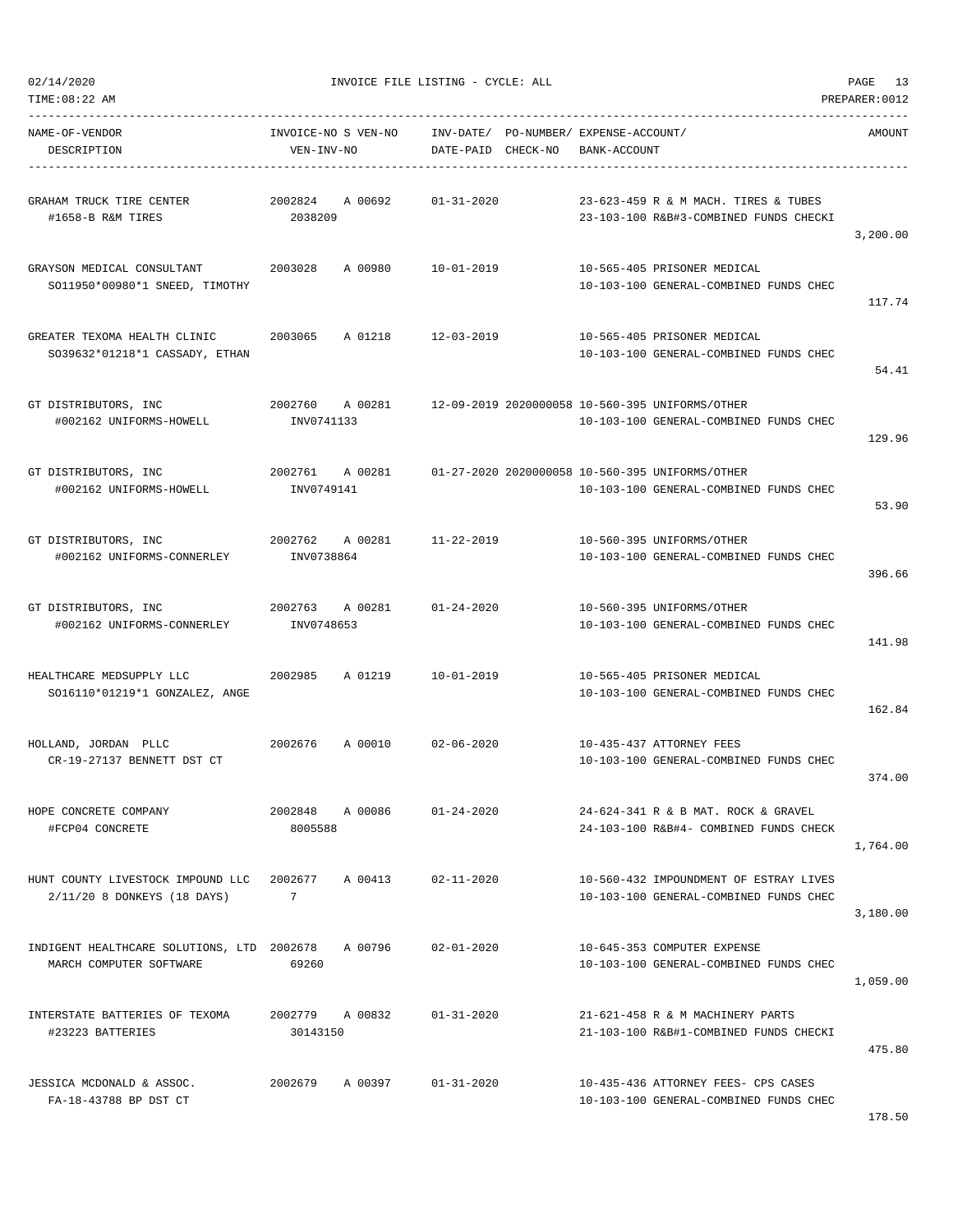TIME:08:22 AM PREPARER:0012

| NAME-OF-VENDOR<br>DESCRIPTION                                 | INVOICE-NO S VEN-NO<br>VEN-INV-NO |                            | INV-DATE/ PO-NUMBER/ EXPENSE-ACCOUNT/<br>DATE-PAID CHECK-NO | BANK-ACCOUNT       |                                                                                            | AMOUNT |
|---------------------------------------------------------------|-----------------------------------|----------------------------|-------------------------------------------------------------|--------------------|--------------------------------------------------------------------------------------------|--------|
| JESSICA MCDONALD & ASSOC.<br>FA-19-44033 RJ DST CT            | 2002680                           | A 00397                    | 01-31-2020                                                  |                    | 10-435-436 ATTORNEY FEES- CPS CASES<br>10-103-100 GENERAL-COMBINED FUNDS CHEC              | 501.50 |
| JESSICA MCDONALD & ASSOC.<br>FA-19-44281 HUNT DST CT          |                                   | 2002681 A 00397 01-31-2020 |                                                             |                    | 10-435-436 ATTORNEY FEES- CPS CASES<br>10-103-100 GENERAL-COMBINED FUNDS CHEC              | 518.50 |
| JOE D MOSS ATTORNEY AT LAW<br>50254 MULLICAN CO CT@LAW        | 2002682                           | A 00431 12-18-2019         |                                                             |                    | 10-410-424 INDIGENT ATTORNEY FEES<br>10-103-100 GENERAL-COMBINED FUNDS CHEC                | 400.00 |
| JOE D MOSS ATTORNEY AT LAW<br>49770 EDDINS CO CT@LAW          | 2002683 A 00431                   |                            | 12-19-2019                                                  |                    | 10-410-424 INDIGENT ATTORNEY FEES<br>10-103-100 GENERAL-COMBINED FUNDS CHEC                | 400.00 |
| JOE D MOSS ATTORNEY AT LAW<br>50068 EVANS CO CT@LAW           |                                   | 2002684 A 00431 12-18-2019 |                                                             |                    | 10-410-424 INDIGENT ATTORNEY FEES<br>10-103-100 GENERAL-COMBINED FUNDS CHEC                | 400.00 |
| JOE D MOSS ATTORNEY AT LAW<br>50246 BERRY CO CT@LAW           |                                   | 2002685 A 00431 01-30-2020 |                                                             |                    | 10-410-424 INDIGENT ATTORNEY FEES<br>10-103-100 GENERAL-COMBINED FUNDS CHEC                | 300.00 |
| JPMORGAN CHASE BANK NA<br>5567 0879 0001 8285 MEAL/HOTEL/FUEL | 2002686                           | A 00378 02-05-2020         |                                                             |                    | 10-560-428 PRISONER TRANSPORT<br>10-103-100 GENERAL-COMBINED FUNDS CHEC                    | 148.90 |
| JPMORGAN CHASE BANK NA<br>5567 0879 0001 8285 JANITOR SUPPLY  | 2002687                           | A 00378                    | 02-05-2020                                                  |                    | 10-518-332 JANITOR SUPPLIES<br>10-103-100 GENERAL-COMBINED FUNDS CHEC                      | 54.55  |
| JPMORGAN CHASE BANK NA<br>5567 0879 0001 8285 BREATH TEST     | 2002688                           | A 00378                    | 02-05-2020                                                  |                    | 10-560-321 PATROL SUPPLIES<br>10-103-100 GENERAL-COMBINED FUNDS CHEC                       | 134.97 |
| JPMORGAN CHASE BANK NA<br>5567 0879 0001 8285 S ANNEX BATTERI | 2002689                           | A 00378                    | $02 - 05 - 2020$                                            |                    | 10-513-450 R&M BUILDING<br>10-103-100 GENERAL-COMBINED FUNDS CHEC                          | 19.74  |
| JPMORGAN CHASE BANK NA<br>5567 0879 0001 8285MULTIFUNCTION PR | 2002690                           | A 00378                    | 02-05-2020                                                  |                    | 10-590-572 OFFICE EQUIPMENT<br>10-103-100 GENERAL-COMBINED FUNDS CHEC                      | 348.99 |
| JPMORGAN CHASE BANK NA<br>5567 0879 0001 8285 Ribbon/ rolls   | 2002691 A 00378                   |                            |                                                             |                    | 02-05-2020 2020000156 10-560-310 OFFICE SUPPLIES<br>10-103-100 GENERAL-COMBINED FUNDS CHEC | 267.25 |
| JPMORGAN CHASE BANK NA<br>5567 0879 0001 8285 POSTAGE         | 2002692                           | A 00378                    | $02 - 05 - 2020$                                            | 10-404-311 POSTAGE | 10-103-100 GENERAL-COMBINED FUNDS CHEC                                                     | 105.00 |
| JPMORGAN CHASE BANK NA<br>5567 0879 0001 8285 POSTAGE         | 2002693 A 00378                   |                            | 02-05-2020                                                  |                    | 10-450-311 POSTAL EXPENSES<br>10-103-100 GENERAL-COMBINED FUNDS CHEC                       |        |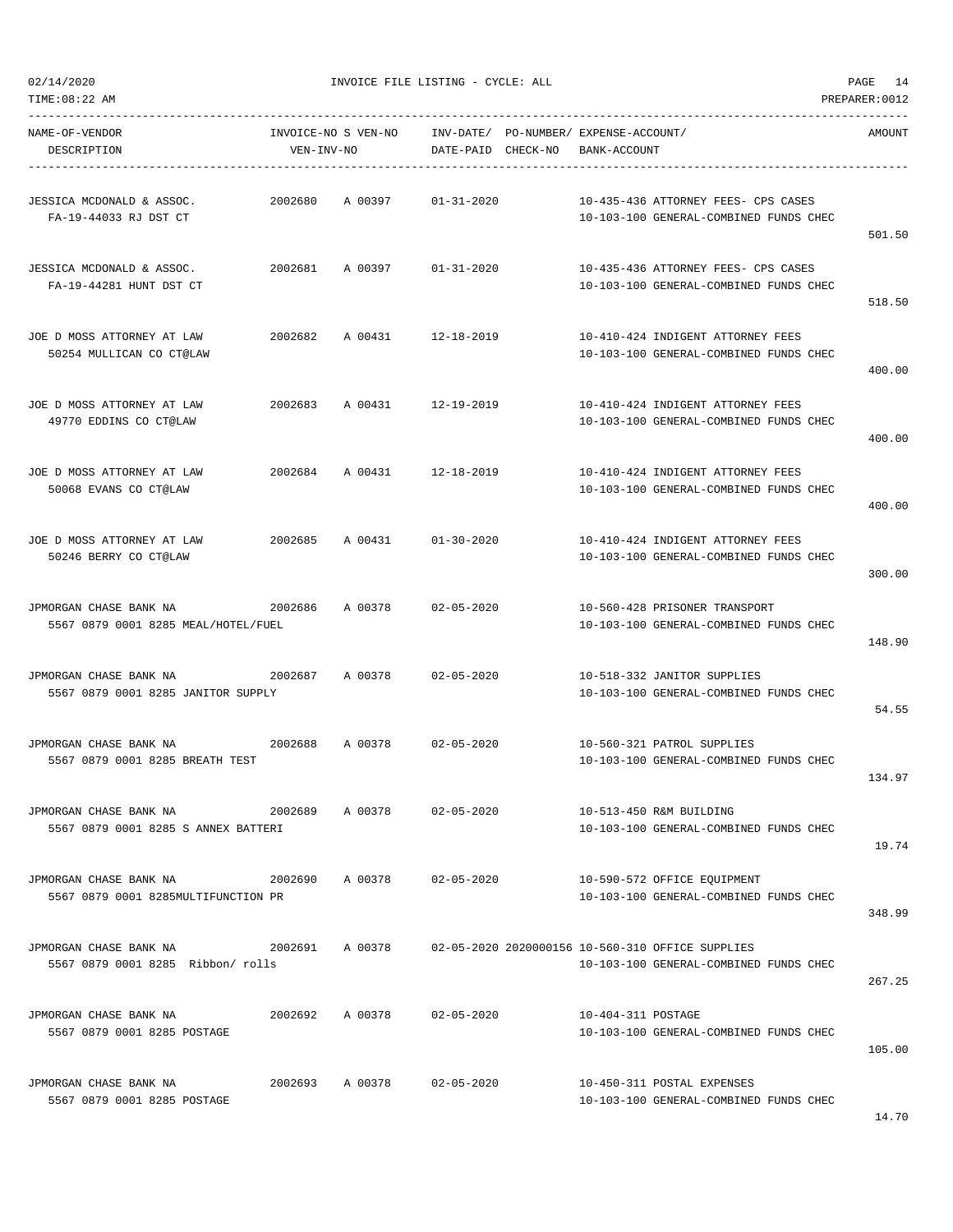| NAME-OF-VENDOR<br>DESCRIPTION                                                         | VEN-INV-NO | INVOICE-NO S VEN-NO INV-DATE/ PO-NUMBER/ EXPENSE-ACCOUNT/ |            | DATE-PAID CHECK-NO BANK-ACCOUNT |                                                                                  | AMOUNT |
|---------------------------------------------------------------------------------------|------------|-----------------------------------------------------------|------------|---------------------------------|----------------------------------------------------------------------------------|--------|
| 5567 0879 0001 8285 REGISTRATION                                                      |            |                                                           |            |                                 | 10-400-427 OUT OF COUNTY TRAVEL/TRAINI<br>10-103-100 GENERAL-COMBINED FUNDS CHEC | 225.00 |
| JPMORGAN CHASE BANK NA<br>5567 0879 0001 8285 REGISTRATION                            |            | 2002695 A 00378 02-05-2020                                |            |                                 | 10-495-427 OUT OF COUNTY TRAVEL/TRAINI<br>10-103-100 GENERAL-COMBINED FUNDS CHEC | 550.00 |
| JPMORGAN CHASE BANK NA<br>5567 0879 0001 8285 SPRINT                                  |            |                                                           |            |                                 | 10-560-444 INTERNET SERVICE<br>10-103-100 GENERAL-COMBINED FUNDS CHEC            | 149.08 |
| JPMORGAN CHASE BANK NA<br>5567 0879 0001 8285 DOT QUERY PLAN                          |            | 2002780 A 00378 02-05-2020                                |            |                                 | 21-621-314 EMPLOYEE PHYSICALS/DOT TEST<br>21-103-100 R&B#1-COMBINED FUNDS CHECKI | 15.63  |
| 5567 0879 0001 8285 REGISTRATION                                                      |            |                                                           |            |                                 | 21-621-427 OUT OF COUNTY TRAVEL/TRAINI<br>21-103-100 R&B#1-COMBINED FUNDS CHECKI | 225.00 |
| 5567 0879 0001 8285 DOT LABS                                                          |            |                                                           |            |                                 | 21-621-314 EMPLOYEE PHYSICALS/DOT TEST<br>21-103-100 R&B#1-COMBINED FUNDS CHECKI | 65.00  |
| 5567 0879 0001 8285 DOT QUERY PLAN                                                    |            |                                                           |            |                                 | 22-622-314 EMPLOYEE PHYSICALS/DOT TEST<br>22-103-100 R&B#2- COMBINED FUNDS CHECK | 15.63  |
| 5567 0879 0001 8285 WIPER CAPS                                                        |            |                                                           |            |                                 | 22-622-458 R & M MACHINERY PARTS<br>22-103-100 R&B#2- COMBINED FUNDS CHECK       | 11.91  |
| 5567 0879 0001 8285 SHOP WATER                                                        |            |                                                           |            |                                 | 22-622-340 SHOP SUPPLIES<br>22-103-100 R&B#2- COMBINED FUNDS CHECK               | 21.25  |
| JPMORGAN CHASE BANK NA<br>5567 0879 0001 8285 DOT LABS                                | 2002813    | A 00378                                                   | 02-05-2020 |                                 | 22-622-314 EMPLOYEE PHYSICALS/DOT TEST<br>22-103-100 R&B#2- COMBINED FUNDS CHECK | 65.00  |
| 5567 0879 0001 8285 SHOP SUPPLY                                                       |            |                                                           |            |                                 | 23-623-340 SHOP SUPPLIES<br>23-103-100 R&B#3-COMBINED FUNDS CHECKI               | 25.56  |
| JPMORGAN CHASE BANK NA 5002826 A 00378 02-05-2020<br>5567 0879 0001 8285 REGISTRATION |            |                                                           |            |                                 | 23-623-427 OUT OF COUNTY TRAVEL/TRAINI<br>23-103-100 R&B#3-COMBINED FUNDS CHECKI | 230.00 |
| JPMORGAN CHASE BANK NA<br>5567 0879 0001 8285 DOT LABS                                |            | 2002827 A 00378 02-05-2020                                |            |                                 | 23-623-314 EMPLOYEE PHYSICALS/DOT TEST<br>23-103-100 R&B#3-COMBINED FUNDS CHECKI | 260.00 |
| JPMORGAN CHASE BANK NA<br>5567 0879 0001 8285 DOT QUERY PLAN                          |            | 2002828 A 00378 02-05-2020                                |            |                                 | 23-623-314 EMPLOYEE PHYSICALS/DOT TEST<br>23-103-100 R&B#3-COMBINED FUNDS CHECKI |        |

TIME:08:22 AM PREPARER:0012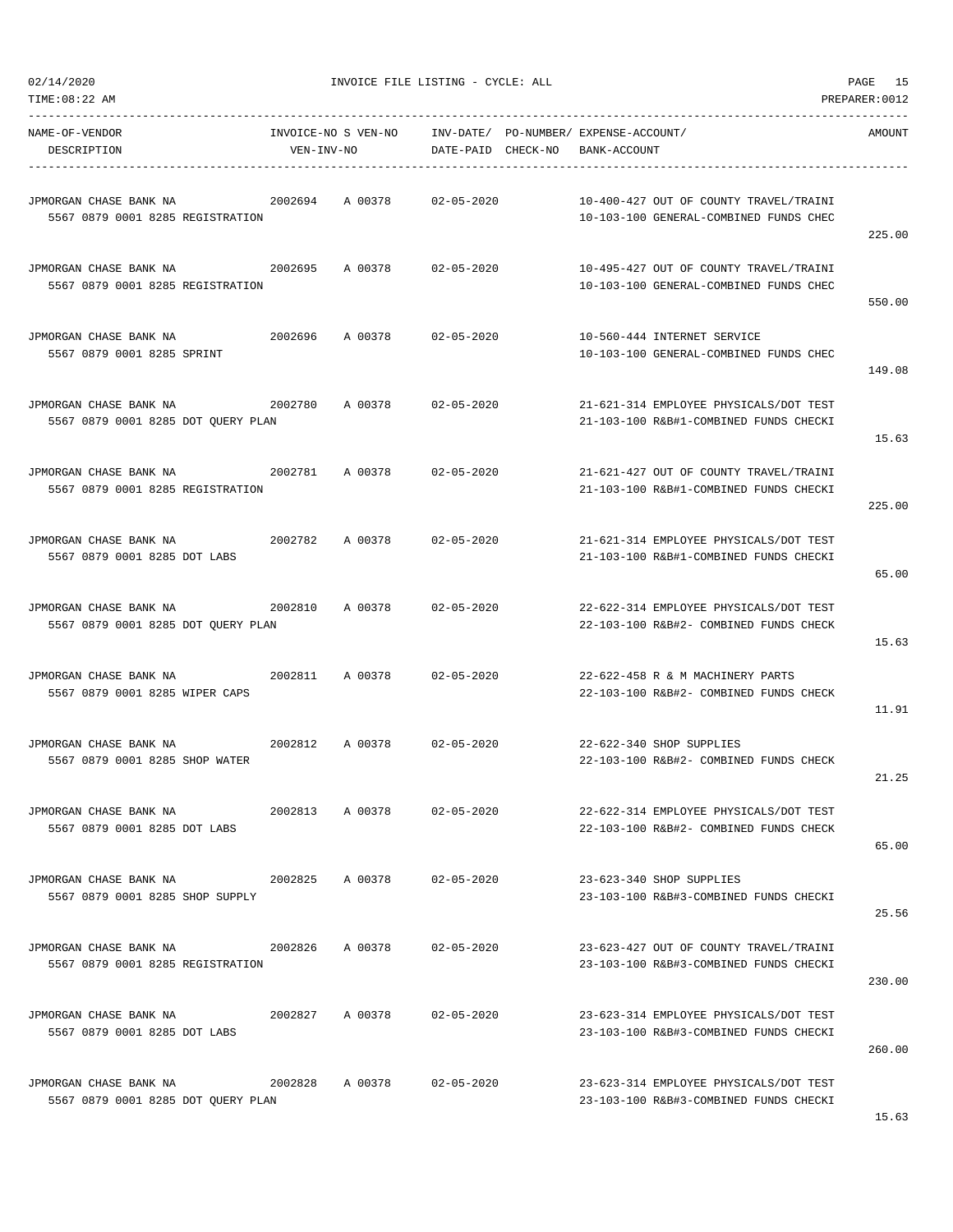| 02/14/2020                                                               |                             | INVOICE FILE LISTING - CYCLE: ALL |                    | PAGE<br>16 |                                                                                  |                |
|--------------------------------------------------------------------------|-----------------------------|-----------------------------------|--------------------|------------|----------------------------------------------------------------------------------|----------------|
| TIME:08:22 AM                                                            |                             |                                   |                    |            |                                                                                  | PREPARER: 0012 |
| NAME-OF-VENDOR<br>DESCRIPTION                                            | VEN-INV-NO                  |                                   | DATE-PAID CHECK-NO |            | INVOICE-NO S VEN-NO INV-DATE/ PO-NUMBER/ EXPENSE-ACCOUNT/<br>BANK-ACCOUNT        | AMOUNT         |
| JPMORGAN CHASE BANK NA<br>5567 0879 0001 8285 DOT QUERY PLAN             | 2002849                     | A 00378                           | 02-05-2020         |            | 24-624-314 EMPLOYEE PHYSICALS/DOT TEST<br>24-103-100 R&B#4- COMBINED FUNDS CHECK | 15.61          |
| JPMORGAN CHASE BANK NA<br>5567 0879 0001 8285 REGISTRATION               | 2002850                     | A 00378                           | 02-05-2020         |            | 24-624-427 OUT OF COUNTY TRAVEL/TRAINI<br>24-103-100 R&B#4- COMBINED FUNDS CHECK | 255.00         |
| JPMORGAN CHASE BANK NA<br>2002851<br>5567 0879 0001 8285 SKID STEER RENT |                             | A 00378                           | $02 - 05 - 2020$   |            | 24-624-460 EQUIPMENT RENTAL/LEASE<br>24-103-100 R&B#4- COMBINED FUNDS CHECK      | 513.88         |
| JPMORGAN CHASE BANK NA<br>5567 0879 0001 8285 TRAINING                   | 2002863                     | A 00378                           | $02 - 05 - 2020$   |            | 67-560-428 TRAINING & TUITION<br>67-103-100 ANNUAL PAYMENT-COMBINED FUN          | 698.76         |
| KONICA MINOLTA PREMIER FINANCE<br>#1284057 TURNER COPIER                 | 2002697 A 00444<br>66885583 |                                   | 02-08-2020         |            | 10-510-315 COPIER RENTAL<br>10-103-100 GENERAL-COMBINED FUNDS CHEC               | 114.68         |
| L & L A/C-ELECTRICAL<br>1/31/20 AGRILIFE HVAC                            | 2002698<br>862              | A 00239                           | $01 - 31 - 2020$   |            | 10-516-450 R&M BUILDING<br>10-103-100 GENERAL-COMBINED FUNDS CHEC                | 206.50         |
| LABORATORY CORP. OF AMERICA<br>SO40484*00510*1 GARREN, JESSIC            | 2002944                     | A 00510                           | $01 - 08 - 2020$   |            | 10-565-405 PRISONER MEDICAL<br>10-103-100 GENERAL-COMBINED FUNDS CHEC            | 7.25           |
| LABORATORY CORP. OF AMERICA<br>SO40484*00510*1 GARREN, JESSIC            | 2002945                     | A 00510                           | $01 - 08 - 2020$   |            | 10-565-405 PRISONER MEDICAL<br>10-103-100 GENERAL-COMBINED FUNDS CHEC            | 3.99           |
| LABORATORY CORP. OF AMERICA<br>SO40484*00510*1 GARREN, JESSIC            | 2002946                     | A 00510                           | $01 - 08 - 2020$   |            | 10-565-405 PRISONER MEDICAL<br>10-103-100 GENERAL-COMBINED FUNDS CHEC            | 22.47          |
| LABORATORY CORP. OF AMERICA<br>SO15386*00510*2 CLARK, KRYSTAL            | 2002986                     | A 00510                           | $10 - 01 - 2019$   |            | 10-565-405 PRISONER MEDICAL<br>10-103-100 GENERAL-COMBINED FUNDS CHEC            | 44.46          |
| LABORATORY CORP. OF AMERICA<br>SO15386*00510*2 CLARK, KRYSTAL            | 2002987                     | A 00510                           | $10 - 01 - 2019$   |            | 10-565-405 PRISONER MEDICAL<br>10-103-100 GENERAL-COMBINED FUNDS CHEC            | 3.99           |
| LABORATORY CORP. OF AMERICA<br>SO15386*00510*2 CLARK, KRYSTAL            | 2002988                     | A 00510                           | $10 - 01 - 2019$   |            | 10-565-405 PRISONER MEDICAL<br>10-103-100 GENERAL-COMBINED FUNDS CHEC            | 22.47          |
| LABORATORY CORP. OF AMERICA<br>SO15386*00510*2 CLARK, KRYSTAL            | 2002989                     | A 00510                           | $10 - 01 - 2019$   |            | 10-565-405 PRISONER MEDICAL<br>10-103-100 GENERAL-COMBINED FUNDS CHEC            | 31.13          |
| LABORATORY CORP. OF AMERICA<br>SO15386*00510*2 CLARK, KRYSTAL            | 2002990                     | A 00510                           | $10 - 01 - 2019$   |            | 10-565-405 PRISONER MEDICAL<br>10-103-100 GENERAL-COMBINED FUNDS CHEC            |                |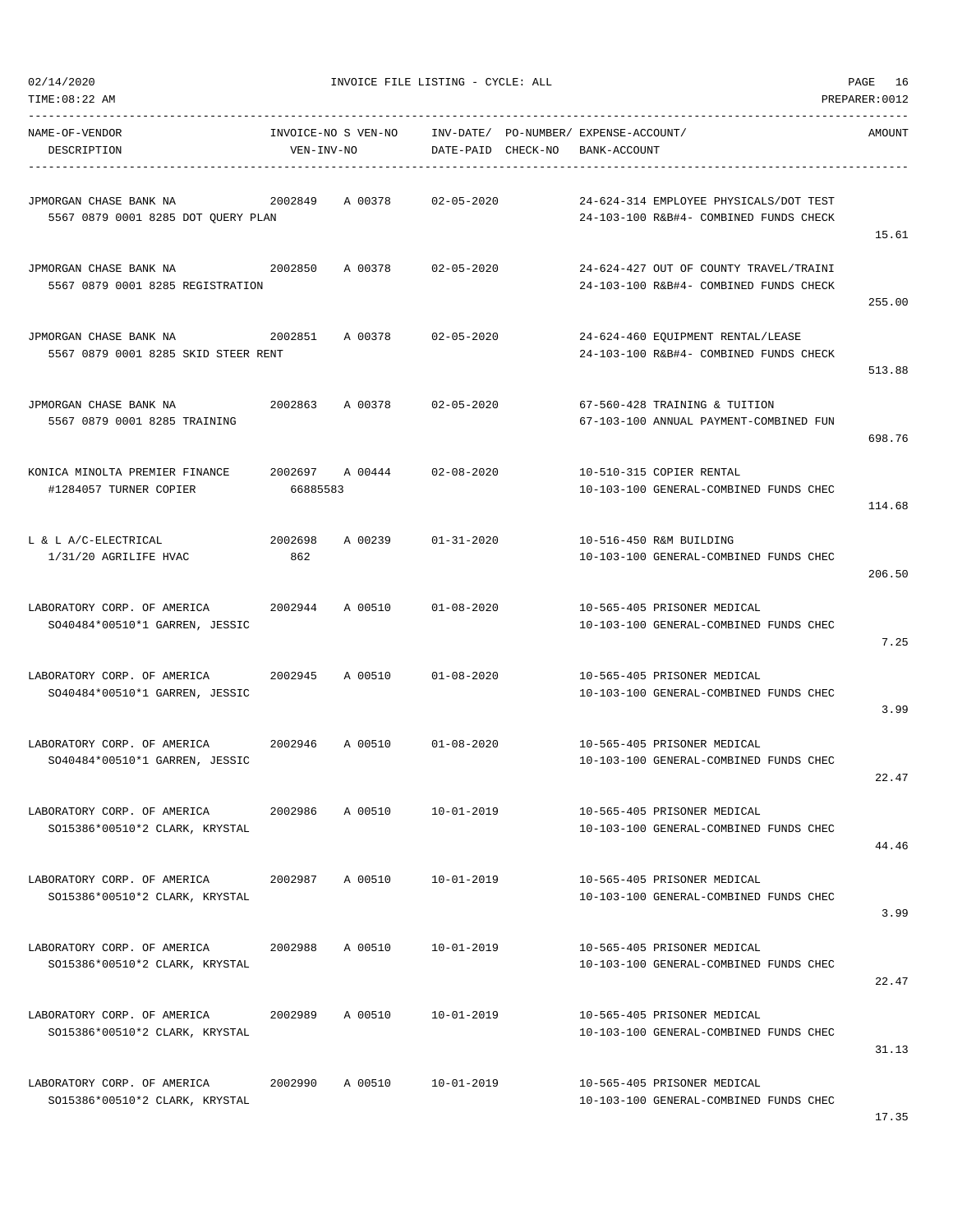$02/14/2020$  PAGE 17

| NAME-OF-VENDOR<br>DESCRIPTION                                                   | INVOICE-NO S VEN-NO<br>VEN-INV-NO |                  | DATE-PAID CHECK-NO | INV-DATE/ PO-NUMBER/ EXPENSE-ACCOUNT/<br>BANK-ACCOUNT |                                                                                  | AMOUNT    |
|---------------------------------------------------------------------------------|-----------------------------------|------------------|--------------------|-------------------------------------------------------|----------------------------------------------------------------------------------|-----------|
| LABORATORY CORP. OF AMERICA<br>SO15386*00510*1 CLARK, KRYSTAL                   | 2002993                           | A 00510          | 10-01-2019         |                                                       | 10-565-405 PRISONER MEDICAL<br>10-103-100 GENERAL-COMBINED FUNDS CHEC            | 18.09     |
| LACKEY, DEAN<br>2/10-13/20 TRAVEL-MILES/MEALS                                   | 2002852                           | Α                | $02 - 03 - 2020$   |                                                       | 24-624-427 OUT OF COUNTY TRAVEL/TRAINI<br>24-103-100 R&B#4- COMBINED FUNDS CHECK | 391.50    |
| LAW OFFICE OF MYLES PORTER, P.C.<br>50193 MOYA CO CT@LAW                        | 2002699                           | A 00649          | 02-05-2020         |                                                       | 10-410-424 INDIGENT ATTORNEY FEES<br>10-103-100 GENERAL-COMBINED FUNDS CHEC      | 300.00    |
| LAW OFFICE OF MYLES PORTER, P.C.<br>50117 STEVENS CO CT@LAW                     | 2002700                           | A 00649          | $02 - 05 - 2020$   |                                                       | 10-410-424 INDIGENT ATTORNEY FEES<br>10-103-100 GENERAL-COMBINED FUNDS CHEC      | 300.00    |
| LAW OFFICE OF MYLES PORTER, P.C.<br>50231 POTTER CO CT@LAW                      | 2002701                           | A 00649          | $01 - 28 - 2020$   |                                                       | 10-410-424 INDIGENT ATTORNEY FEES<br>10-103-100 GENERAL-COMBINED FUNDS CHEC      | 300.00    |
| LAW OFFICE OF MYLES PORTER, P.C.<br>50198 OXFORD CO CT@LAW                      | 2002883                           | A 00649          | $01 - 08 - 2020$   |                                                       | 10-410-424 INDIGENT ATTORNEY FEES<br>10-103-100 GENERAL-COMBINED FUNDS CHEC      | 300.00    |
| LEXISNEXIS<br>#422K883M8 DA ONLINE                                              | 2002702<br>3092470609             | A 00031          | $01 - 31 - 2020$   |                                                       | 10-475-421 INTERNET/ONLINE LEGAL RE<br>10-103-100 GENERAL-COMBINED FUNDS CHEC    | 384.00    |
| LEXISNEXIS RISK DATA MANAGEMENT INC 2002703 A 00273<br>#1726707 JP2 ONLINE      |                                   | 1726707-20200131 | $01 - 31 - 2020$   | 10-456-421 DSL LINE                                   | 10-103-100 GENERAL-COMBINED FUNDS CHEC                                           | 91.00     |
| LEXISNEXIS RISK DATA MANAGEMENT INC 2002704 A 00273<br>#1394504 CONST #1 ONLINE | 1394504-20200131                  |                  | $01 - 31 - 2020$   |                                                       | 10-551-421 ONLINE RESEARCH/ACCURINT<br>10-103-100 GENERAL-COMBINED FUNDS CHEC    | 50.00     |
| MAGNEGAS WELDING SUPPLY - SOUTH, LL 2002829<br>#FANNI JAN CYLINDER LEASE        | R1349934                          | A 00446          | $01 - 31 - 2020$   |                                                       | 23-623-343 R & B MAT. HARDWRE & LUMB<br>23-103-100 R&B#3-COMBINED FUNDS CHECKI   | 15.50     |
| MCCRAW OIL CO.<br>#23040045 SHERIFF JAN GAS                                     | 2002705                           | A 00111          | $01 - 31 - 2020$   |                                                       | 10-560-330 AUTO EXPENSE GAS & OIL<br>10-103-100 GENERAL-COMBINED FUNDS CHEC      | 4,662.07  |
| MCCRAW OIL CO.<br>#23040023 PCT 1 JAN GAS                                       | 2002783 A 00111<br>P26636         |                  | $01 - 31 - 2020$   |                                                       | 21-621-457 R & M MACHINERY GAS & OIL<br>21-103-100 R&B#1-COMBINED FUNDS CHECKI   | 3,853.23  |
| MCCRAW OIL CO.<br>#23040025 PCT 2 JAN GAS                                       | 2002814                           | A 00111          | $01 - 31 - 2020$   |                                                       | 22-622-457 R & M MACHINERY GAS & OIL<br>22-103-100 R&B#2- COMBINED FUNDS CHECK   | 11,021.42 |
| MCCRAW OIL CO.<br>#23040034 PCT 3 JAN GAS                                       | 2002830                           | A 00111          | $01 - 31 - 2020$   |                                                       | 23-623-457 R & M MACHINERY GAS & OIL<br>23-103-100 R&B#3-COMBINED FUNDS CHECKI   |           |

13,092.95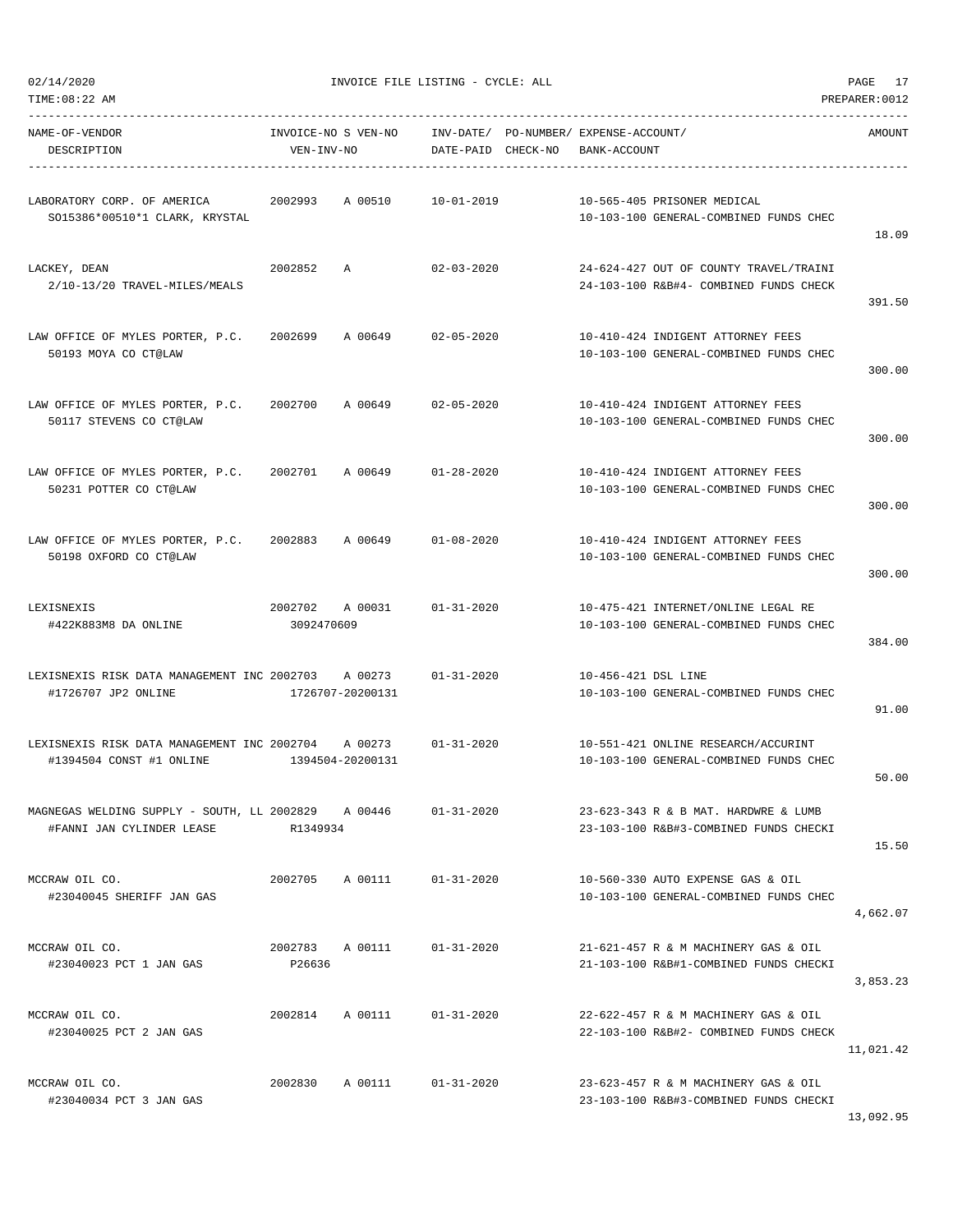| TIME: 08:22 AM                                                           |                                   |         |                        |          |                                                                                | PREPARER: 0012 |
|--------------------------------------------------------------------------|-----------------------------------|---------|------------------------|----------|--------------------------------------------------------------------------------|----------------|
| NAME-OF-VENDOR<br>DESCRIPTION                                            | INVOICE-NO S VEN-NO<br>VEN-INV-NO |         | INV-DATE/<br>DATE-PAID | CHECK-NO | PO-NUMBER / EXPENSE-ACCOUNT /<br>BANK-ACCOUNT                                  | AMOUNT         |
| MCCRAW OIL CO.<br>#23040036 PCT 4 JAN GAS                                | 2002853<br>P26632                 | A 00111 | $01 - 31 - 2020$       |          | 24-624-457 R & M MACHINERY GAS & OIL<br>24-103-100 R&B#4- COMBINED FUNDS CHECK | 3,541.56       |
| MIEARS, STEVEN R.<br>J-2018-009 AVELAR DST CT                            | 2002706                           | A 00337 | $01 - 07 - 2020$       |          | 10-435-432 ATTORNEY FEES JUVENILE<br>10-103-100 GENERAL-COMBINED FUNDS CHEC    | 1,050.00       |
| NEOPOST USA INC<br>#01048811 CH POSTAGE LEASE                            | 2002707<br>N8136381               | A 00782 | $01 - 31 - 2020$       |          | 10-510-311 POSTAL EXPENSE<br>10-103-100 GENERAL-COMBINED FUNDS CHEC            | 165.26         |
| NEOPOST USA INC<br>#01048811 SA POSTAGE LEASE                            | 2002708<br>N8136382               | A 00782 | $01 - 31 - 2020$       |          | 10-513-311 SOUTH ANNEX POSTAGE<br>10-103-100 GENERAL-COMBINED FUNDS CHEC       | 77.75          |
| NETCJCA<br>#248913 2020 MEMBERSHIP DUES                                  | 2002709<br>65217                  | A 00530 | $01 - 01 - 2020$       |          | 10-400-481 DUES<br>10-103-100 GENERAL-COMBINED FUNDS CHEC                      | 35.00          |
| NETCJCA<br>#248913 2020 MEMBERSHIP DUES                                  | 2002784<br>65217                  | A 00530 | $01 - 01 - 2020$       |          | 21-621-481 DUES<br>21-103-100 R&B#1-COMBINED FUNDS CHECKI                      | 35.00          |
| NETCJCA<br>#248913 2020 MEMBERSHIP DUES                                  | 2002815<br>65217                  | A 00530 | $01 - 01 - 2020$       |          | 22-622-481 DUES<br>22-103-100 R&B#2- COMBINED FUNDS CHECK                      | 35.00          |
| NETCJCA<br>#248913 2020 MEMBERSHIP DUES                                  | 2002831<br>65217                  | A 00530 | $01 - 01 - 2020$       |          | 23-623-481 DUES<br>23-103-100 R&B#3-COMBINED FUNDS CHECKI                      | 35.00          |
| NETCJCA<br>#248913 2020 MEMBERSHIP DUES                                  | 2002854<br>65217                  | A 00530 | $01 - 01 - 2020$       |          | 24-624-481 DUES<br>24-103-100 R&B#4- COMBINED FUNDS CHECK                      | 35.00          |
| NORTH TEXAS NATURAL SELECT MATERIAL 2002888<br>2/4/20 RED DECOMP GRANITE | 44619                             | A 00531 | $02 - 04 - 2020$       |          | 22-622-341 R & B MAT. ROCK & GRAVEL<br>22-103-100 R&B#2- COMBINED FUNDS CHECK  | 363.14         |
| O'REILLY AUTOMOTIVE, INC.<br>#260555 SHERIFF R&M AUTO                    | 2002710                           | A 00440 | $01 - 28 - 2020$       |          | 10-560-454 R & M AUTOMOBILES<br>10-103-100 GENERAL-COMBINED FUNDS CHEC         | 124.61         |
| O'REILLY AUTOMOTIVE, INC.<br>#163523 R&M PARTS                           | 2002816                           | A 00440 | $01 - 28 - 2020$       |          | 22-622-458 R & M MACHINERY PARTS<br>22-103-100 R&B#2- COMBINED FUNDS CHECK     | 204.90         |
| O'REILLY AUTOMOTIVE, INC.<br>#163524 R&M PARTS                           | 2002832                           | A 00440 | $01 - 28 - 2020$       |          | 23-623-458 R & M MACHINERY PARTS<br>23-103-100 R&B#3-COMBINED FUNDS CHECKI     | 43.82          |
| O'REILLY AUTOMOTIVE, INC.<br>#163525 R&M PARTS                           | 2002855                           | A 00440 | $01 - 28 - 2020$       |          | 24-624-458 R & M MACHINERY PARTS<br>24-103-100 R&B#4- COMBINED FUNDS CHECK     |                |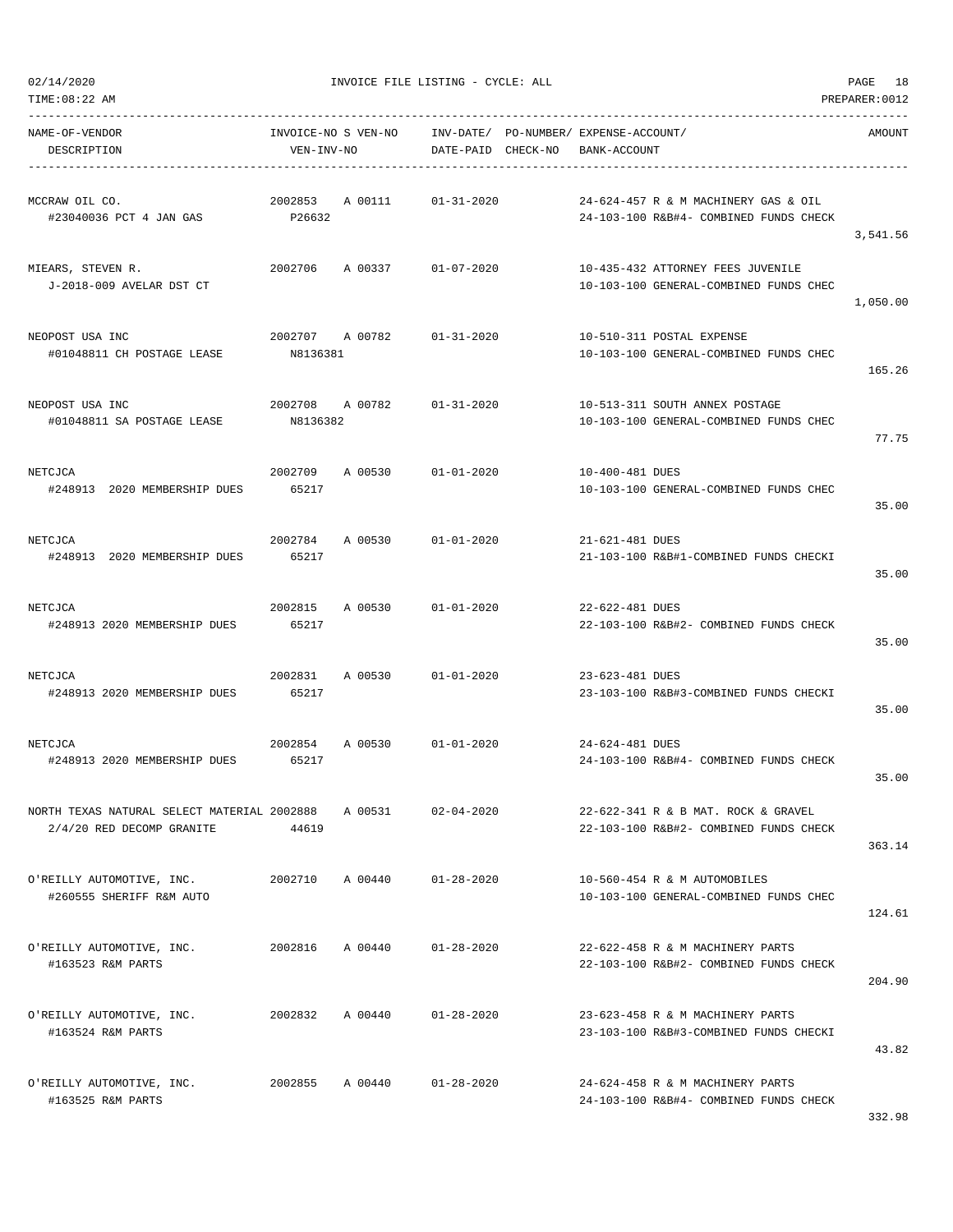| TIME:08:22 AM                                  |                                    |                                                                                                | PREPARER: 0012 |
|------------------------------------------------|------------------------------------|------------------------------------------------------------------------------------------------|----------------|
| NAME-OF-VENDOR<br>DESCRIPTION                  | INVOICE-NO S VEN-NO<br>VEN-INV-NO  | INV-DATE/<br>PO-NUMBER/ EXPENSE-ACCOUNT/<br>CHECK-NO<br>BANK-ACCOUNT<br>DATE-PAID              | AMOUNT         |
| O'REILLY AUTOMOTIVE, INC.<br>#152888 R&M PARTS | 2002886<br>A 00440                 | $01 - 28 - 2020$<br>21-621-458 R & M MACHINERY PARTS<br>21-103-100 R&B#1-COMBINED FUNDS CHECKI | 214.51         |
| OFFICE DEPOT<br>#29023460 Office Supplies      | 2002711<br>A 00216<br>436307233001 | 01-30-2020 2020000158 10-495-310 OFFICE SUPPLIES<br>10-103-100 GENERAL-COMBINED FUNDS CHEC     | 107.56         |
| OFFICE DEPOT<br>#29023460 Office Supplies      | 2002712<br>A 00216<br>436782219001 | 01-31-2020 2020000167 10-591-310 OFFICE SUPPLIES<br>10-103-100 GENERAL-COMBINED FUNDS CHEC     | 47.78          |
| OFFICE DEPOT<br>#29023460 OFFICE SUPPLIES      | 2002713<br>A 00216<br>43678572001  | 01-31-2020 2020000167 10-591-310 OFFICE SUPPLIES<br>10-103-100 GENERAL-COMBINED FUNDS CHEC     | 117.47         |
| OFFICE DEPOT<br>#29023460 INK REFILLS          | 2002714<br>A 00216<br>439493798001 | 02-06-2020 2020000181 10-450-310 OFFICE SUPPLIES<br>10-103-100 GENERAL-COMBINED FUNDS CHEC     | 11.98          |
| OFFICE DEPOT<br>#29023460 Office Supplies      | 2002715<br>A 00216<br>439493226001 | 02-06-2020 2020000181 10-450-310 OFFICE SUPPLIES<br>10-103-100 GENERAL-COMBINED FUNDS CHEC     | 132.55         |
| OFFICE DEPOT<br>#29023460 Office Supplies      | 2002716<br>A 00216<br>439502101001 | 02-06-2020 2020000182 10-560-310 OFFICE SUPPLIES<br>10-103-100 GENERAL-COMBINED FUNDS CHEC     | 136.90         |
| OFFICE DEPOT<br>#29023460 Office Supplies      | 2002717<br>A 00216<br>439502100001 | 02-06-2020 2020000182 10-560-310 OFFICE SUPPLIES<br>10-103-100 GENERAL-COMBINED FUNDS CHEC     | 205.90         |
| OFFICE DEPOT<br>#29023460 Office Supplies      | 2002718<br>A 00216<br>439500292001 | 02-06-2020 2020000182 10-560-310 OFFICE SUPPLIES<br>10-103-100 GENERAL-COMBINED FUNDS CHEC     | 1,160.28       |
| OFFICE DEPOT<br>#29023460 Election Supplies    | 2002719<br>A 00216<br>433965374001 | 01-27-2020 2020000162 10-404-310 ELECTION SUPPLIES<br>10-103-100 GENERAL-COMBINED FUNDS CHEC   | 64.34          |
| OFFICE DEPOT<br>#29023460 Office Supplies      | 2002764<br>A 00216<br>437637030001 | 02-07-2020 2020000170 10-455-310 OFFICE SUPPLIES<br>10-103-100 GENERAL-COMBINED FUNDS CHEC     | 29.26          |
| OFFICE DEPOT<br>#29023460 Copy Paper           | 2002765<br>A 00216<br>437688074001 | 02-03-2020 2020000170 10-510-310 OFFICE SUPPLIES<br>10-103-100 GENERAL-COMBINED FUNDS CHEC     | 104.97         |
| OFFICE DEPOT<br>#29023460 COPY PAPER           | 2002766<br>A 00216<br>437636118001 | 02-03-2020 2020000170 10-510-310 OFFICE SUPPLIES<br>10-103-100 GENERAL-COMBINED FUNDS CHEC     | 34.99          |
| OFFICE DEPOT<br>#29023460 OFFICE SUPPLIES      | 2002767<br>A 00216<br>437636118001 | 02-03-2020 2020000170 10-455-310 OFFICE SUPPLIES<br>10-103-100 GENERAL-COMBINED FUNDS CHEC     |                |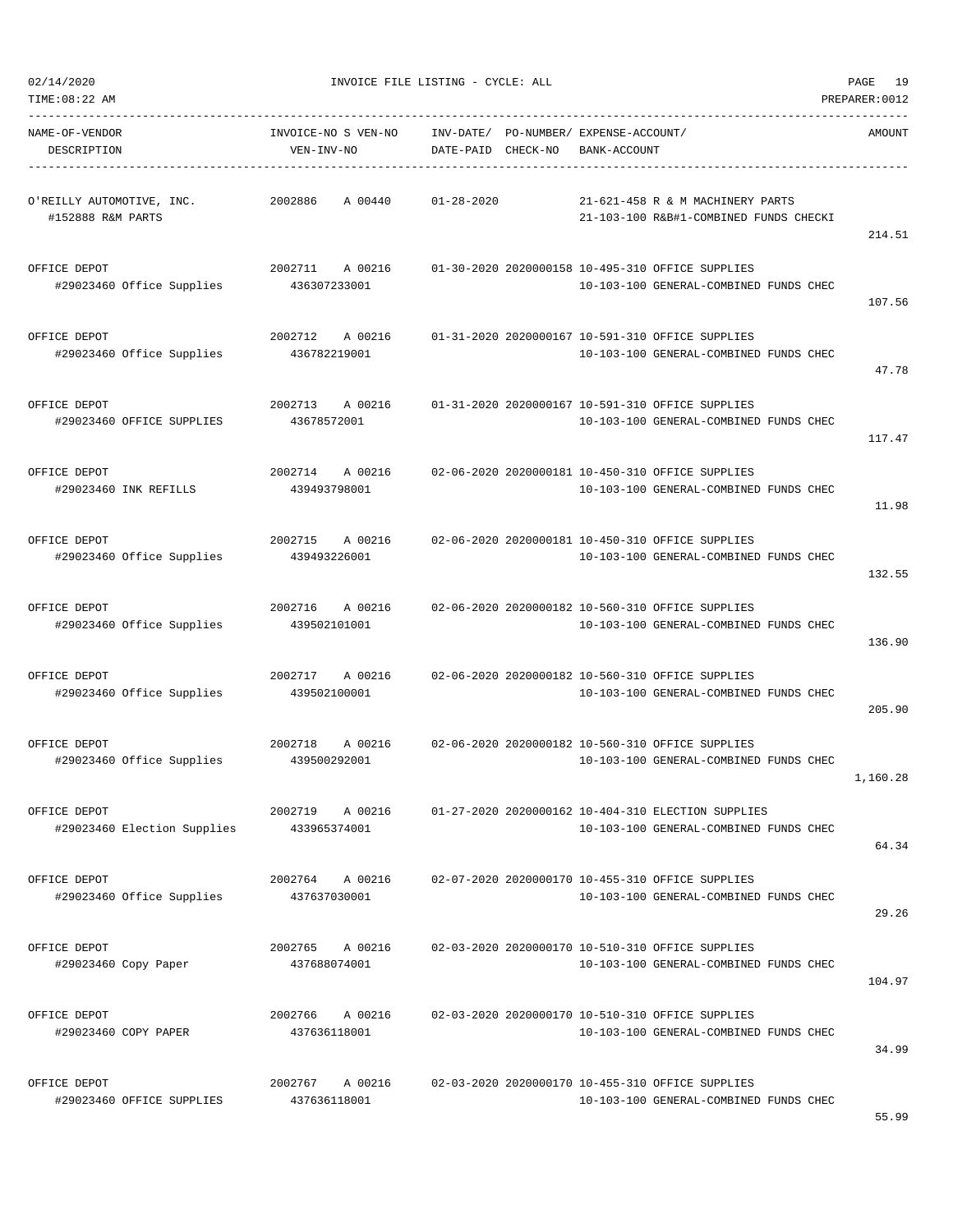| TIME: 08:22 AM                                                  |                                   |                                  |                                 |                                             |                                                                                            | PREPARER: 0012 |
|-----------------------------------------------------------------|-----------------------------------|----------------------------------|---------------------------------|---------------------------------------------|--------------------------------------------------------------------------------------------|----------------|
| NAME-OF-VENDOR<br>DESCRIPTION                                   | INVOICE-NO S VEN-NO<br>VEN-INV-NO |                                  | INV-DATE/<br>DATE-PAID CHECK-NO | PO-NUMBER/ EXPENSE-ACCOUNT/<br>BANK-ACCOUNT |                                                                                            | AMOUNT         |
| OFFICE DEPOT<br>#29023460 Paper and toner                       | 2002833<br>437639091001           | A 00216                          |                                 |                                             | 02-03-2020 2020000171 23-623-310 OFFICE SUPPLIES<br>23-103-100 R&B#3-COMBINED FUNDS CHECKI | 127.62         |
| PARIS ALTERNATOR & STARTER SERV.<br>1/31/20 R&M PARTS-STARTER   | 2002834<br>468420                 | A 00693                          | $01 - 31 - 2020$                |                                             | 23-623-458 R & M MACHINERY PARTS<br>23-103-100 R&B#3-COMBINED FUNDS CHECKI                 | 310.00         |
| PARKER TIRE<br>$2/4/20$ R&M TIRE                                | 2002785<br>11748                  | A 00006                          | $02 - 04 - 2020$                |                                             | 21-621-459 R & M MACH. TIRES & TUBES<br>21-103-100 R&B#1-COMBINED FUNDS CHECKI             | 30.00          |
| PARKER TIRE<br>1/31/20 R&M TIRES                                | 2002856                           | A 00006<br>11734/11721/\$40 CRED | $01 - 31 - 2020$                |                                             | 24-624-459 R & M MACH. TIRES & TUBES<br>24-103-100 R&B#4- COMBINED FUNDS CHECK             | 90.00          |
| PERKINS, J. DANIEL<br>FA-19-44386 JACKSON DST CT                | 2002720                           | A 00589                          | $02 - 07 - 2020$                |                                             | 10-435-436 ATTORNEY FEES- CPS CASES<br>10-103-100 GENERAL-COMBINED FUNDS CHEC              | 552.50         |
| PERKINS, J. DANIEL<br>FA-19-44487 JA DST CT                     | 2002721                           | A 00589                          | $02 - 07 - 2020$                |                                             | 10-435-436 ATTORNEY FEES- CPS CASES<br>10-103-100 GENERAL-COMBINED FUNDS CHEC              | 416.50         |
| PERKINS, J. DANIEL<br>FA-20-44580 OTIS DST CT                   | 2002722                           | A 00589                          | $02 - 07 - 2020$                |                                             | 10-435-436 ATTORNEY FEES- CPS CASES<br>10-103-100 GENERAL-COMBINED FUNDS CHEC              | 382.50         |
| PERKINS, J. DANIEL<br>FA-20-44569 GARREN DST CT                 | 2002723                           | A 00589                          | $02 - 04 - 2020$                |                                             | 10-435-436 ATTORNEY FEES- CPS CASES<br>10-103-100 GENERAL-COMBINED FUNDS CHEC              | 442.00         |
| PERKINS, J. DANIEL<br>FA-19-44329 ARISMENDEZ DST CT             | 2002724                           | A 00589                          | $01 - 31 - 2020$                |                                             | 10-435-436 ATTORNEY FEES- CPS CASES<br>10-103-100 GENERAL-COMBINED FUNDS CHEC              | 246.50         |
| PERKINS, J. DANIEL<br>FA-19-44033 JULEFF DST CT                 | 2002725                           | A 00589                          | $01 - 31 - 2020$                |                                             | 10-435-436 ATTORNEY FEES- CPS CASES<br>10-103-100 GENERAL-COMBINED FUNDS CHEC              | 187.00         |
| PERKINS, J. DANIEL<br>FA-19-44381 HUNT DST CT                   | 2002726                           | A 00589                          | $01 - 31 - 2020$                |                                             | 10-435-436 ATTORNEY FEES- CPS CASES<br>10-103-100 GENERAL-COMBINED FUNDS CHEC              | 340.00         |
| PERKINS, J. DANIEL<br>FA-19-44115 MORENO DST CT                 | 2002727                           | A 00589                          | $01 - 31 - 2020$                |                                             | 10-435-436 ATTORNEY FEES- CPS CASES<br>10-103-100 GENERAL-COMBINED FUNDS CHEC              | 1,232.50       |
| PREFERRED IMAGING OF MCKINNEY<br>SO23657*01220*1 SHOEMAKER, JAM | 2002979                           | A 01220                          | $10 - 01 - 2019$                |                                             | 10-565-405 PRISONER MEDICAL<br>10-103-100 GENERAL-COMBINED FUNDS CHEC                      | 179.90         |
| PROPATH SERVICES, LLP<br>SO40484*01189*1 GARREN, JESSIC         | 2003004                           | A 01189                          | $10 - 01 - 2019$                |                                             | 10-565-405 PRISONER MEDICAL<br>10-103-100 GENERAL-COMBINED FUNDS CHEC                      |                |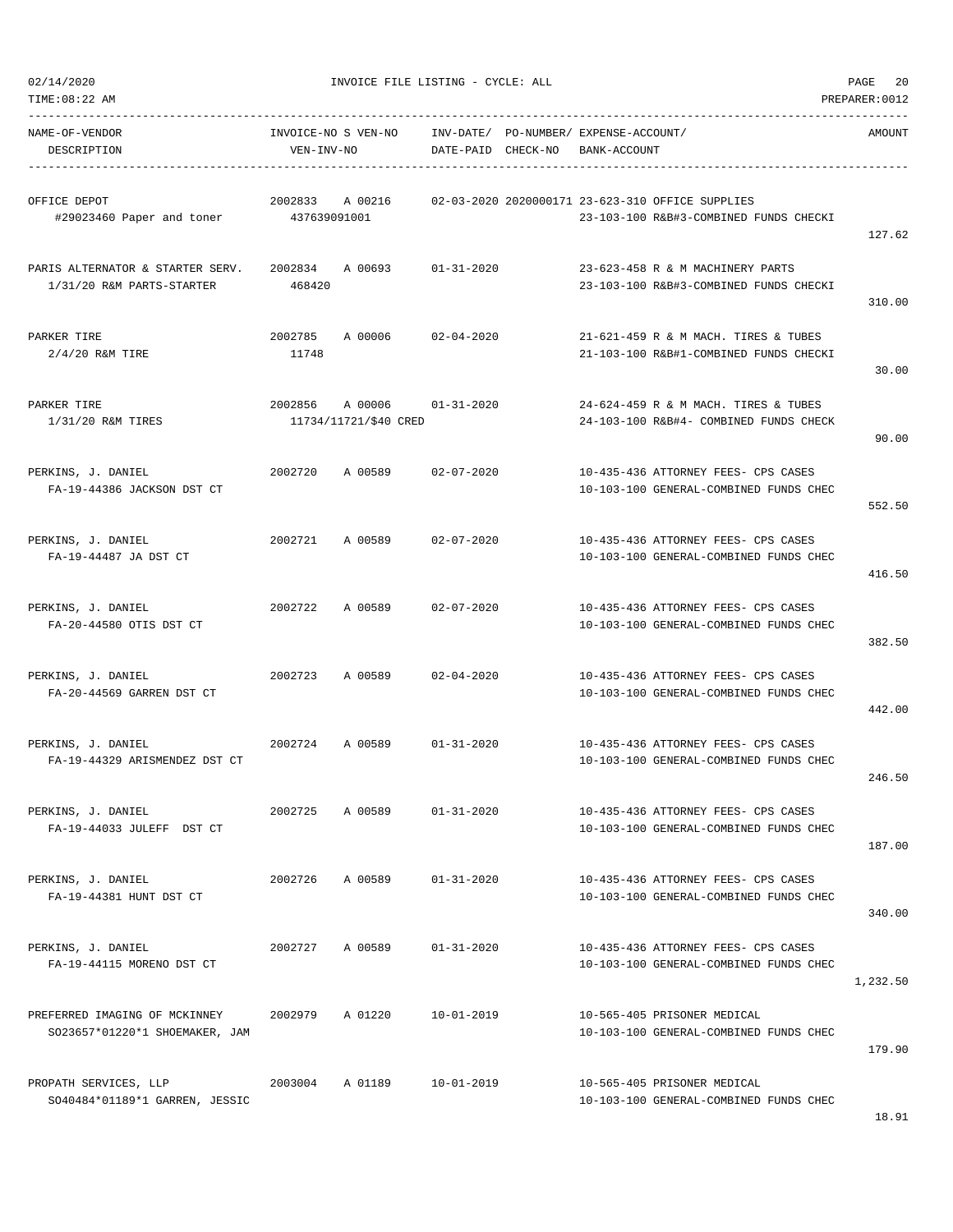| TIME: 08:22 AM                                                     |                                   |         |                    |                                                       |                                        | PREPARER: 0012 |
|--------------------------------------------------------------------|-----------------------------------|---------|--------------------|-------------------------------------------------------|----------------------------------------|----------------|
| NAME-OF-VENDOR<br>DESCRIPTION                                      | INVOICE-NO S VEN-NO<br>VEN-INV-NO |         | DATE-PAID CHECK-NO | INV-DATE/ PO-NUMBER/ EXPENSE-ACCOUNT/<br>BANK-ACCOUNT |                                        | AMOUNT         |
| PROPATH SERVICES, LLP<br>SO40484*01189*1 GARREN, JESSIC            | 2003005                           | A 01189 | $10 - 01 - 2019$   | 10-565-405 PRISONER MEDICAL                           | 10-103-100 GENERAL-COMBINED FUNDS CHEC | 32.75          |
| PROPATH SERVICES, LLP<br>SO40484*01189*1 GARREN, JESSIC            | 2003006                           | A 01189 | 10-01-2019         | 10-565-405 PRISONER MEDICAL                           | 10-103-100 GENERAL-COMBINED FUNDS CHEC | 32.75          |
| PROPATH SERVICES, LLP<br>SO40484*01189*1 GARREN, JESSIC            | 2003007                           | A 01189 | $10 - 01 - 2019$   | 10-565-405 PRISONER MEDICAL                           | 10-103-100 GENERAL-COMBINED FUNDS CHEC | 32.75          |
| PROPATH SERVICES, LLP<br>SO40484*01189*1 GARREN, JESSIC            | 2003008                           | A 01189 | $10 - 01 - 2019$   | 10-565-405 PRISONER MEDICAL                           | 10-103-100 GENERAL-COMBINED FUNDS CHEC | 32.75          |
| PROPATH SERVICES, LLP<br>SO15386*01189*2 CLARK, KRYSTAL            | 2003091                           | A 01189 | $10 - 01 - 2019$   | 10-565-405 PRISONER MEDICAL                           | 10-103-100 GENERAL-COMBINED FUNDS CHEC | 24.59          |
| PROPATH SERVICES, LLP<br>2003092<br>SO15386*01189*2 CLARK, KRYSTAL |                                   | A 01189 | $10 - 01 - 2019$   | 10-565-405 PRISONER MEDICAL                           | 10-103-100 GENERAL-COMBINED FUNDS CHEC | 24.73          |
| PROPATH SERVICES, LLP<br>SO15386*01189*1 CLARK, KRYSTAL            | 2003093                           | A 01189 | $10 - 01 - 2019$   | 10-565-405 PRISONER MEDICAL                           | 10-103-100 GENERAL-COMBINED FUNDS CHEC | 32.75          |
| PROPATH SERVICES, LLP<br>SO15386*01189*1 CLARK, KRYSTAL            | 2003094                           | A 01189 | $10 - 01 - 2019$   | 10-565-405 PRISONER MEDICAL                           | 10-103-100 GENERAL-COMBINED FUNDS CHEC | 32.75          |
| PROPATH SERVICES, LLP<br>SO15386*01189*1 CLARK, KRYSTAL            | 2003095                           | A 01189 | 10-01-2019         | 10-565-405 PRISONER MEDICAL                           | 10-103-100 GENERAL-COMBINED FUNDS CHEC | 32.75          |
| PROPATH SERVICES, LLP<br>SO15386*01189*1 CLARK, KRYSTAL            | 2003096                           | A 01189 | $10 - 01 - 2019$   | 10-565-405 PRISONER MEDICAL                           | 10-103-100 GENERAL-COMBINED FUNDS CHEC | 32.75          |
| QUEST DIAGNOSTICS (SBCL)<br>SO40105*00368*1 LESTER, PETER          | 2002925                           | A 00368 | $10 - 20 - 2019$   | 10-565-405 PRISONER MEDICAL                           | 10-103-100 GENERAL-COMBINED FUNDS CHEC | 7.55           |
| OUEST DIAGNOSTICS (SBCL)<br>SO40105*00368*1 LESTER, PETER          | 2002926                           | A 00368 | 10-20-2019         | 10-565-405 PRISONER MEDICAL                           | 10-103-100 GENERAL-COMBINED FUNDS CHEC | 7.53           |
| QUEST DIAGNOSTICS (SBCL)<br>SO40105*00368*1 LESTER, PETER          | 2002927                           | A 00368 | 10-20-2019         | 10-565-405 PRISONER MEDICAL                           | 10-103-100 GENERAL-COMBINED FUNDS CHEC | 7.53           |
| QUEST DIAGNOSTICS (SBCL)<br>SO40105*00368*1 LESTER, PETER          | 2002928                           | A 00368 | $10 - 20 - 2019$   | 10-565-405 PRISONER MEDICAL                           | 10-103-100 GENERAL-COMBINED FUNDS CHEC |                |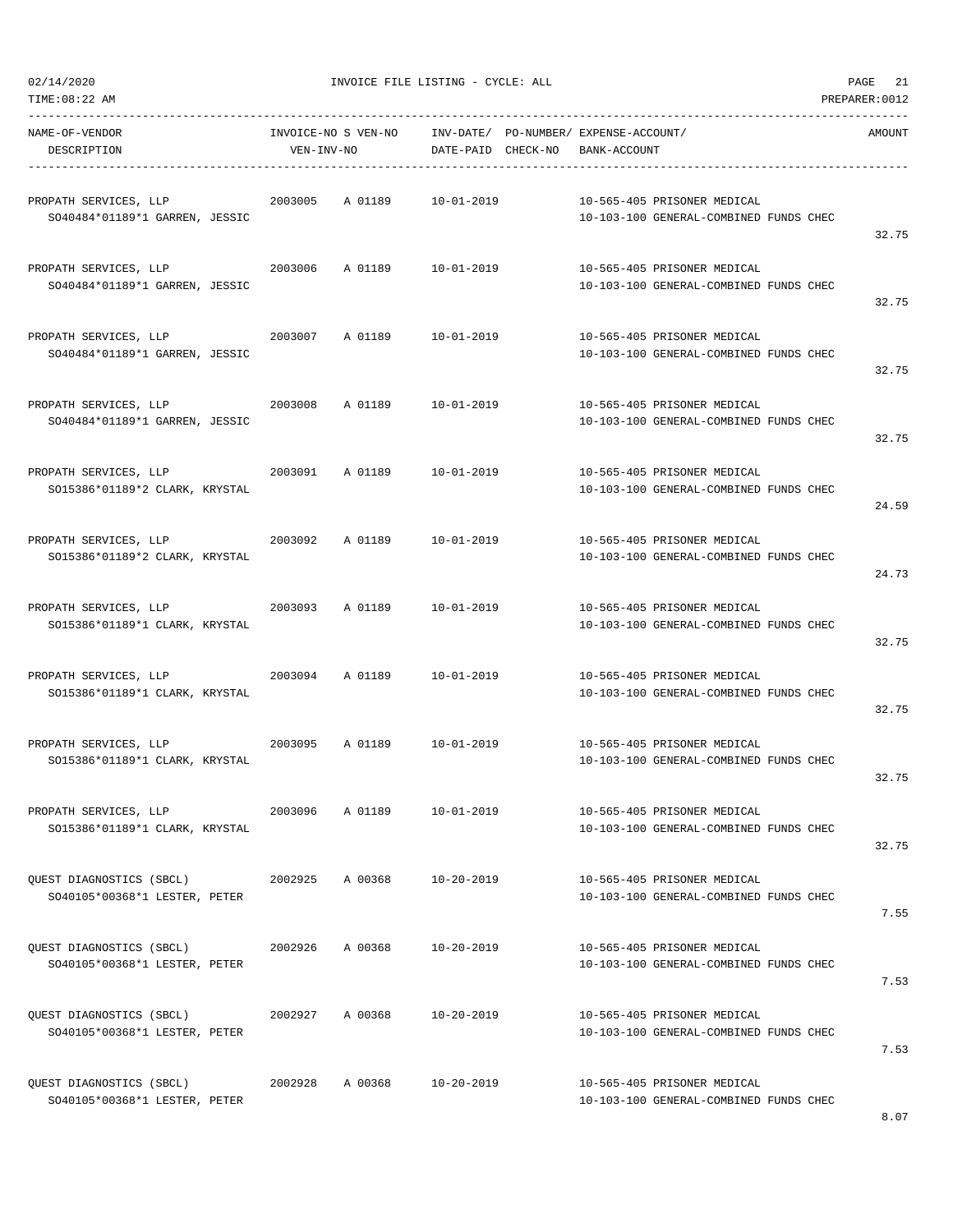| TIME:08:22 AM                                                              |                                    |                    |                                                       |                                                                                             | PREPARER: 0012 |
|----------------------------------------------------------------------------|------------------------------------|--------------------|-------------------------------------------------------|---------------------------------------------------------------------------------------------|----------------|
| NAME-OF-VENDOR<br>DESCRIPTION                                              | INVOICE-NO S VEN-NO<br>VEN-INV-NO  | DATE-PAID CHECK-NO | INV-DATE/ PO-NUMBER/ EXPENSE-ACCOUNT/<br>BANK-ACCOUNT |                                                                                             | AMOUNT         |
| QUILL CORPORATION<br>#2299500 Office Supplies                              | A 00336<br>2002884<br>4603129      |                    |                                                       | 02-06-2020 2020000185 10-475-310 OFFICE SUPPLIES<br>10-103-100 GENERAL-COMBINED FUNDS CHEC  | 175.94         |
| RDO EQUIPMENT CO<br>#7451002 R&M PARTS-SWITCH IGNITION W7008524            | 2002835<br>A 00353                 | $02 - 05 - 2020$   |                                                       | 23-623-458 R & M MACHINERY PARTS<br>23-103-100 R&B#3-COMBINED FUNDS CHECKI                  | 735.80         |
| RDO EQUIPMENT CO<br>#7451002 R&M PARTS-BACKHOE REPAIR W6977824 / CREDIT 45 | 2002836<br>A 00353                 | $02 - 04 - 2020$   |                                                       | 23-623-458 R & M MACHINERY PARTS<br>23-103-100 R&B#3-COMBINED FUNDS CHECKI                  | 4,991.34       |
| REINERT PAPER & CHEMICAL CENTER<br>#FANNI100 TP and Paper Towels           | A 00478<br>2002728<br>405924       |                    |                                                       | 02-04-2020 2020000176 10-513-332 JANITOR SUPPLIES<br>10-103-100 GENERAL-COMBINED FUNDS CHEC | 38.18          |
| REINERT PAPER & CHEMICAL CENTER<br>#FANNI100 TP and Paper Towels           | 2002729<br>A 00478<br>405924       |                    |                                                       | 02-04-2020 2020000176 10-511-332 JANITOR SUPPLIES<br>10-103-100 GENERAL-COMBINED FUNDS CHEC | 38.17          |
| REINERT PAPER & CHEMICAL CENTER<br>#FANNI100 Floor Stripper                | A 00478<br>2002730<br>$404923 - 1$ |                    |                                                       | 01-28-2020 2020000174 10-513-332 JANITOR SUPPLIES<br>10-103-100 GENERAL-COMBINED FUNDS CHEC | 18.26          |
| REINERT PAPER & CHEMICAL CENTER<br>#FANNI100 Janitorial Supplies           | 2002885<br>A 00478<br>406112       |                    |                                                       | 02-11-2020 2020000184 10-512-332 JANITOR SUPPLIES<br>10-103-100 GENERAL-COMBINED FUNDS CHEC | 149.63         |
| RICHARDS, KIM<br>2/23-26/20 TRAVEL -MILES/MEALS                            | 2002731<br>$\mathbb{A}$            | $01 - 27 - 2020$   |                                                       | 10-455-427 OUT OF COUNTY TRAVEL/TRAINI<br>10-103-100 GENERAL-COMBINED FUNDS CHEC            | 506.55         |
| ROMCO EQUIPMENT CO.<br>#29001 R&M PARTS                                    | 2002837<br>A 00269<br>101114039    | $01 - 31 - 2020$   |                                                       | 23-623-458 R & M MACHINERY PARTS<br>23-103-100 R&B#3-COMBINED FUNDS CHECKI                  | 976.64         |
| ROMCO EQUIPMENT CO.<br>#29001 VOLVO KEYS                                   | 2002857<br>A 00269<br>102102683    | $01 - 28 - 2020$   |                                                       | 24-624-458 R & M MACHINERY PARTS<br>24-103-100 R&B#4- COMBINED FUNDS CHECK                  | 54.03          |
| SANSOM'S TRUCK PARTS<br>1/27/20 R&M PARTS                                  | 2002838<br>A 00191                 | $01 - 27 - 2020$   |                                                       | 23-623-458 R & M MACHINERY PARTS<br>23-103-100 R&B#3-COMBINED FUNDS CHECKI                  | 5,251.89       |
| SHERMAN MD PROVIDER INC<br>SO15386*01171*1 CLARK, KRYSTAL                  | 2002891<br>A 01171                 | $10 - 01 - 2019$   |                                                       | 10-565-405 PRISONER MEDICAL<br>10-103-100 GENERAL-COMBINED FUNDS CHEC                       | 79.62          |
| SHERMAN MD PROVIDER INC<br>SO15386*01171*2 CLARK, KRYSTAL                  | 2002898<br>A 01171                 | 10-10-2019         |                                                       | 10-565-405 PRISONER MEDICAL<br>10-103-100 GENERAL-COMBINED FUNDS CHEC                       | 33.27          |
| SHERMAN MD PROVIDER INC<br>SO40484*01171*4 GARREN, JESSIC                  | 2002965<br>A 01171                 | $11 - 18 - 2019$   |                                                       | 10-565-405 PRISONER MEDICAL<br>10-103-100 GENERAL-COMBINED FUNDS CHEC                       | 33.27          |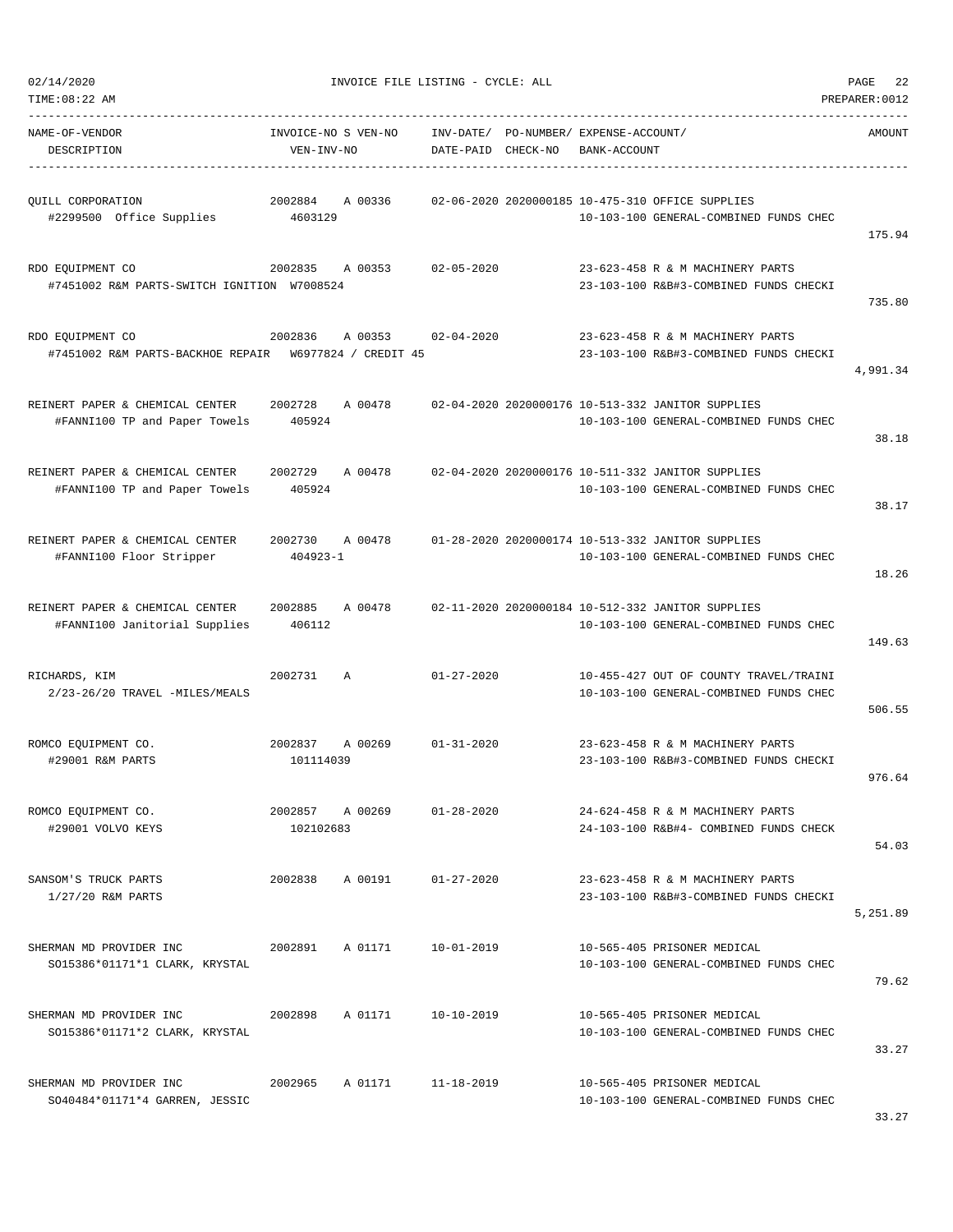TIME:08:22 AM PREPARER:0012

| NAME-OF-VENDOR<br>DESCRIPTION                                 | VEN-INV-NO | INVOICE-NO S VEN-NO INV-DATE/ PO-NUMBER/ EXPENSE-ACCOUNT/ | DATE-PAID CHECK-NO | BANK-ACCOUNT |                                                                       | AMOUNT |
|---------------------------------------------------------------|------------|-----------------------------------------------------------|--------------------|--------------|-----------------------------------------------------------------------|--------|
| SHERMAN MD PROVIDER INC<br>SO40484*01171*2 GARREN, JESSIC     | 2002968    | A 01171                                                   | 10-01-2019         |              | 10-565-405 PRISONER MEDICAL<br>10-103-100 GENERAL-COMBINED FUNDS CHEC | 33.27  |
| SHERMAN MD PROVIDER INC<br>SO40484*01171*3 GARREN, JESSIC     |            | 2002972 A 01171                                           | 10-07-2019         |              | 10-565-405 PRISONER MEDICAL<br>10-103-100 GENERAL-COMBINED FUNDS CHEC | 33.27  |
| SHERMAN MD PROVIDER INC<br>SO40484*01171*5 GARREN, JESSIC     | 2002973    | A 01171 01-08-2020                                        |                    |              | 10-565-405 PRISONER MEDICAL<br>10-103-100 GENERAL-COMBINED FUNDS CHEC | 33.27  |
| SHERMAN MD PROVIDER INC<br>SO40484*01171*5 GARREN, JESSIC     | 2002974    | A 01171 01-08-2020                                        |                    |              | 10-565-405 PRISONER MEDICAL<br>10-103-100 GENERAL-COMBINED FUNDS CHEC | 64.42  |
| SHERMAN MD PROVIDER INC<br>SO40484*01171*1 GARREN, JESSIC     | 2002975    | A 01171 10-01-2019                                        |                    |              | 10-565-405 PRISONER MEDICAL<br>10-103-100 GENERAL-COMBINED FUNDS CHEC | 79.62  |
| SHERMAN MD PROVIDER INC<br>SO40484*01171*1 GARREN, JESSIC     | 2002976    | A 01171                                                   | 10-01-2019         |              | 10-565-405 PRISONER MEDICAL<br>10-103-100 GENERAL-COMBINED FUNDS CHEC | 71.10  |
| SHERMAN RADIOLOGY ASSOCIATES<br>SO40222*00322*2 DURHAM, JACKY | 2002901    | A 00322 10-25-2019                                        |                    |              | 10-565-405 PRISONER MEDICAL<br>10-103-100 GENERAL-COMBINED FUNDS CHEC | 66.56  |
| SHERMAN RADIOLOGY ASSOCIATES<br>SO40222*00322*2 DURHAM, JACKY | 2002902    |                                                           | A 00322 10-25-2019 |              | 10-565-405 PRISONER MEDICAL<br>10-103-100 GENERAL-COMBINED FUNDS CHEC | 0.00   |
| SHERMAN RADIOLOGY ASSOCIATES<br>SO40222*00322*2 DURHAM, JACKY |            | 2002903 A 00322                                           | 10-25-2019         |              | 10-565-405 PRISONER MEDICAL<br>10-103-100 GENERAL-COMBINED FUNDS CHEC | 0.00   |
| SHERMAN RADIOLOGY ASSOCIATES<br>SO40222*00322*2 DURHAM, JACKY |            | 2002904 A 00322                                           | $10 - 25 - 2019$   |              | 10-565-405 PRISONER MEDICAL<br>10-103-100 GENERAL-COMBINED FUNDS CHEC | 66.56  |
| SHERMAN RADIOLOGY ASSOCIATES<br>SO40222*00322*2 DURHAM, JACKY | 2002905    | A 00322                                                   | $10 - 25 - 2019$   |              | 10-565-405 PRISONER MEDICAL<br>10-103-100 GENERAL-COMBINED FUNDS CHEC | 0.00   |
| SHERMAN RADIOLOGY ASSOCIATES<br>SO40222*00322*2 DURHAM, JACKY | 2002906    | A 00322                                                   | $10 - 25 - 2019$   |              | 10-565-405 PRISONER MEDICAL<br>10-103-100 GENERAL-COMBINED FUNDS CHEC | 0.00   |
| SHERMAN RADIOLOGY ASSOCIATES<br>SO40222*00322*1 DURHAM, JACKY | 2002907    | A 00322                                                   | $10 - 25 - 2019$   |              | 10-565-405 PRISONER MEDICAL<br>10-103-100 GENERAL-COMBINED FUNDS CHEC | 56.67  |
| SHERMAN RADIOLOGY ASSOCIATES<br>SO40222*00322*3 DURHAM, JACKY | 2002909    | A 00322                                                   | $10 - 25 - 2019$   |              | 10-565-405 PRISONER MEDICAL<br>10-103-100 GENERAL-COMBINED FUNDS CHEC |        |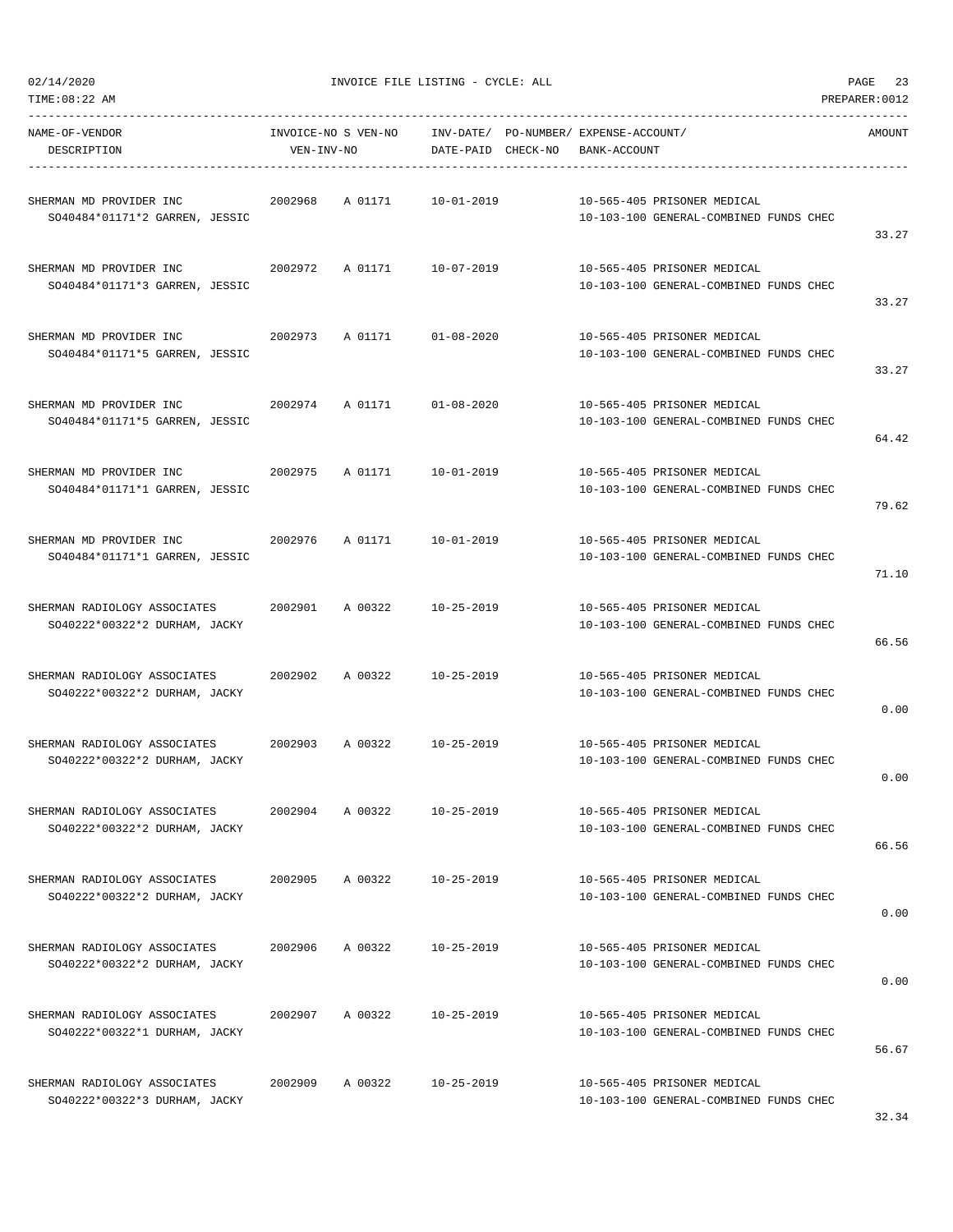02/14/2020 INVOICE FILE LISTING - CYCLE: ALL PAGE 24

| NAME-OF-VENDOR<br>DESCRIPTION                                  | VEN-INV-NO | INVOICE-NO S VEN-NO | DATE-PAID CHECK-NO | INV-DATE/ PO-NUMBER/ EXPENSE-ACCOUNT/<br>BANK-ACCOUNT |                                        | AMOUNT |
|----------------------------------------------------------------|------------|---------------------|--------------------|-------------------------------------------------------|----------------------------------------|--------|
| SHERMAN RADIOLOGY ASSOCIATES<br>SO40222*00322*3 DURHAM, JACKY  | 2002910    | A 00322             | $10 - 25 - 2019$   | 10-565-405 PRISONER MEDICAL                           | 10-103-100 GENERAL-COMBINED FUNDS CHEC |        |
|                                                                |            |                     |                    |                                                       |                                        | 0.00   |
| SHERMAN RADIOLOGY ASSOCIATES                                   | 2002923    | A 00322             | 10-01-2019         | 10-565-405 PRISONER MEDICAL                           |                                        |        |
| SO17097*00322*1 ALEXANDER, MIN                                 |            |                     |                    |                                                       | 10-103-100 GENERAL-COMBINED FUNDS CHEC | 6.95   |
| SHERMAN RADIOLOGY ASSOCIATES                                   | 2002948    | A 00322             | $12 - 06 - 2019$   | 10-565-405 PRISONER MEDICAL                           |                                        |        |
| SO06430*00322*1 WILLIAMSON, RU                                 |            |                     |                    |                                                       | 10-103-100 GENERAL-COMBINED FUNDS CHEC | 6.68   |
| SHERMAN RADIOLOGY ASSOCIATES                                   | 2002963    | A 00322             | $10 - 01 - 2019$   | 10-565-405 PRISONER MEDICAL                           |                                        |        |
| SO15386*00322*2 CLARK, KRYSTAL                                 |            |                     |                    |                                                       | 10-103-100 GENERAL-COMBINED FUNDS CHEC |        |
|                                                                |            |                     |                    |                                                       |                                        | 26.46  |
| SHERMAN RADIOLOGY ASSOCIATES                                   | 2002996    | A 00322             | 10-11-2019         | 10-565-405 PRISONER MEDICAL                           |                                        |        |
| SO12882*00322*1 DELOACH, GREGO                                 |            |                     |                    |                                                       | 10-103-100 GENERAL-COMBINED FUNDS CHEC | 30.74  |
| SHERMAN RADIOLOGY ASSOCIATES                                   | 2002997    | A 00322             | $10 - 01 - 2019$   | 10-565-405 PRISONER MEDICAL                           |                                        |        |
| SO22665*00322*1 THACKER, BRAD                                  |            |                     |                    |                                                       | 10-103-100 GENERAL-COMBINED FUNDS CHEC | 32.34  |
|                                                                |            |                     |                    |                                                       |                                        |        |
| SHERMAN RADIOLOGY ASSOCIATES<br>SO22665*00322*1 THACKER, BRAD  | 2002998    | A 00322             | $10 - 01 - 2019$   | 10-565-405 PRISONER MEDICAL                           | 10-103-100 GENERAL-COMBINED FUNDS CHEC |        |
|                                                                |            |                     |                    |                                                       |                                        | 0.00   |
| SHERMAN RADIOLOGY ASSOCIATES                                   | 2003000    | A 00322             | $10 - 01 - 2019$   | 10-565-405 PRISONER MEDICAL                           |                                        |        |
| SO22665*00322*2 THACKER, BRAD                                  |            |                     |                    |                                                       | 10-103-100 GENERAL-COMBINED FUNDS CHEC | 56.67  |
| SHERMAN RADIOLOGY ASSOCIATES                                   | 2003003    | A 00322             | 10-15-2019         | 10-565-405 PRISONER MEDICAL                           |                                        |        |
| SO40221*00322*1 WILSON, AARON                                  |            |                     |                    |                                                       | 10-103-100 GENERAL-COMBINED FUNDS CHEC |        |
|                                                                |            |                     |                    |                                                       |                                        | 30.74  |
| SHERMAN RADIOLOGY ASSOCIATES<br>SO39532*00322*1 GARZA, ALBERT  | 2003020    | A 00322             | $11 - 20 - 2019$   | 10-565-405 PRISONER MEDICAL                           | 10-103-100 GENERAL-COMBINED FUNDS CHEC |        |
|                                                                |            |                     |                    |                                                       |                                        | 30.74  |
| SHERMAN RADIOLOGY ASSOCIATES                                   | 2003024    | A 00322             | $11 - 20 - 2019$   | 10-565-405 PRISONER MEDICAL                           |                                        |        |
| SO39532*00322*2 GARZA, ALBERT                                  |            |                     |                    |                                                       | 10-103-100 GENERAL-COMBINED FUNDS CHEC | 8.55   |
|                                                                |            |                     |                    |                                                       |                                        |        |
| SHERMAN RADIOLOGY ASSOCIATES<br>S039375*00322*1 SPINELL, BRAND | 2003027    | A 00322             | $10 - 01 - 2019$   | 10-565-405 PRISONER MEDICAL                           | 10-103-100 GENERAL-COMBINED FUNDS CHEC |        |
|                                                                |            |                     |                    |                                                       |                                        | 26.46  |
| SHERMAN RADIOLOGY ASSOCIATES                                   | 2003044    | A 00322             | $12 - 04 - 2019$   | 10-565-405 PRISONER MEDICAL                           |                                        |        |
| SO19462*00322*1 HOUSER, KEISHA                                 |            |                     |                    |                                                       | 10-103-100 GENERAL-COMBINED FUNDS CHEC | 30.74  |
| SHERMAN RADIOLOGY ASSOCIATES                                   | 2003052    | A 00322             | $10 - 01 - 2019$   | 10-565-405 PRISONER MEDICAL                           |                                        |        |
| SO18329*00322*1 JAMES, DONNIE                                  |            |                     |                    |                                                       | 10-103-100 GENERAL-COMBINED FUNDS CHEC |        |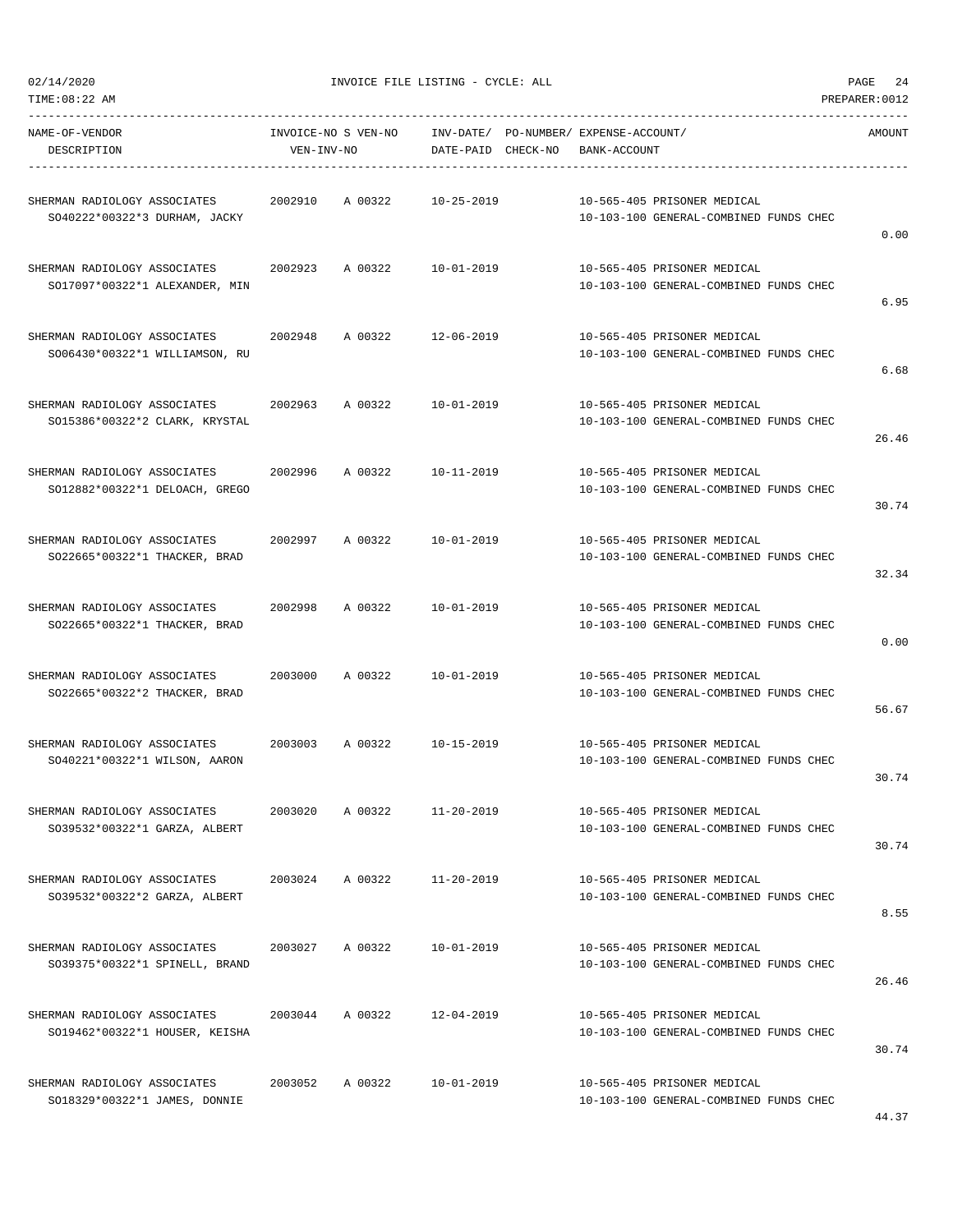| TIME:08:22 AM                                                  |                       |         |                    |                                       |                                                                                              | PREPARER: 0012 |
|----------------------------------------------------------------|-----------------------|---------|--------------------|---------------------------------------|----------------------------------------------------------------------------------------------|----------------|
| NAME-OF-VENDOR                                                 | INVOICE-NO S VEN-NO   |         |                    | INV-DATE/ PO-NUMBER/ EXPENSE-ACCOUNT/ |                                                                                              | AMOUNT         |
| DESCRIPTION                                                    | VEN-INV-NO            |         | DATE-PAID CHECK-NO | BANK-ACCOUNT                          |                                                                                              |                |
| SHERMAN RADIOLOGY ASSOCIATES<br>SO18329*00322*1 JAMES, DONNIE  | 2003053               | A 00322 | $10 - 01 - 2019$   |                                       | 10-565-405 PRISONER MEDICAL<br>10-103-100 GENERAL-COMBINED FUNDS CHEC                        | 0.00           |
| SHERMAN RADIOLOGY ASSOCIATES<br>SO23657*00322*1 SHOEMAKER, JAM | 2003071               | A 00322 | $10 - 01 - 2019$   |                                       | 10-565-405 PRISONER MEDICAL<br>10-103-100 GENERAL-COMBINED FUNDS CHEC                        | 6.68           |
| SHERMAN RADIOLOGY ASSOCIATES<br>SO16110*00322*1 GONZALEZ, ANGE | 2003086               | A 00322 | $10 - 18 - 2019$   |                                       | 10-565-405 PRISONER MEDICAL<br>10-103-100 GENERAL-COMBINED FUNDS CHEC                        | 32.34          |
| SHERMAN RADIOLOGY ASSOCIATES<br>SO16110*00322*1 GONZALEZ, ANGE | 2003087               | A 00322 | $10 - 18 - 2019$   |                                       | 10-565-405 PRISONER MEDICAL<br>10-103-100 GENERAL-COMBINED FUNDS CHEC                        | 0.00           |
| SHERMAN RADIOLOGY ASSOCIATES<br>SO16110*00322*1 GONZALEZ, ANGE | 2003088               | A 00322 | $10 - 18 - 2019$   |                                       | 10-565-405 PRISONER MEDICAL<br>10-103-100 GENERAL-COMBINED FUNDS CHEC                        | 56.67          |
| SHERMAN RADIOLOGY ASSOCIATES<br>SO16110*00322*1 GONZALEZ, ANGE | 2003089               | A 00322 | $10 - 18 - 2019$   |                                       | 10-565-405 PRISONER MEDICAL<br>10-103-100 GENERAL-COMBINED FUNDS CHEC                        | 6.42           |
| SHERMAN RADIOLOGY ASSOCIATES<br>SO16110*00322*1 GONZALEZ, ANGE | 2003090               | A 00322 | $10 - 18 - 2019$   |                                       | 10-565-405 PRISONER MEDICAL<br>10-103-100 GENERAL-COMBINED FUNDS CHEC                        | 6.42           |
| SMITH, THOMAS SCOTT<br>CR-16-26009 WHITE DST CT                | 2002732               | A 00817 | $01 - 22 - 2020$   |                                       | 10-435-437 ATTORNEY FEES<br>10-103-100 GENERAL-COMBINED FUNDS CHEC                           | 811.55         |
| SOLOMON, AMANDA<br>FA-19-44386 JACKSON/FULLER DST CT           | 2002733               | A 00801 | $02 - 07 - 2020$   |                                       | 10-435-436 ATTORNEY FEES- CPS CASES<br>10-103-100 GENERAL-COMBINED FUNDS CHEC                | 1,491.50       |
| SOLOMON, AMANDA<br>FA-19-44526 TURNER DST CT                   | 2002734               | A 00801 | $02 - 07 - 2020$   |                                       | 10-435-436 ATTORNEY FEES- CPS CASES<br>10-103-100 GENERAL-COMBINED FUNDS CHEC                | 313.50         |
| SOLOMON, AMANDA<br>FA-19-44139 GARZA DST CT                    | 2002735 A 00801       |         | $01 - 31 - 2020$   |                                       | 10-435-436 ATTORNEY FEES- CPS CASES<br>10-103-100 GENERAL-COMBINED FUNDS CHEC                | 484.50         |
| SOLOMON, AMANDA<br>FA-19-44115 SANCHEZ DST CT                  | 2002736               | A 00801 | $01 - 31 - 2020$   |                                       | 10-435-436 ATTORNEY FEES- CPS CASES<br>10-103-100 GENERAL-COMBINED FUNDS CHEC                | 1,045.00       |
| SOLOMON, AMANDA<br>FA-19-44512 TURNER DST CT                   | 2002737               | A 00801 | $02 - 07 - 2020$   |                                       | 10-435-436 ATTORNEY FEES- CPS CASES<br>10-103-100 GENERAL-COMBINED FUNDS CHEC                | 845.50         |
| SOUTHERN TIRE MART, LLC<br>#214560 21 tires                    | 2002738<br>4170014804 | A 00596 |                    |                                       | 02-05-2020 2020000178 10-560-454 R & M AUTOMOBILES<br>10-103-100 GENERAL-COMBINED FUNDS CHEC |                |

2,602.00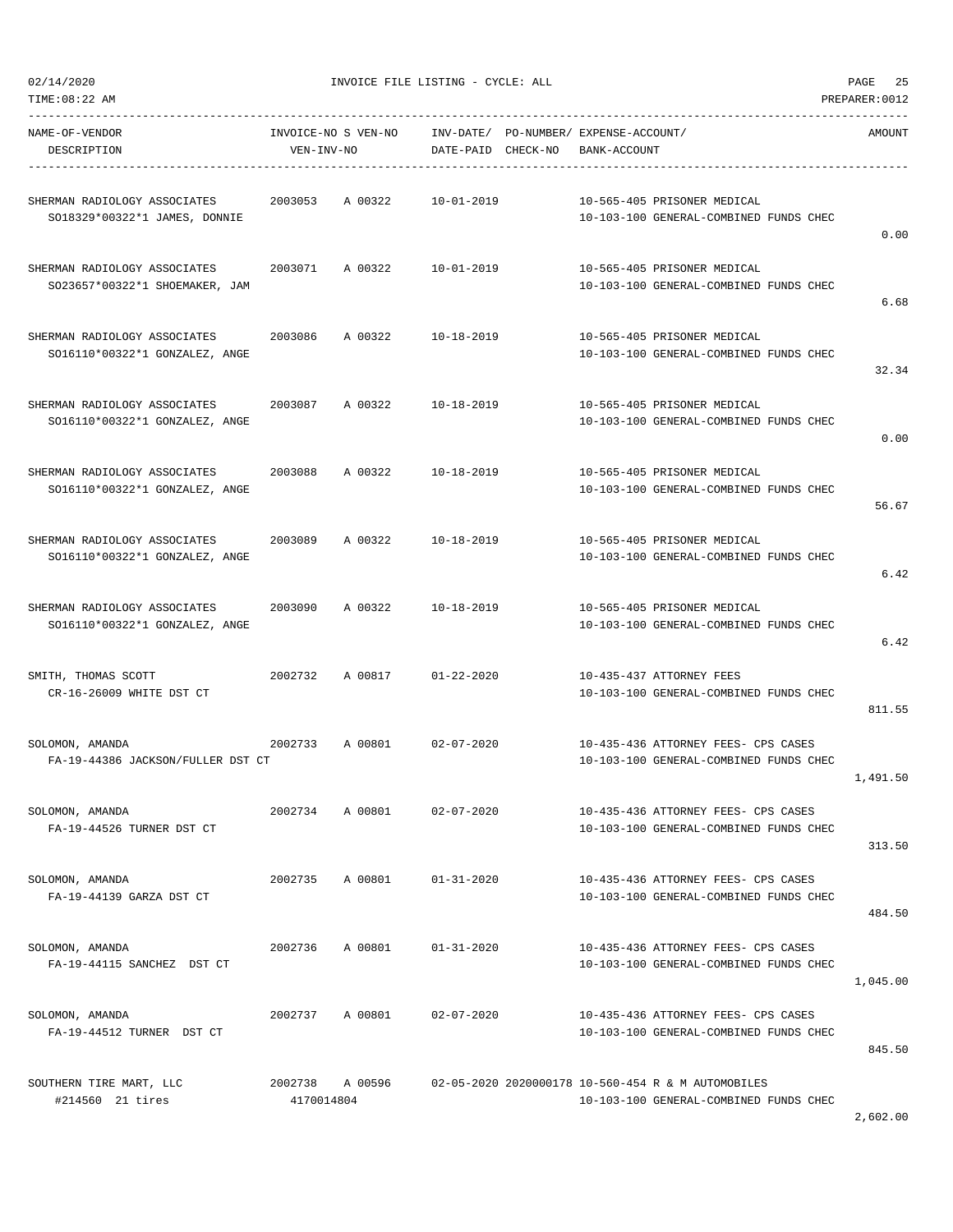| TIME:08:22 AM                                                    |                     |                    |                                       |              |                                                                       | PREPARER: 0012 |
|------------------------------------------------------------------|---------------------|--------------------|---------------------------------------|--------------|-----------------------------------------------------------------------|----------------|
| NAME-OF-VENDOR                                                   | INVOICE-NO S VEN-NO |                    | INV-DATE/ PO-NUMBER/ EXPENSE-ACCOUNT/ |              |                                                                       | AMOUNT         |
| DESCRIPTION                                                      | VEN-INV-NO          | DATE-PAID CHECK-NO |                                       | BANK-ACCOUNT |                                                                       |                |
|                                                                  |                     |                    |                                       |              |                                                                       |                |
| SOUTHERN TIRE MART, LLC                                          | 2002786<br>A 00596  |                    |                                       |              | 02-06-2020 2020000177 21-621-459 R & M MACH. TIRES & TUBES            |                |
| #214560 Transforce AT2 Owl                                       | 4000102220          |                    |                                       |              | 21-103-100 R&B#1-COMBINED FUNDS CHECKI                                | 258.00         |
|                                                                  |                     | $10 - 01 - 2019$   |                                       |              |                                                                       |                |
| SOUTHWEST MOBILE IMAGING, INC.<br>SO18133*00053*1 BLACKBURN, RUS | 2002900<br>A 00053  |                    |                                       |              | 10-565-405 PRISONER MEDICAL<br>10-103-100 GENERAL-COMBINED FUNDS CHEC |                |
|                                                                  |                     |                    |                                       |              |                                                                       | 175.00         |
| SOUTHWEST MOBILE IMAGING, INC.                                   | 2002913<br>A 00053  | 10-01-2019         |                                       |              | 10-565-405 PRISONER MEDICAL                                           |                |
| SO12077*00053*1 HEATHCOCK, BRA                                   |                     |                    |                                       |              | 10-103-100 GENERAL-COMBINED FUNDS CHEC                                |                |
|                                                                  |                     |                    |                                       |              |                                                                       | 175.00         |
| SOUTHWEST MOBILE IMAGING, INC.                                   | 2002916<br>A 00053  | $10 - 01 - 2019$   |                                       |              | 10-565-405 PRISONER MEDICAL                                           |                |
| SO16110*00053*2 GONZALEZ, ANGE                                   |                     |                    |                                       |              | 10-103-100 GENERAL-COMBINED FUNDS CHEC                                |                |
|                                                                  |                     |                    |                                       |              |                                                                       | 175.00         |
| SOUTHWEST MOBILE IMAGING, INC.                                   | 2002924<br>A 00053  | $10 - 01 - 2019$   |                                       |              | 10-565-405 PRISONER MEDICAL                                           |                |
| SO38181*00053*1 WAITS, JAYLON                                    |                     |                    |                                       |              | 10-103-100 GENERAL-COMBINED FUNDS CHEC                                |                |
|                                                                  |                     |                    |                                       |              |                                                                       | 250.00         |
| SOUTHWEST MOBILE IMAGING, INC.                                   | 2002947<br>A 00053  | $10 - 01 - 2019$   |                                       |              | 10-565-405 PRISONER MEDICAL                                           |                |
| SO40018*00053*1 STRACENER, AMB                                   |                     |                    |                                       |              | 10-103-100 GENERAL-COMBINED FUNDS CHEC                                |                |
|                                                                  |                     |                    |                                       |              |                                                                       | 175.00         |
| SOUTHWEST MOBILE IMAGING, INC.                                   | 2002952<br>A 00053  | $10 - 01 - 2019$   |                                       |              | 10-565-405 PRISONER MEDICAL                                           |                |
| SO40495*00053*1 RICHARDSON, JO                                   |                     |                    |                                       |              | 10-103-100 GENERAL-COMBINED FUNDS CHEC                                |                |
|                                                                  |                     |                    |                                       |              |                                                                       | 75.00          |
| SOUTHWEST MOBILE IMAGING, INC.                                   | 2002964<br>A 00053  | $10 - 01 - 2019$   |                                       |              | 10-565-405 PRISONER MEDICAL                                           |                |
| SO40486*00053*1 BUFKIN, DAVID                                    |                     |                    |                                       |              | 10-103-100 GENERAL-COMBINED FUNDS CHEC                                |                |
|                                                                  |                     |                    |                                       |              |                                                                       | 175.00         |
| SOUTHWEST MOBILE IMAGING, INC.                                   | 2002978<br>A 00053  | $10 - 01 - 2019$   |                                       |              | 10-565-405 PRISONER MEDICAL                                           |                |
| SO40520*00053*1 SHILLING, SHAN                                   |                     |                    |                                       |              | 10-103-100 GENERAL-COMBINED FUNDS CHEC                                |                |
|                                                                  |                     |                    |                                       |              |                                                                       | 175.00         |
| SOUTHWEST MOBILE IMAGING, INC.                                   | A 00053<br>2002994  | $10 - 01 - 2019$   |                                       |              | 10-565-405 PRISONER MEDICAL                                           |                |
| S039204*00053*2 WILLIAMS, CRAI                                   |                     |                    |                                       |              | 10-103-100 GENERAL-COMBINED FUNDS CHEC                                |                |
|                                                                  |                     |                    |                                       |              |                                                                       | 175.00         |
| SOUTHWEST MOBILE IMAGING, INC.                                   | 2003010<br>A 00053  | 10-01-2019         |                                       |              | 10-565-405 PRISONER MEDICAL                                           |                |
| SO40558*00053*1 HERMAN, DON MI                                   |                     |                    |                                       |              | 10-103-100 GENERAL-COMBINED FUNDS CHEC                                |                |
|                                                                  |                     |                    |                                       |              |                                                                       | 175.00         |
| SOUTHWEST MOBILE IMAGING, INC.                                   | A 00053<br>2003036  | $10 - 01 - 2019$   |                                       |              | 10-565-405 PRISONER MEDICAL                                           |                |
| S039940*00053*1 CARAWAY, JERRY                                   |                     |                    |                                       |              | 10-103-100 GENERAL-COMBINED FUNDS CHEC                                |                |
|                                                                  |                     |                    |                                       |              |                                                                       | 175.00         |
| SOUTHWEST MOBILE IMAGING, INC.                                   | 2003045<br>A 00053  | $10 - 01 - 2019$   |                                       |              | 10-565-405 PRISONER MEDICAL                                           |                |
| SO38503*00053*1 LORANCE, ZACHA                                   |                     |                    |                                       |              | 10-103-100 GENERAL-COMBINED FUNDS CHEC                                |                |
|                                                                  |                     |                    |                                       |              |                                                                       | 175.00         |
| SOUTHWEST MOBILE IMAGING, INC.                                   | 2003079<br>A 00053  | $10 - 01 - 2019$   |                                       |              | 10-565-405 PRISONER MEDICAL                                           |                |
| SO39485*00053*2 FOX, CHRISTOPH                                   |                     |                    |                                       |              | 10-103-100 GENERAL-COMBINED FUNDS CHEC                                |                |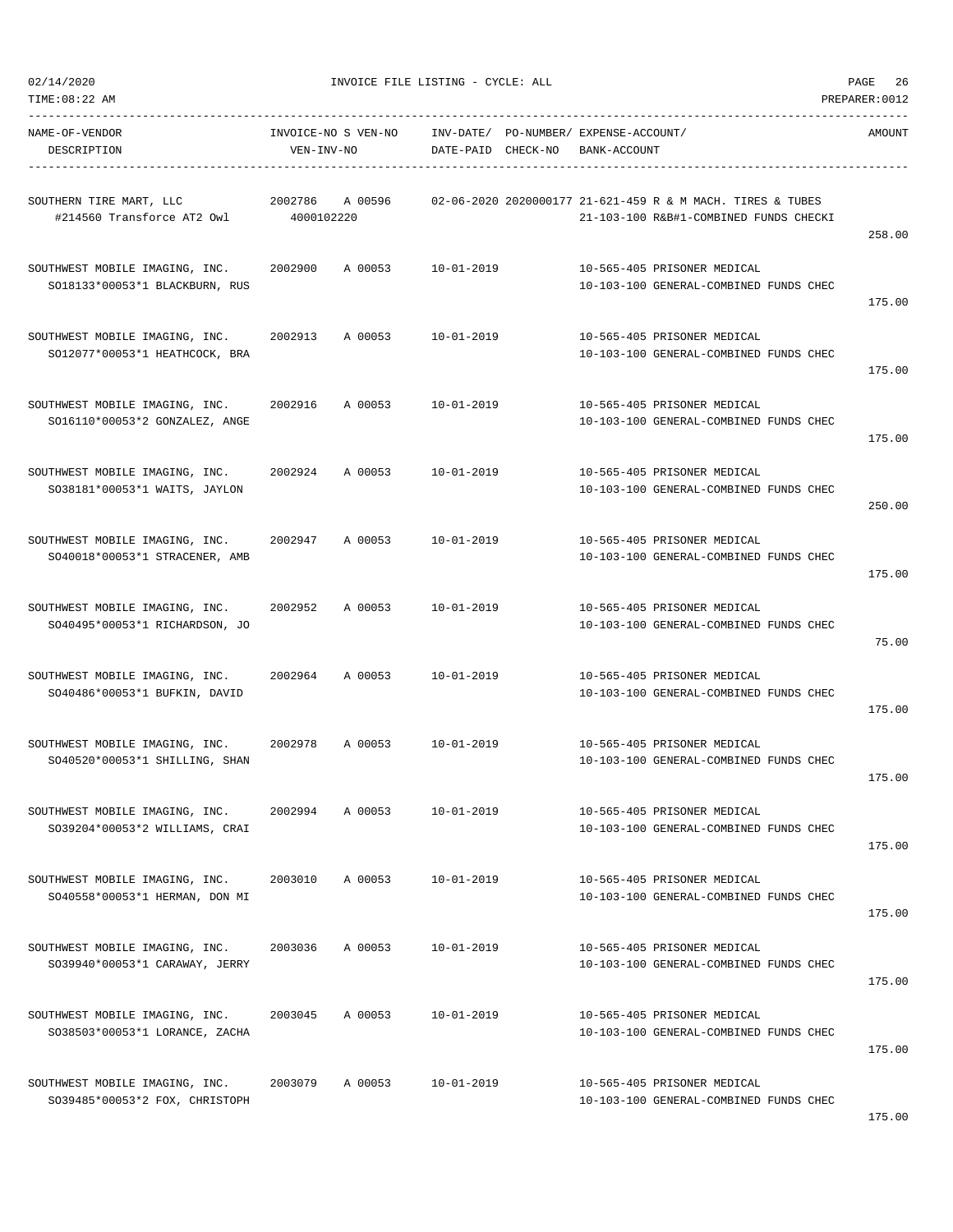$02/14/2020$  PAGE 27

| NAME-OF-VENDOR<br>DESCRIPTION                                                    | INVOICE-NO S VEN-NO<br>VEN-INV-NO |         | DATE-PAID CHECK-NO | INV-DATE/ PO-NUMBER/ EXPENSE-ACCOUNT/<br>BANK-ACCOUNT |                                                                                  | AMOUNT    |
|----------------------------------------------------------------------------------|-----------------------------------|---------|--------------------|-------------------------------------------------------|----------------------------------------------------------------------------------|-----------|
| SOUTHWEST MOBILE IMAGING, INC.<br>SO40499*00053*1 DAVIS, JOSEPH                  | 2003085                           | A 00053 | 10-01-2019         |                                                       | 10-565-405 PRISONER MEDICAL<br>10-103-100 GENERAL-COMBINED FUNDS CHEC            | 175.00    |
| SOUTHWEST MOBILE IMAGING, INC.<br>SO38738*00053*3 MONTGOMERY, NI                 | 2003100                           | A 00053 | 10-01-2019         |                                                       | 10-565-405 PRISONER MEDICAL<br>10-103-100 GENERAL-COMBINED FUNDS CHEC            | 175.00    |
| SOUTHWEST MOBILE IMAGING, INC.<br>SO40512*00053*1 JAY, JAMESON T                 | 2003101                           | A 00053 | 10-01-2019         |                                                       | 10-565-405 PRISONER MEDICAL<br>10-103-100 GENERAL-COMBINED FUNDS CHEC            | 250.00    |
| SOUTHWEST MOBILE IMAGING, INC.<br>SO23285*00053*1 JOHNS, JAMES E                 | 2003108                           | A 00053 | 10-01-2019         |                                                       | 10-565-405 PRISONER MEDICAL<br>10-103-100 GENERAL-COMBINED FUNDS CHEC            | 175.00    |
| SUSAN E. CARTER ATTORNEY AT LAW<br>50079 SHELTON CO CT@LAW                       | 2002739                           | A 00606 | 02-05-2020         |                                                       | 10-410-424 INDIGENT ATTORNEY FEES<br>10-103-100 GENERAL-COMBINED FUNDS CHEC      | 300.00    |
| SUSTAINABLE PAVEMENT TECHNOLOGIES L 2002817<br>12/31/19 PCT 2 ROCK & GRAVEL      | 35201                             | A 00450 | $12 - 31 - 2019$   |                                                       | 22-622-341 R & B MAT, ROCK & GRAVEL<br>22-103-100 R&B#2- COMBINED FUNDS CHECK    | 1,717.54  |
| TEXAS A&M AGRILIFE EXT. CONF. SVC<br>#136106 HEALTH SUMMIT-B. ARIE               | 2002740                           | A       | $02 - 03 - 2020$   |                                                       | 10-665-428 IN/OUT CO.TRAVEL/TRAINING-F<br>10-103-100 GENERAL-COMBINED FUNDS CHEC | 150.00    |
| TEXAS DEPT. OF STATE HEALTH SERVICE 2002741<br>#2014-044447-001 JAN REMOTE BIRTH | 2010205                           | A 00767 | $02 - 03 - 2020$   |                                                       | 10-409-489 COURT COSTS/ARREST FEES<br>10-103-100 GENERAL-COMBINED FUNDS CHEC     | 212.28    |
| TEXHOMA LIMESTONE, INC.<br>2002787<br>1/28/20 ROCK & GRAVEL-HAULING              | 7757                              | A 00265 | $01 - 28 - 2020$   |                                                       | 21-621-341 R & B MAT. ROCK & GRAVEL<br>21-103-100 R&B#1-COMBINED FUNDS CHECKI    | 1,770.77  |
| TEXHOMA LIMESTONE, INC.<br>2/4/20 ROCK & GRAVEL-HAULING                          | 2002877<br>7758                   | A 00265 | $02 - 04 - 2020$   |                                                       | 82-623-341 R & B MAT. ROCK & GRAVEL<br>82-103-100 LAKE PCT 3-COMBINED FUNDS C    | 12,198.49 |
| TEXHOMA LIMESTONE, INC.<br>2/11/20 ROCK & GRAVEL-HAULING                         | 2002889<br>7768                   | A 00265 | $02 - 11 - 2020$   |                                                       | 22-622-341 R & B MAT. ROCK & GRAVEL<br>22-103-100 R&B#2- COMBINED FUNDS CHECK    | 5,984.66  |
| TEXOMA EMERGENCY PHYSICIANS<br>SO22665*01121*1 THACKER, BRAD                     | 2002915                           | A 01121 | $10 - 01 - 2019$   |                                                       | 10-565-405 PRISONER MEDICAL<br>10-103-100 GENERAL-COMBINED FUNDS CHEC            | 98.98     |
| TEXOMA EMERGENCY PHYSICIANS<br>SO39566*01121*1 BASYE, CODY                       | 2002930                           | A 01121 | $10 - 01 - 2019$   |                                                       | 10-565-405 PRISONER MEDICAL<br>10-103-100 GENERAL-COMBINED FUNDS CHEC            | 79.62     |
| TEXOMA EMERGENCY PHYSICIANS<br>SO39566*01121*1 BASYE, CODY                       | 2002931                           | A 01121 | $10 - 01 - 2019$   |                                                       | 10-565-405 PRISONER MEDICAL<br>10-103-100 GENERAL-COMBINED FUNDS CHEC            |           |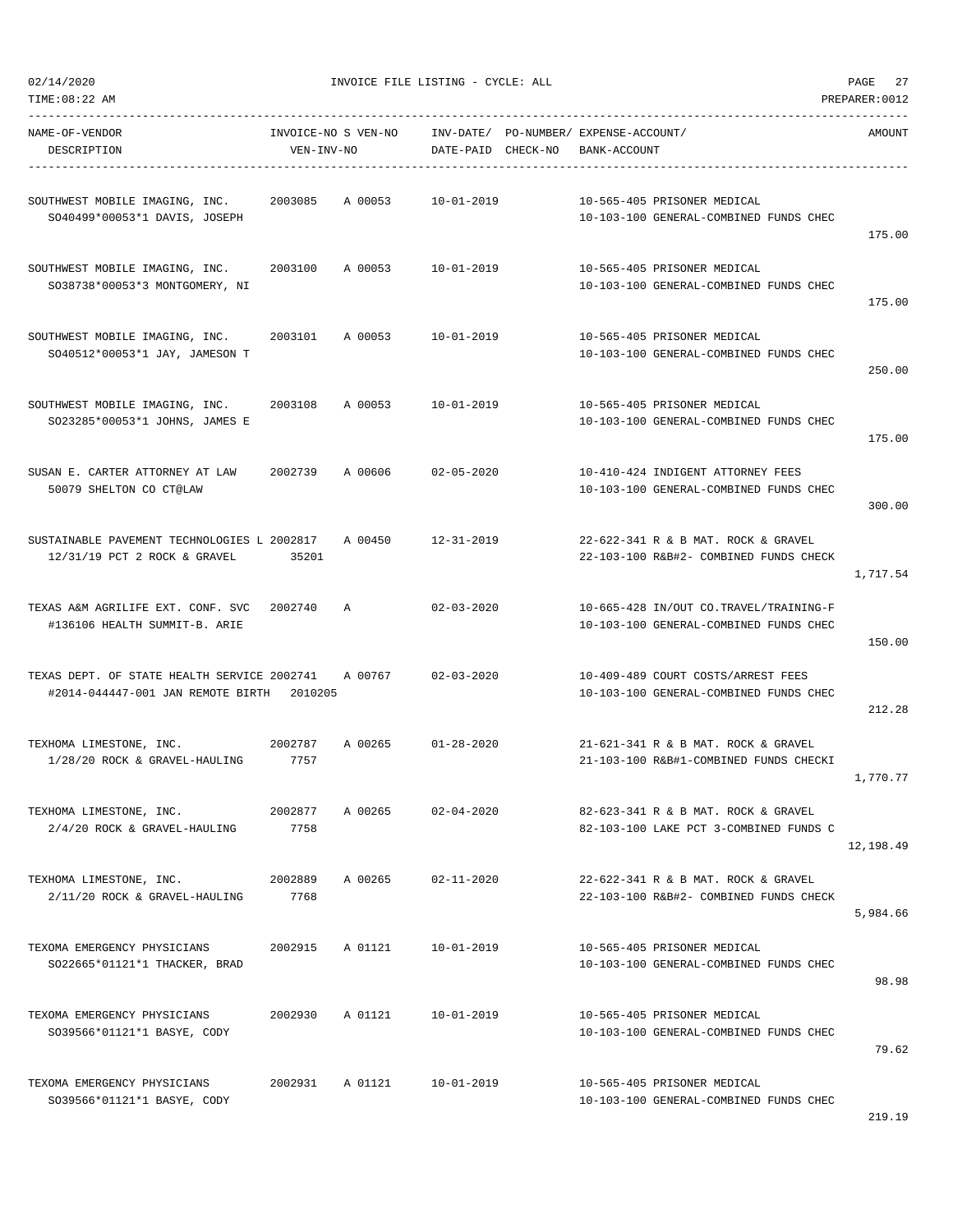| NAME-OF-VENDOR<br>DESCRIPTION                                                            | VEN-INV-NO | INVOICE-NO S VEN-NO INV-DATE/ PO-NUMBER/ EXPENSE-ACCOUNT/ | DATE-PAID CHECK-NO BANK-ACCOUNT |  |                                                                       | AMOUNT   |
|------------------------------------------------------------------------------------------|------------|-----------------------------------------------------------|---------------------------------|--|-----------------------------------------------------------------------|----------|
| TEXOMA EMERGENCY PHYSICIANS  2002932  A 01121  10-01-2019<br>SO39566*01121*1 BASYE, CODY |            |                                                           |                                 |  | 10-565-405 PRISONER MEDICAL<br>10-103-100 GENERAL-COMBINED FUNDS CHEC | 9.36     |
| TEXOMA EMERGENCY PHYSICIANS<br>SO16110*01121*1 GONZALEZ, ANGE                            | 2002966    | A 01121                                                   | 10-19-2019                      |  | 10-565-405 PRISONER MEDICAL<br>10-103-100 GENERAL-COMBINED FUNDS CHEC | 98.98    |
| TEXOMA EMERGENCY PHYSICIANS<br>SO16110*01121*1 GONZALEZ, ANGE                            | 2002967    | A 01121 10-19-2019                                        |                                 |  | 10-565-405 PRISONER MEDICAL<br>10-103-100 GENERAL-COMBINED FUNDS CHEC | 0.00     |
| TEXOMA EMERGENCY PHYSICIANS<br>SO40222*01121*1 DURHAM, JACKY                             | 2003042    | A 01121 10-25-2019                                        |                                 |  | 10-565-405 PRISONER MEDICAL<br>10-103-100 GENERAL-COMBINED FUNDS CHEC | 98.98    |
| TEXOMA EMERGENCY PHYSICIANS<br>SO40222*01121*1 DURHAM, JACKY                             |            | 2003043 A 01121 10-25-2019                                |                                 |  | 10-565-405 PRISONER MEDICAL<br>10-103-100 GENERAL-COMBINED FUNDS CHEC | 0.00     |
| TEXOMA MEDICAL CENTER<br>SO16110*01061*1 GONZALEZ, ANGE                                  | 2002982    | A 01061                                                   | 10-19-2019                      |  | 10-565-405 PRISONER MEDICAL<br>10-103-100 GENERAL-COMBINED FUNDS CHEC | 4,516.40 |
| TEXOMA NEUROLOGY ASSOCIATES<br>SO40222*00122*1 DURHAM, JACKY                             | 2003060    | A 00122 10-26-2019                                        |                                 |  | 10-565-405 PRISONER MEDICAL<br>10-103-100 GENERAL-COMBINED FUNDS CHEC | 117.74   |
| TEXOMA NEUROLOGY ASSOCIATES<br>SO16110*00122*1 GONZALEZ, ANGE                            | 2003102    | A 00122                                                   | 10-19-2019                      |  | 10-565-405 PRISONER MEDICAL<br>10-103-100 GENERAL-COMBINED FUNDS CHEC | 117.74   |
| TEXOMA NEUROLOGY ASSOCIATES<br>SO16110*00122*1 GONZALEZ, ANGE                            |            | 2003103 A 00122                                           | 10-20-2019                      |  | 10-565-405 PRISONER MEDICAL<br>10-103-100 GENERAL-COMBINED FUNDS CHEC | 44.57    |
| TEXOMA ORTHOPEDIC AND SPINE<br>SO09716*01143*1 DOYLE, CHARLES                            | 2002919    | A 01143                                                   | $12 - 05 - 2019$                |  | 10-565-405 PRISONER MEDICAL<br>10-103-100 GENERAL-COMBINED FUNDS CHEC | 54.41    |
| TEXOMA ORTHOPEDIC AND SPINE<br>SO09716*01143*1 DOYLE, CHARLES                            |            | 2002920 A 01143 12-05-2019                                |                                 |  | 10-565-405 PRISONER MEDICAL<br>10-103-100 GENERAL-COMBINED FUNDS CHEC | 21.65    |
| TEXOMA ORTHOPEDIC AND SPINE<br>SO16110*01143*1 GONZALEZ, ANGE                            |            | 2002957 A 01143                                           | $10 - 01 - 2019$                |  | 10-565-405 PRISONER MEDICAL<br>10-103-100 GENERAL-COMBINED FUNDS CHEC | 54.41    |
| TEXOMA ORTHOPEDIC AND SPINE<br>SO16110*01143*1 GONZALEZ, ANGE                            |            | 2002958 A 01143                                           | $10 - 01 - 2019$                |  | 10-565-405 PRISONER MEDICAL<br>10-103-100 GENERAL-COMBINED FUNDS CHEC | 22.19    |
| TEXOMA ORTHOPEDIC AND SPINE<br>SO17140*01143*1 SADLER, ROBERT                            | 2002959    | A 01143                                                   | 10-08-2019                      |  | 10-565-405 PRISONER MEDICAL<br>10-103-100 GENERAL-COMBINED FUNDS CHEC |          |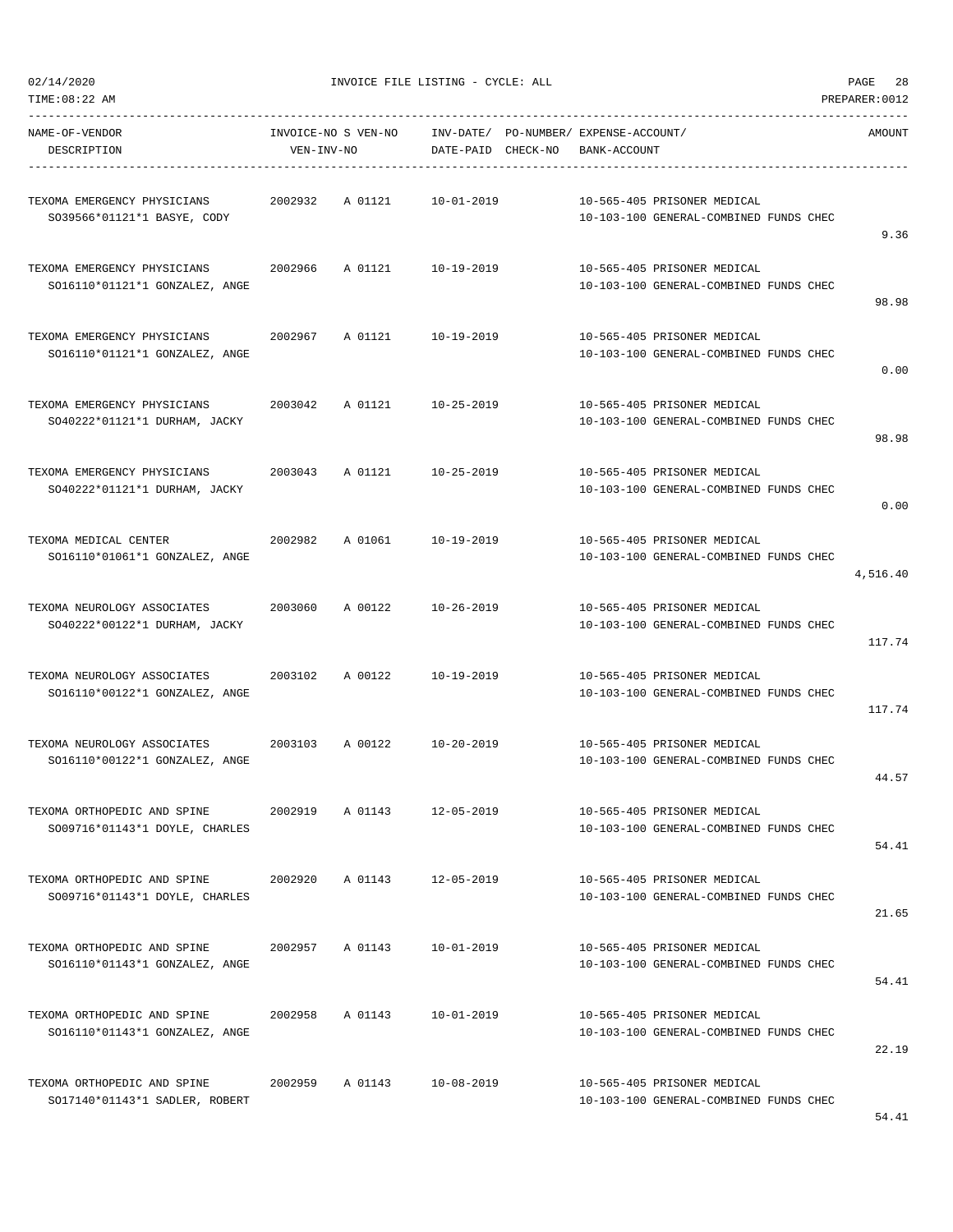| TIME:08:22 AM                                                 |            |                     |                    |                                       |                                                                       | PREPARER: 0012 |
|---------------------------------------------------------------|------------|---------------------|--------------------|---------------------------------------|-----------------------------------------------------------------------|----------------|
| NAME-OF-VENDOR                                                |            | INVOICE-NO S VEN-NO |                    | INV-DATE/ PO-NUMBER/ EXPENSE-ACCOUNT/ |                                                                       | AMOUNT         |
| DESCRIPTION                                                   | VEN-INV-NO |                     | DATE-PAID CHECK-NO | BANK-ACCOUNT                          |                                                                       |                |
|                                                               |            |                     |                    |                                       |                                                                       |                |
| TEXOMA ORTHOPEDIC AND SPINE                                   | 2002960    | A 01143             | $10 - 08 - 2019$   |                                       | 10-565-405 PRISONER MEDICAL                                           |                |
| SO17140*01143*1 SADLER, ROBERT                                |            |                     |                    |                                       | 10-103-100 GENERAL-COMBINED FUNDS CHEC                                |                |
|                                                               |            |                     |                    |                                       |                                                                       | 21.38          |
| TEXOMA ORTHOPEDIC AND SPINE                                   | 2002961    | A 01143             | $11 - 12 - 2019$   |                                       | 10-565-405 PRISONER MEDICAL                                           |                |
| SO17140*01143*2 SADLER, ROBERT                                |            |                     |                    |                                       | 10-103-100 GENERAL-COMBINED FUNDS CHEC                                |                |
|                                                               |            |                     |                    |                                       |                                                                       | 46.73          |
| TEXOMA ORTHOPEDIC AND SPINE                                   | 2002962    | A 01143             | $11 - 12 - 2019$   |                                       | 10-565-405 PRISONER MEDICAL                                           |                |
| SO17140*01143*2 SADLER, ROBERT                                |            |                     |                    |                                       | 10-103-100 GENERAL-COMBINED FUNDS CHEC                                |                |
|                                                               |            |                     |                    |                                       |                                                                       | 21.38          |
|                                                               | 2003066    |                     |                    |                                       |                                                                       |                |
| TEXOMA ORTHOPEDIC AND SPINE<br>SO23657*01143*1 SHOEMAKER, JAM |            | A 01143             | $10 - 01 - 2019$   |                                       | 10-565-405 PRISONER MEDICAL<br>10-103-100 GENERAL-COMBINED FUNDS CHEC |                |
|                                                               |            |                     |                    |                                       |                                                                       | 79.62          |
|                                                               |            |                     |                    |                                       |                                                                       |                |
| TEXOMA ORTHOPEDIC AND SPINE                                   | 2003067    | A 01143             | $10 - 01 - 2019$   |                                       | 10-565-405 PRISONER MEDICAL                                           |                |
| SO23657*01143*1 SHOEMAKER, JAM                                |            |                     |                    |                                       | 10-103-100 GENERAL-COMBINED FUNDS CHEC                                | 23.79          |
|                                                               |            |                     |                    |                                       |                                                                       |                |
| TEXOMA ORTHOPEDIC AND SPINE                                   | 2003070    | A 01143             | $10 - 01 - 2019$   |                                       | 10-565-405 PRISONER MEDICAL                                           |                |
| SO23657*01143*2 SHOEMAKER, JAM                                |            |                     |                    |                                       | 10-103-100 GENERAL-COMBINED FUNDS CHEC                                |                |
|                                                               |            |                     |                    |                                       |                                                                       | 46.73          |
| TEXOMA ORTHOPEDIC AND SPINE                                   | 2003082    | A 01143             | 10-01-2019         |                                       | 10-565-405 PRISONER MEDICAL                                           |                |
| SO13906*01143*1 DANDRON, LANSO                                |            |                     |                    |                                       | 10-103-100 GENERAL-COMBINED FUNDS CHEC                                |                |
|                                                               |            |                     |                    |                                       |                                                                       | 54.41          |
| TEXOMA ORTHOPEDIC AND SPINE                                   | 2003083    | A 01143             | $10 - 01 - 2019$   |                                       | 10-565-405 PRISONER MEDICAL                                           |                |
| SO13906*01143*1 DANDRON, LANSO                                |            |                     |                    |                                       | 10-103-100 GENERAL-COMBINED FUNDS CHEC                                |                |
|                                                               |            |                     |                    |                                       |                                                                       | 21.38          |
|                                                               | 2003112    |                     |                    |                                       |                                                                       |                |
| TEXOMA RETINA CENTER<br>SO40222*01214*1 DURHAM, JACKY         |            | A 01214             | $11 - 12 - 2019$   |                                       | 10-565-405 PRISONER MEDICAL<br>10-103-100 GENERAL-COMBINED FUNDS CHEC |                |
|                                                               |            |                     |                    |                                       |                                                                       | 118.95         |
|                                                               |            |                     |                    |                                       |                                                                       |                |
| TEXOMA RETINA CENTER                                          | 2003113    | A 01214             | 11-12-2019         |                                       | 10-565-405 PRISONER MEDICAL                                           |                |
| SO40222*01214*1 DURHAM, JACKY                                 |            |                     |                    |                                       | 10-103-100 GENERAL-COMBINED FUNDS CHEC                                | 36.35          |
|                                                               |            |                     |                    |                                       |                                                                       |                |
| TEXOMA RETINA CENTER                                          |            | 2003116 A 01214     | 12-17-2019         |                                       | 10-565-405 PRISONER MEDICAL                                           |                |
| SO40222*01214*2 DURHAM, JACKY                                 |            |                     |                    |                                       | 10-103-100 GENERAL-COMBINED FUNDS CHEC                                | 81.28          |
|                                                               |            |                     |                    |                                       |                                                                       |                |
| TEXOMA RETINA CENTER                                          | 2003117    | A 01214             | 12-17-2019         |                                       | 10-565-405 PRISONER MEDICAL                                           |                |
| SO40222*01214*2 DURHAM, JACKY                                 |            |                     |                    |                                       | 10-103-100 GENERAL-COMBINED FUNDS CHEC                                |                |
|                                                               |            |                     |                    |                                       |                                                                       | 79.39          |
| TEXOMA RETINA CENTER                                          | 2003118    | A 01214             | 12-17-2019         |                                       | 10-565-405 PRISONER MEDICAL                                           |                |
| SO40222*01214*2 DURHAM, JACKY                                 |            |                     |                    |                                       | 10-103-100 GENERAL-COMBINED FUNDS CHEC                                |                |
|                                                               |            |                     |                    |                                       |                                                                       | 36.35          |
| TEXOMACARE SPECIALTY PHYSICIANS                               | 2002893    | A 01168             | $10 - 01 - 2019$   |                                       | 10-565-405 PRISONER MEDICAL                                           |                |
| SO22665*01168*1 THACKER, BRAD                                 |            |                     |                    |                                       | 10-103-100 GENERAL-COMBINED FUNDS CHEC                                |                |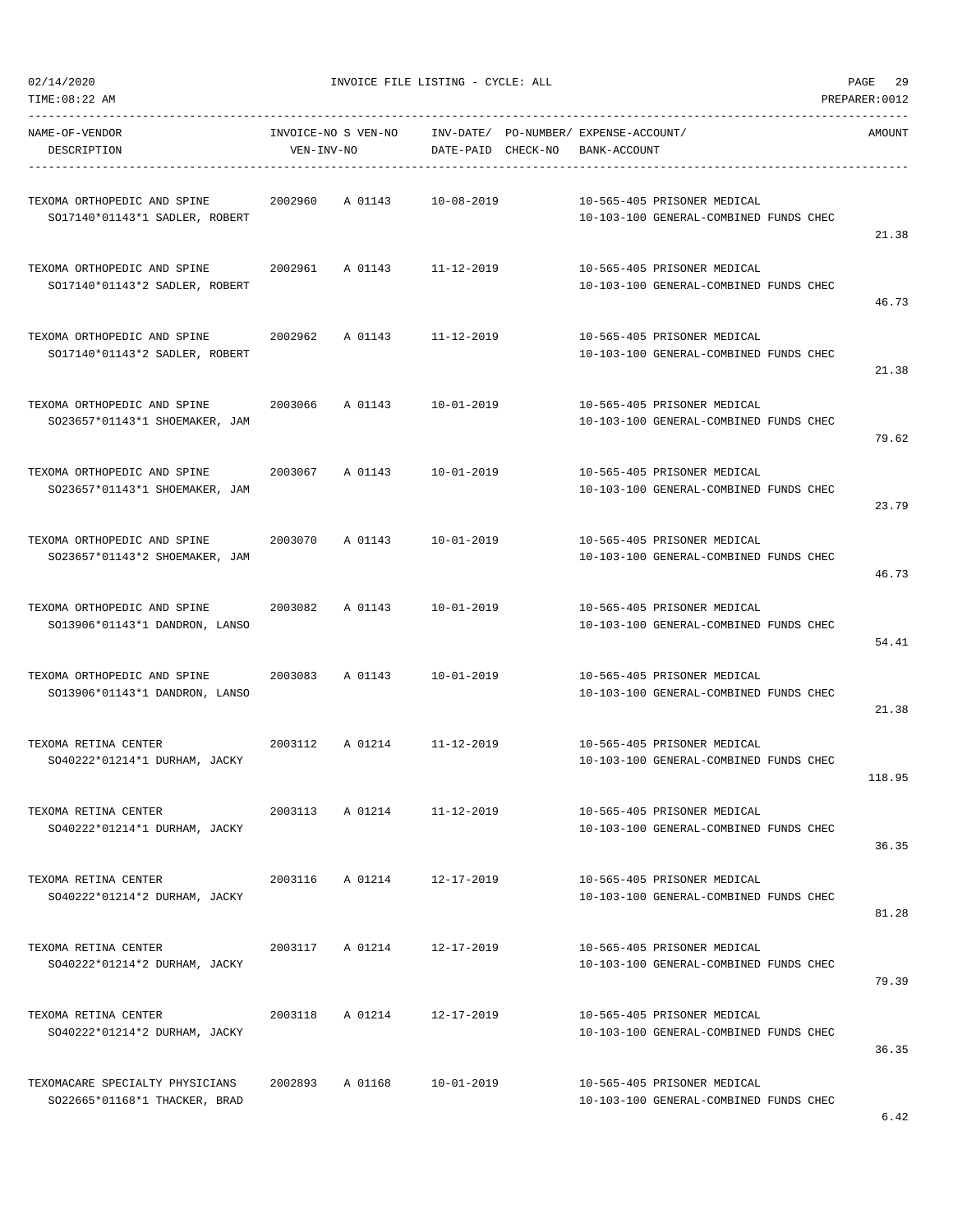02/14/2020 INVOICE FILE LISTING - CYCLE: ALL PAGE 30

| NAME-OF-VENDOR<br>DESCRIPTION                                       | VEN-INV-NO | INVOICE-NO S VEN-NO | DATE-PAID CHECK-NO | INV-DATE/ PO-NUMBER/ EXPENSE-ACCOUNT/<br>BANK-ACCOUNT |                                                                               | AMOUNT |
|---------------------------------------------------------------------|------------|---------------------|--------------------|-------------------------------------------------------|-------------------------------------------------------------------------------|--------|
| TEXOMACARE SPECIALTY PHYSICIANS<br>SO22665*01168*2 THACKER, BRAD    | 2002895    | A 01168             | 10-01-2019         |                                                       | 10-565-405 PRISONER MEDICAL<br>10-103-100 GENERAL-COMBINED FUNDS CHEC         | 117.74 |
| TEXOMACARE SPECIALTY PHYSICIANS<br>SO40105*01168*1 LESTER, PETER    | 2002912    | A 01168             | 10-22-2019         |                                                       | 10-565-405 PRISONER MEDICAL<br>10-103-100 GENERAL-COMBINED FUNDS CHEC         | 6.42   |
| TEXOMACARE SPECIALTY PHYSICIANS<br>SO40222*01168*1 DURHAM, JACKY    | 2002992    | A 01168             | $10 - 25 - 2019$   |                                                       | 10-565-405 PRISONER MEDICAL<br>10-103-100 GENERAL-COMBINED FUNDS CHEC         | 55.60  |
| TEXOMACARE SPECIALTY PHYSICIANS<br>SO16110*01168*1 GONZALEZ, ANGE   | 2003039    | A 01168             | 10-22-2019         |                                                       | 10-565-405 PRISONER MEDICAL<br>10-103-100 GENERAL-COMBINED FUNDS CHEC         | 113.91 |
| TEXOMACARE SPECIALTY PHYSICIANS<br>SO16110*01168*1 GONZALEZ, ANGE   | 2003040    | A 01168             | 10-23-2019         |                                                       | 10-565-405 PRISONER MEDICAL<br>10-103-100 GENERAL-COMBINED FUNDS CHEC         | 31.05  |
| THE FANNIN COUNTY LEADER<br>1/31/20 TABULATING TEST NOTICE          | 2002742    | A 00627             | $01 - 31 - 2020$   |                                                       | 10-404-430 BIDS AND NOTICES<br>10-103-100 GENERAL-COMBINED FUNDS CHEC         | 61.92  |
| THE FANNIN COUNTY LEADER<br>1/31/20 NOTICE-RFP#4                    | 2002862    | A 00627             | $01 - 31 - 2020$   |                                                       | 66-667-430 BIDS & NOTICES<br>66-103-100 GO BONDS CONST.2017-COMBINE           | 165.12 |
| THE WAREHOUSE<br>#1853 ELECTIONS POSTAGE                            | 2002743    | A 00245             | $02 - 03 - 2020$   | 10-404-311 POSTAGE                                    | 10-103-100 GENERAL-COMBINED FUNDS CHEC                                        | 65.15  |
| THE WAREHOUSE<br>#4540 SHERIFF POSTAGE                              | 2002744    | A 00245             | $02 - 03 - 2020$   |                                                       | 10-560-311 POSTAL EXPENSES<br>10-103-100 GENERAL-COMBINED FUNDS CHEC          | 76.84  |
| THOMSON REUTERS - WEST PAYMENT CTR 2002745<br>#1003935865 DA ONLINE | 841812231  | A 00180             | $01 - 31 - 2020$   |                                                       | 10-475-421 INTERNET/ONLINE LEGAL RE<br>10-103-100 GENERAL-COMBINED FUNDS CHEC | 354.64 |
| TMC BONHAM HOSPITAL<br>SO16083*01177*2 BLACKBURN, THE               | 2002917    | A 01177             | 11-01-2019         |                                                       | 10-565-405 PRISONER MEDICAL<br>10-103-100 GENERAL-COMBINED FUNDS CHEC         | 64.05  |
| TMC BONHAM HOSPITAL<br>SO23714*01177*3 THOMPSON, DONA               | 2002921    | A 01177             | 10-31-2019         |                                                       | 10-565-405 PRISONER MEDICAL<br>10-103-100 GENERAL-COMBINED FUNDS CHEC         | 85.25  |
| TMC BONHAM HOSPITAL<br>SO13458*01177*2 BAKER, MELANIE               | 2002929    | A 01177             | $10 - 31 - 2019$   |                                                       | 10-565-405 PRISONER MEDICAL<br>10-103-100 GENERAL-COMBINED FUNDS CHEC         | 411.84 |
| TMC BONHAM HOSPITAL<br>SO21951*01177*1 WILLIS, BRANDO               | 2002933    | A 01177             | 12-13-2019         |                                                       | 10-565-405 PRISONER MEDICAL<br>10-103-100 GENERAL-COMBINED FUNDS CHEC         |        |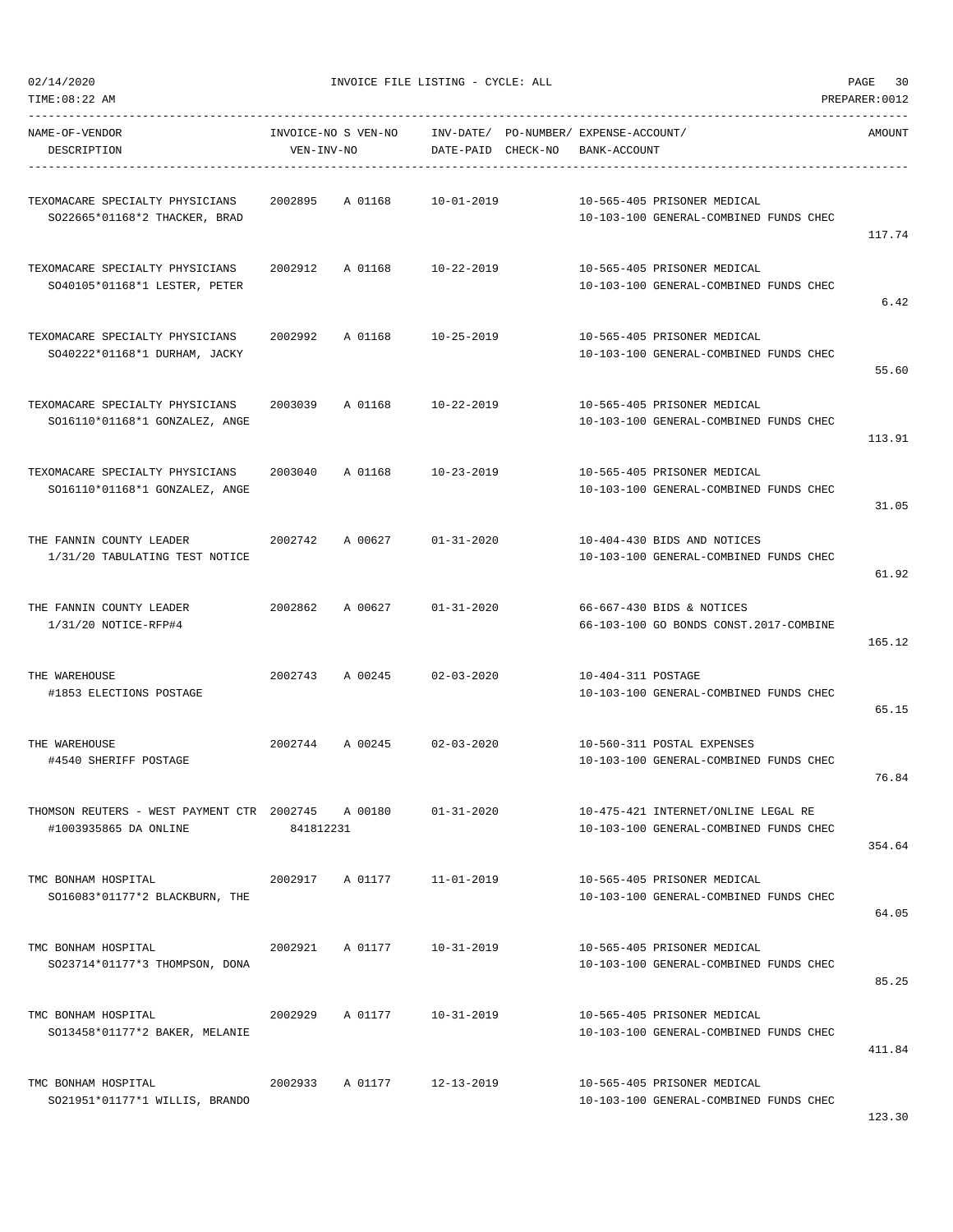| TIME:08:22 AM                  |            |                     |                    |                                       |                                        | PREPARER: 0012 |
|--------------------------------|------------|---------------------|--------------------|---------------------------------------|----------------------------------------|----------------|
| NAME-OF-VENDOR                 |            | INVOICE-NO S VEN-NO |                    | INV-DATE/ PO-NUMBER/ EXPENSE-ACCOUNT/ |                                        | AMOUNT         |
| DESCRIPTION                    | VEN-INV-NO |                     | DATE-PAID CHECK-NO | BANK-ACCOUNT                          |                                        |                |
| TMC BONHAM HOSPITAL            | 2002935    | A 01177             |                    |                                       | 10-565-405 PRISONER MEDICAL            |                |
| SO14145*01177*1 REYNOLDS, JAME |            |                     | 10-01-2019         |                                       | 10-103-100 GENERAL-COMBINED FUNDS CHEC |                |
|                                |            |                     |                    |                                       |                                        | 485.62         |
| TMC BONHAM HOSPITAL            | 2002941    | A 01177             | 12-06-2019         |                                       | 10-565-405 PRISONER MEDICAL            |                |
| SO40683*01177*2 ANDERSON, ROBE |            |                     |                    |                                       | 10-103-100 GENERAL-COMBINED FUNDS CHEC |                |
|                                |            |                     |                    |                                       |                                        | 114.30         |
| TMC BONHAM HOSPITAL            | 2002942    | A 01177             | 11-21-2019         |                                       | 10-565-405 PRISONER MEDICAL            |                |
| SO39741*01177*2 WRIGHT, ANITA  |            |                     |                    |                                       | 10-103-100 GENERAL-COMBINED FUNDS CHEC |                |
|                                |            |                     |                    |                                       |                                        | 141.30         |
| TMC BONHAM HOSPITAL            | 2002943    | A 01177             | 12-04-2019         |                                       | 10-565-405 PRISONER MEDICAL            |                |
| SO40683*01177*1 ANDERSON, ROBE |            |                     |                    |                                       | 10-103-100 GENERAL-COMBINED FUNDS CHEC |                |
|                                |            |                     |                    |                                       |                                        | 735.45         |
| TMC BONHAM HOSPITAL            | 2002951    | A 01177             | 10-14-2019         |                                       | 10-565-405 PRISONER MEDICAL            |                |
| SO38363*01177*1 FIELDS, VICTOR |            |                     |                    |                                       | 10-103-100 GENERAL-COMBINED FUNDS CHEC |                |
|                                |            |                     |                    |                                       |                                        | 212.82         |
| TMC BONHAM HOSPITAL            | 2002953    | A 01177             | 11-21-2019         |                                       | 10-565-405 PRISONER MEDICAL            |                |
| SO13492*01177*1 HERNDON, JAY K |            |                     |                    |                                       | 10-103-100 GENERAL-COMBINED FUNDS CHEC |                |
|                                |            |                     |                    |                                       |                                        | 178.95         |
| TMC BONHAM HOSPITAL            | 2002954    | A 01177             | 11-21-2019         |                                       | 10-565-405 PRISONER MEDICAL            |                |
| SO17888*01177*1 BRACKETT, BARR |            |                     |                    |                                       | 10-103-100 GENERAL-COMBINED FUNDS CHEC |                |
|                                |            |                     |                    |                                       |                                        | 74.70          |
| TMC BONHAM HOSPITAL            | 2002955    | A 01177             | 10-31-2019         |                                       | 10-565-405 PRISONER MEDICAL            |                |
| SO17888*01177*2 BRACKETT, BARR |            |                     |                    |                                       | 10-103-100 GENERAL-COMBINED FUNDS CHEC |                |
|                                |            |                     |                    |                                       |                                        | 492.59         |
| TMC BONHAM HOSPITAL            | 2002956    | A 01177             | 10-31-2019         |                                       | 10-565-405 PRISONER MEDICAL            |                |
| SO40634*01177*1 TRAMMELL, TERR |            |                     |                    |                                       | 10-103-100 GENERAL-COMBINED FUNDS CHEC |                |
|                                |            |                     |                    |                                       |                                        | 411.84         |
| TMC BONHAM HOSPITAL            | 2002984    | A 01177             | 12-03-2019         |                                       | 10-565-405 PRISONER MEDICAL            |                |
| SO14657*01177*2 ROBISON, JASON |            |                     |                    |                                       | 10-103-100 GENERAL-COMBINED FUNDS CHEC |                |
|                                |            |                     |                    |                                       |                                        | 271.05         |
| TMC BONHAM HOSPITAL            | 2002991    | A 01177             | 12-03-2019         |                                       | 10-565-405 PRISONER MEDICAL            |                |
| SO39375*01177*4 SPINELL, BRAND |            |                     |                    |                                       | 10-103-100 GENERAL-COMBINED FUNDS CHEC |                |
|                                |            |                     |                    |                                       |                                        | 271.05         |
| TMC BONHAM HOSPITAL            | 2002999    | A 01177             | $12 - 10 - 2019$   |                                       | 10-565-405 PRISONER MEDICAL            |                |
| SO40400*01177*2 TODD, JEREMY D |            |                     |                    |                                       | 10-103-100 GENERAL-COMBINED FUNDS CHEC |                |
|                                |            |                     |                    |                                       |                                        | 492.75         |
| TMC BONHAM HOSPITAL            | 2003009    | A 01177             | $10 - 18 - 2019$   |                                       | 10-565-405 PRISONER MEDICAL            |                |
| SO16110*01177*3 GONZALEZ, ANGE |            |                     |                    |                                       | 10-103-100 GENERAL-COMBINED FUNDS CHEC |                |
|                                |            |                     |                    |                                       |                                        | 2,329.19       |
| TMC BONHAM HOSPITAL            | 2003014    | A 01177             | $12 - 04 - 2019$   |                                       | 10-565-405 PRISONER MEDICAL            |                |
| SO19462*01177*1 HOUSER, KEISHA |            |                     |                    |                                       | 10-103-100 GENERAL-COMBINED FUNDS CHEC |                |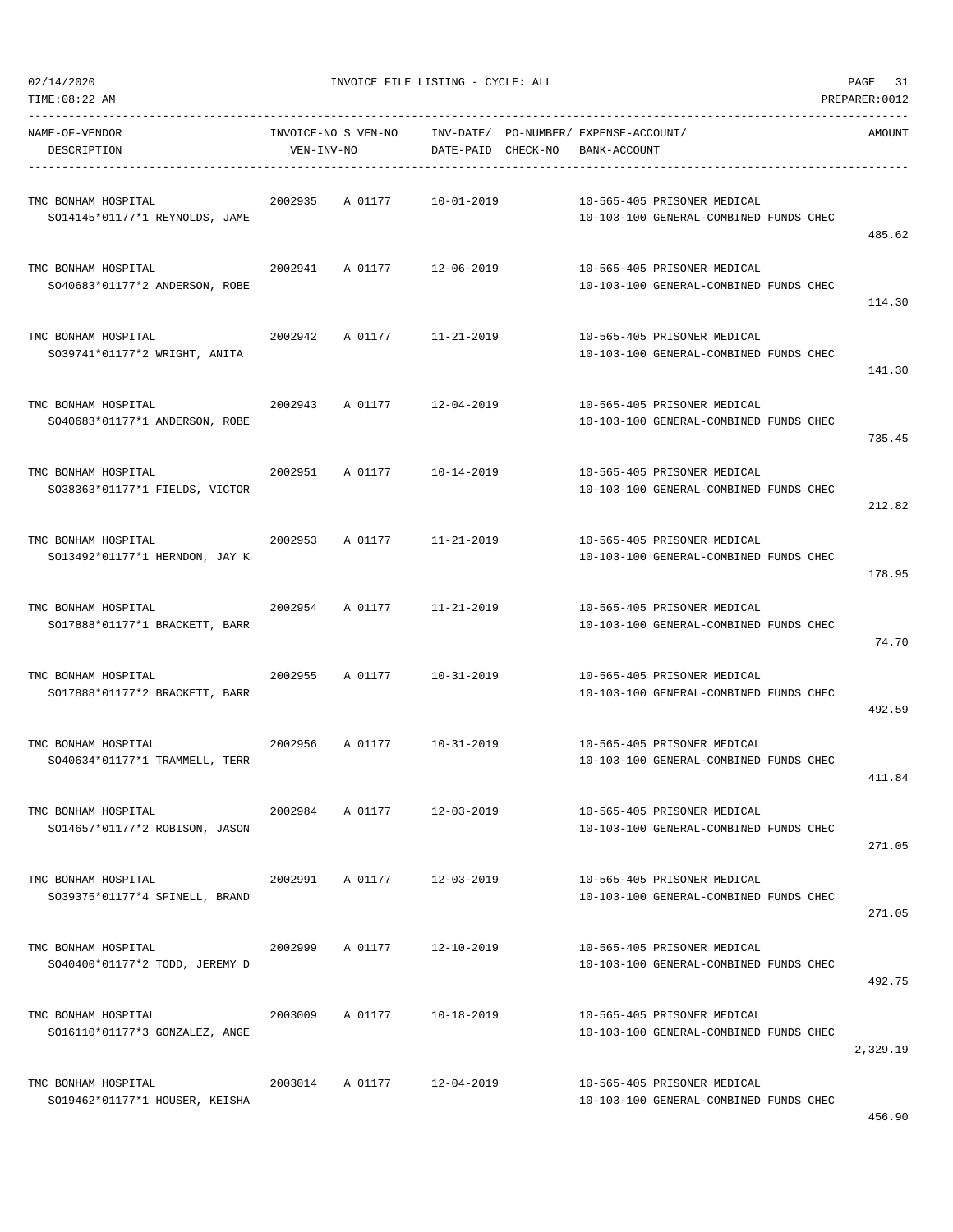| TIME:08:22 AM                                         |                                   |                            |                    |                                                       |                                        | PREPARER: 0012 |
|-------------------------------------------------------|-----------------------------------|----------------------------|--------------------|-------------------------------------------------------|----------------------------------------|----------------|
| NAME-OF-VENDOR<br>DESCRIPTION                         | INVOICE-NO S VEN-NO<br>VEN-INV-NO |                            | DATE-PAID CHECK-NO | INV-DATE/ PO-NUMBER/ EXPENSE-ACCOUNT/<br>BANK-ACCOUNT |                                        | AMOUNT         |
| TMC BONHAM HOSPITAL<br>SO40105*01177*1 LESTER, PETER  | 2003015                           | A 01177                    | $10 - 20 - 2019$   | 10-565-405 PRISONER MEDICAL                           | 10-103-100 GENERAL-COMBINED FUNDS CHEC | 3,914.64       |
| TMC BONHAM HOSPITAL<br>SO40347*01177*3 MARTIN, JAMES  | 2003021                           | A 01177 11-20-2019         |                    | 10-565-405 PRISONER MEDICAL                           | 10-103-100 GENERAL-COMBINED FUNDS CHEC | 453.75         |
| TMC BONHAM HOSPITAL<br>SO06906*01177*2 HOUSER, PHILLI | 2003023                           | A 01177                    | 11-21-2019         | 10-565-405 PRISONER MEDICAL                           | 10-103-100 GENERAL-COMBINED FUNDS CHEC | 47.70          |
| TMC BONHAM HOSPITAL<br>SO40222*01177*8 DURHAM, JACKY  | 2003026                           | A 01177 11-04-2019         |                    | 10-565-405 PRISONER MEDICAL                           | 10-103-100 GENERAL-COMBINED FUNDS CHEC | 1,426.80       |
| TMC BONHAM HOSPITAL<br>SO40222*01177*7 DURHAM, JACKY  | 2003032                           | A 01177                    | 10-24-2019         | 10-565-405 PRISONER MEDICAL                           | 10-103-100 GENERAL-COMBINED FUNDS CHEC | 1,346.64       |
| TMC BONHAM HOSPITAL<br>SO15962*01177*2 MORRISON, JERE | 2003055                           | A 01177                    | 11-01-2019         | 10-565-405 PRISONER MEDICAL                           | 10-103-100 GENERAL-COMBINED FUNDS CHEC | 439.35         |
| TMC BONHAM HOSPITAL<br>SO18557*01177*1 WILSON, AMY EI | 2003059                           | A 01177                    | 12-03-2019         | 10-565-405 PRISONER MEDICAL                           | 10-103-100 GENERAL-COMBINED FUNDS CHEC | 35.25          |
| TMC BONHAM HOSPITAL<br>SO06824*01177*4 LEWIS, TERRY W | 2003061                           | A 01177                    | $11 - 21 - 2019$   | 10-565-405 PRISONER MEDICAL                           | 10-103-100 GENERAL-COMBINED FUNDS CHEC | 47.70          |
| TMC BONHAM HOSPITAL<br>SO39532*01177*1 GARZA, ALBERT  |                                   | 2003069 A 01177 11-20-2019 |                    | 10-565-405 PRISONER MEDICAL                           | 10-103-100 GENERAL-COMBINED FUNDS CHEC | 658.35         |
| TMC BONHAM HOSPITAL<br>SO06430*01177*2 WILLIAMSON, RU | 2003072                           | A 01177                    | 12-06-2019         | 10-565-405 PRISONER MEDICAL                           | 10-103-100 GENERAL-COMBINED FUNDS CHEC | 684.30         |
| TMC BONHAM HOSPITAL<br>SO06430*01177*1 WILLIAMSON, RU | 2003073                           | A 01177                    | $01 - 14 - 2020$   | 10-565-405 PRISONER MEDICAL                           | 10-103-100 GENERAL-COMBINED FUNDS CHEC | 398.25         |
| TMC BONHAM HOSPITAL<br>SO39344*01177*1 GARZA, DESTINE | 2003075                           | A 01177                    | $10 - 25 - 2019$   | 10-565-405 PRISONER MEDICAL                           | 10-103-100 GENERAL-COMBINED FUNDS CHEC | 379.29         |
| TMC BONHAM HOSPITAL<br>SO23647*01177*2 BALDRIDGE, TRI | 2003076                           | A 01177                    | 11-21-2019         | 10-565-405 PRISONER MEDICAL                           | 10-103-100 GENERAL-COMBINED FUNDS CHEC | 47.70          |
| TMC BONHAM HOSPITAL<br>SO40278*01177*1 SMITH, LARRY O | 2003084                           | A 01177                    | 10-31-2019         | 10-565-405 PRISONER MEDICAL                           | 10-103-100 GENERAL-COMBINED FUNDS CHEC |                |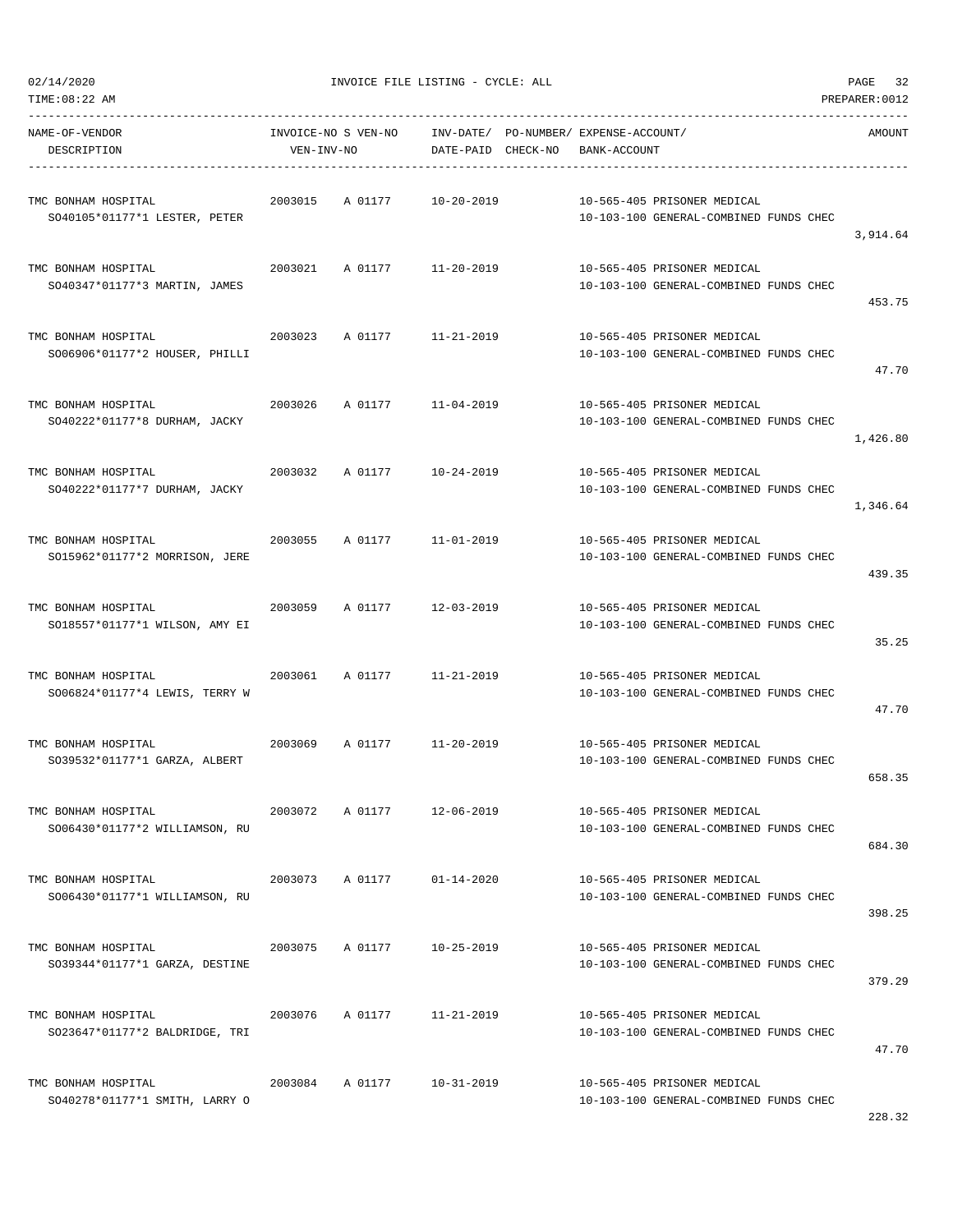| TIME:08:22 AM                                                                                        |                                           |                    |                                                                               | PREPARER: 0012 |
|------------------------------------------------------------------------------------------------------|-------------------------------------------|--------------------|-------------------------------------------------------------------------------|----------------|
| NAME-OF-VENDOR<br>DESCRIPTION                                                                        | INVOICE-NO S VEN-NO<br>VEN-INV-NO         | DATE-PAID CHECK-NO | INV-DATE/ PO-NUMBER/ EXPENSE-ACCOUNT/<br>BANK-ACCOUNT                         | AMOUNT         |
| TMC BONHAM HOSPITAL<br>SO40545*01177*2 STEPHENS, SAMA                                                | 2003099<br>A 01177 11-01-2019             |                    | 10-565-405 PRISONER MEDICAL<br>10-103-100 GENERAL-COMBINED FUNDS CHEC         | 220.95         |
| TMC BONHAM HOSPITAL<br>SO39632*01177*2 CASSADY, ETHAN                                                | 2003104 A 01177 12-06-2019                |                    | 10-565-405 PRISONER MEDICAL<br>10-103-100 GENERAL-COMBINED FUNDS CHEC         | 380.40         |
| TMC BONHAM HOSPITAL<br>S039632*01177*3 CASSADY, ETHAN                                                | 2003105 A 01177 12-18-2019                |                    | 10-565-405 PRISONER MEDICAL<br>10-103-100 GENERAL-COMBINED FUNDS CHEC         | 35.25          |
| TMC BONHAM HOSPITAL<br>SO18329*01177*2 JAMES, DONNIE                                                 | 2003106<br>A 01177 11-21-2019             |                    | 10-565-405 PRISONER MEDICAL<br>10-103-100 GENERAL-COMBINED FUNDS CHEC         | 220.95         |
| TMC BONHAM HOSPITAL<br>S039632*01177*1 CASSADY, ETHAN                                                | 2003107<br>A 01177                        | 11-15-2019         | 10-565-405 PRISONER MEDICAL<br>10-103-100 GENERAL-COMBINED FUNDS CHEC         | 391.50         |
| TMC BONHAM HOSPITAL<br>SO09153*01177*1 HILL, TERRI LY                                                | 2003121 A 01177                           | 11-21-2019         | 10-565-405 PRISONER MEDICAL<br>10-103-100 GENERAL-COMBINED FUNDS CHEC         | 215.40         |
| TOPLINE HYDRAULICS INC<br>2/1/20 HYDRAULIC HOSE                                                      | 2002839<br>A 00456<br>2429                | 02-01-2020         | 23-623-458 R & M MACHINERY PARTS<br>23-103-100 R&B#3-COMBINED FUNDS CHECKI    | 362.20         |
| TRI-COUNTY GLASS<br>2/6/20 TAX ASSESSOR DOOR REPAIR 41431                                            | 2002746<br>A 00167                        | $02 - 06 - 2020$   | 10-513-450 R&M BUILDING<br>10-103-100 GENERAL-COMBINED FUNDS CHEC             | 200.00         |
| TYLER TECHNOLOGIES, INC. 2002747 A 00310 02-01-2020<br>#45205 ECITATION MAINT. 3/2020-2/21 130-11740 |                                           |                    | 10-560-453 TYLER/CAD MAINTENANCE<br>10-103-100 GENERAL-COMBINED FUNDS CHEC    | 735.42         |
| U.S. BANK CORPORATE TRUST<br>JAN MJ PRISONER HOUSING                                                 | 2002748 A 00539<br>FAN200103FCMJ          | $02 - 04 - 2020$   | 10-565-380 PRISONER HOUSING<br>10-103-100 GENERAL-COMBINED FUNDS CHEC         | 71,945.00      |
| U.S. BANK CORPORATE TRUST<br>JAN SA PRISONER HOUSING                                                 | 2002749 A 00539<br>FAN200104FCSA          | 02-04-2020         | 10-565-380 PRISONER HOUSING<br>10-103-100 GENERAL-COMBINED FUNDS CHEC         | 147,497.50     |
| U.S. BANK CORPORATE TRUST<br>JAN PRISONER TRANSPORT/GUARD                                            | 2002750<br>A 00539<br>FAN200115FCGT/4FCMT | $02 - 04 - 2020$   | 10-565-400 PRISONER TRANSPORT/GUARD<br>10-103-100 GENERAL-COMBINED FUNDS CHEC | 4,246.25       |
| USA PATHOLOGY PLLC<br>SO16110*01150*1 GONZALEZ, ANGE                                                 | 2003046<br>A 01150                        | 10-18-2019         | 10-565-405 PRISONER MEDICAL<br>10-103-100 GENERAL-COMBINED FUNDS CHEC         | 0.00           |
| USA PATHOLOGY PLLC<br>SO16110*01150*1 GONZALEZ, ANGE                                                 | 2003047<br>A 01150                        | $10 - 18 - 2019$   | 10-565-405 PRISONER MEDICAL<br>10-103-100 GENERAL-COMBINED FUNDS CHEC         |                |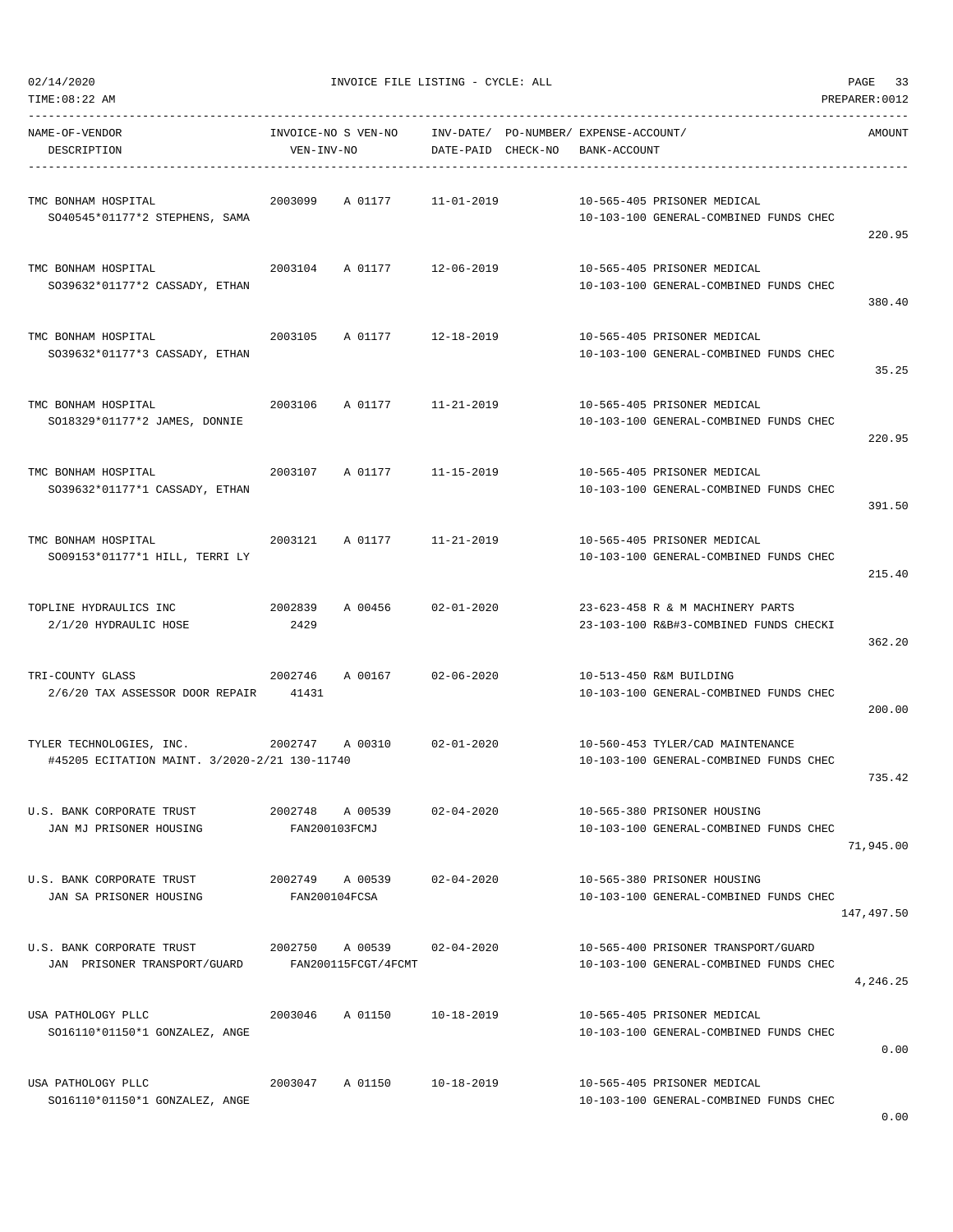| NAME-OF-VENDOR<br>DESCRIPTION                                    | VEN-INV-NO | INVOICE-NO S VEN-NO | DATE-PAID CHECK-NO | INV-DATE/ PO-NUMBER/ EXPENSE-ACCOUNT/<br>BANK-ACCOUNT |                                                                       | AMOUNT   |
|------------------------------------------------------------------|------------|---------------------|--------------------|-------------------------------------------------------|-----------------------------------------------------------------------|----------|
| USA PATHOLOGY PLLC<br>SO16110*01150*1 GONZALEZ, ANGE             | 2003048    | A 01150             | 10-18-2019         |                                                       | 10-565-405 PRISONER MEDICAL<br>10-103-100 GENERAL-COMBINED FUNDS CHEC | 0.00     |
| USA PATHOLOGY PLLC<br>SO16110*01150*1 GONZALEZ, ANGE             | 2003049    | A 01150             | $10 - 18 - 2019$   |                                                       | 10-565-405 PRISONER MEDICAL<br>10-103-100 GENERAL-COMBINED FUNDS CHEC | 0.00     |
| USA PATHOLOGY PLLC<br>SO16110*01150*1 GONZALEZ, ANGE             | 2003050    | A 01150             | 10-18-2019         |                                                       | 10-565-405 PRISONER MEDICAL<br>10-103-100 GENERAL-COMBINED FUNDS CHEC | 0.00     |
| USA PATHOLOGY PLLC<br>SO16110*01150*1 GONZALEZ, ANGE             | 2003051    | A 01150             | 10-18-2019         |                                                       | 10-565-405 PRISONER MEDICAL<br>10-103-100 GENERAL-COMBINED FUNDS CHEC | 0.00     |
| WALKER & SON FLOORCOVERING<br>2/10/20 SA ANNEX CARPET            | 2002768    | A 00828             | $02 - 10 - 2020$   |                                                       | 10-513-450 R&M BUILDING<br>10-103-100 GENERAL-COMBINED FUNDS CHEC     | 1,864.00 |
| WATERLOO PARK INPT SRVCS, PLLC<br>SO16110*01173*1 GONZALEZ, ANGE | 2002936    | A 01173             | $10 - 19 - 2019$   |                                                       | 10-565-405 PRISONER MEDICAL<br>10-103-100 GENERAL-COMBINED FUNDS CHEC | 108.67   |
| WATERLOO PARK INPT SRVCS, PLLC<br>SO16110*01173*1 GONZALEZ, ANGE | 2002937    | A 01173             | 10-20-2019         |                                                       | 10-565-405 PRISONER MEDICAL<br>10-103-100 GENERAL-COMBINED FUNDS CHEC | 38.76    |
| WATERLOO PARK INPT SRVCS, PLLC<br>SO16110*01173*1 GONZALEZ, ANGE | 2002938    | A 01173             | 10-21-2019         |                                                       | 10-565-405 PRISONER MEDICAL<br>10-103-100 GENERAL-COMBINED FUNDS CHEC | 44.57    |
| WATERLOO PARK INPT SRVCS, PLLC<br>SO16110*01173*1 GONZALEZ, ANGE | 2002939    | A 01173             | 10-22-2019         |                                                       | 10-565-405 PRISONER MEDICAL<br>10-103-100 GENERAL-COMBINED FUNDS CHEC | 44.57    |
| WATERLOO PARK INPT SRVCS, PLLC<br>SO16110*01173*1 GONZALEZ, ANGE | 2002940    | A 01173             | $10 - 23 - 2019$   |                                                       | 10-565-405 PRISONER MEDICAL<br>10-103-100 GENERAL-COMBINED FUNDS CHEC | 53.49    |
| WATERLOO PARK INPT SRVCS, PLLC<br>SO40105*01173*1 LESTER, PETER  | 2003011    | A 01173             | $10 - 21 - 2019$   |                                                       | 10-565-405 PRISONER MEDICAL<br>10-103-100 GENERAL-COMBINED FUNDS CHEC | 117.74   |
| WATERLOO PARK INPT SRVCS, PLLC<br>SO40105*01173*1 LESTER, PETER  | 2003012    | A 01173             | $10 - 22 - 2019$   |                                                       | 10-565-405 PRISONER MEDICAL<br>10-103-100 GENERAL-COMBINED FUNDS CHEC | 31.05    |
| WATERLOO PARK INPT SRVCS, PLLC<br>SO40105*01173*1 LESTER, PETER  | 2003013    | A 01173             | $10 - 23 - 2019$   |                                                       | 10-565-405 PRISONER MEDICAL<br>10-103-100 GENERAL-COMBINED FUNDS CHEC | 53.49    |
| WATERLOO PARK INPT SRVCS, PLLC<br>SO22665*01173*1 THACKER, BRAD  | 2003029    | A 01173             | $10 - 01 - 2019$   |                                                       | 10-565-405 PRISONER MEDICAL<br>10-103-100 GENERAL-COMBINED FUNDS CHEC |          |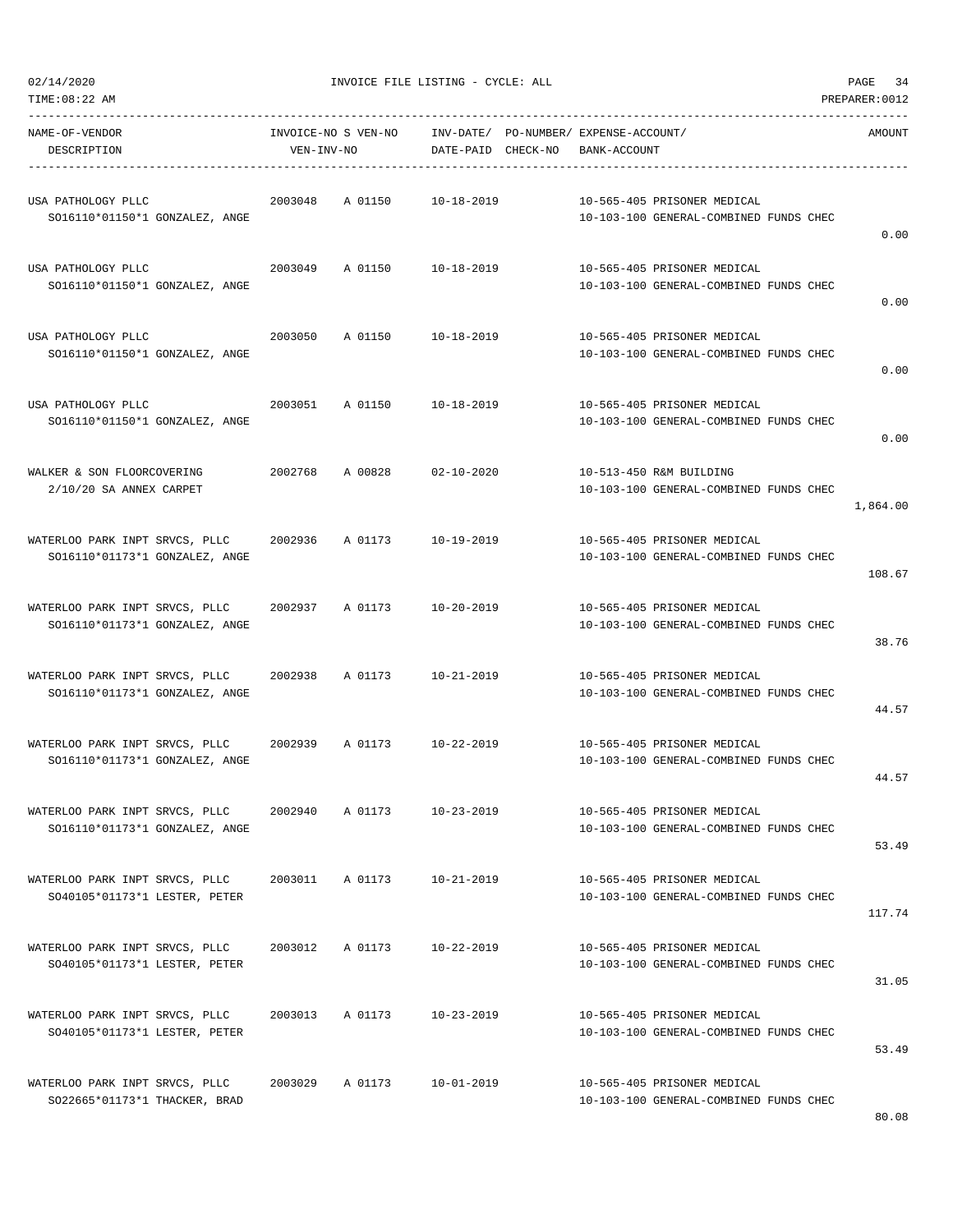| TIME: 08:22 AM                                                                        |            |         |                            |                                                           | PREPARER: 0012 |
|---------------------------------------------------------------------------------------|------------|---------|----------------------------|-----------------------------------------------------------|----------------|
| NAME-OF-VENDOR                                                                        |            |         |                            | INVOICE-NO S VEN-NO INV-DATE/ PO-NUMBER/ EXPENSE-ACCOUNT/ | AMOUNT         |
| DESCRIPTION                                                                           | VEN-INV-NO |         | DATE-PAID CHECK-NO         | BANK-ACCOUNT                                              |                |
| WATERLOO PARK INPT SRVCS, PLLC 2003030 A 01173 10-01-2019 10-565-405 PRISONER MEDICAL |            |         |                            |                                                           |                |
| SO22665*01173*1 THACKER, BRAD                                                         |            |         |                            | 10-103-100 GENERAL-COMBINED FUNDS CHEC                    |                |
|                                                                                       |            |         |                            |                                                           | 44.57          |
| WATERLOO PARK INPT SRVCS, PLLC 		 2003031 		 A 01173 		 10-01-2019                    |            |         |                            | 10-565-405 PRISONER MEDICAL                               |                |
| SO22665*01173*1 THACKER, BRAD                                                         |            |         |                            | 10-103-100 GENERAL-COMBINED FUNDS CHEC                    |                |
|                                                                                       |            |         |                            |                                                           | 53.49          |
| WATERLOO PARK INPT SRVCS, PLLC 2003057 A 01173 10-25-2019                             |            |         |                            | 10-565-405 PRISONER MEDICAL                               |                |
| SO40222*01173*1 DURHAM, JACKY                                                         |            |         |                            | 10-103-100 GENERAL-COMBINED FUNDS CHEC                    |                |
|                                                                                       |            |         |                            |                                                           | 117.74         |
| WATERLOO PARK INPT SRVCS, PLLC 2003058 A 01173 10-25-2019                             |            |         |                            | 10-565-405 PRISONER MEDICAL                               |                |
| SO40222*01173*1 DURHAM, JACKY                                                         |            |         |                            | 10-103-100 GENERAL-COMBINED FUNDS CHEC                    |                |
|                                                                                       |            |         |                            |                                                           | 44.57          |
| WEX BANK                                                                              |            |         | 2002751 A 00104 01-31-2020 | 10-560-330 AUTO EXPENSE GAS & OIL                         |                |
| #0496-00-276542-8 SHERIFF AUTO GAS 63623856                                           |            |         |                            | 10-103-100 GENERAL-COMBINED FUNDS CHEC                    |                |
|                                                                                       |            |         |                            |                                                           | 144.34         |
| WEX BANK                                                                              |            |         | 2002752 A 00104 01-31-2020 | 10-560-428 PRISONER TRANSPORT                             |                |
| #0496-00-276542-8 SHERIFF TRANSPORT 63623856                                          |            |         |                            | 10-103-100 GENERAL-COMBINED FUNDS CHEC                    |                |
|                                                                                       |            |         |                            |                                                           | 237.37         |
| WILSON N JONES REGIONAL                                                               | 2002918    | A 00633 | 10-01-2019                 | 10-565-405 PRISONER MEDICAL                               |                |
| SO40586*00633*1 POLK, MICHAEL                                                         |            |         |                            | 10-103-100 GENERAL-COMBINED FUNDS CHEC                    |                |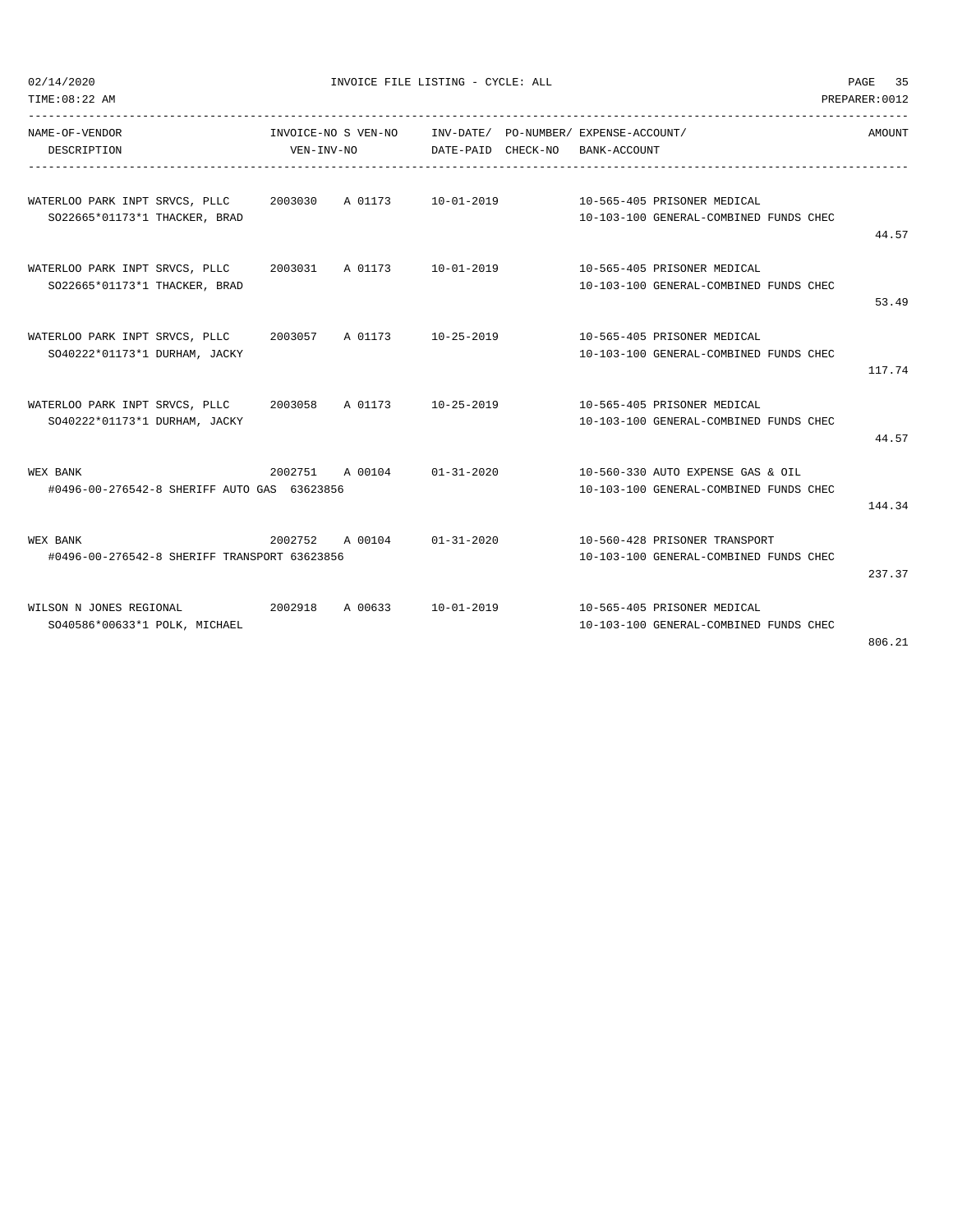| TIME: 08:22 AM                          |                |                     |            |                     |          |                     |              | PREPARER: 0012      |
|-----------------------------------------|----------------|---------------------|------------|---------------------|----------|---------------------|--------------|---------------------|
| FUND<br>FD.                             |                | ***** PENDING ***** |            | ****** PAID ******* |          | **** CANCELLED **** |              | ****** TOTAL ****** |
| NO DESCRIPTION                          | COUNT          | AMOUNT              | COUNT      | AMOUNT              | COUNT    | AMOUNT              | COUNT        | AMOUNT              |
| REPORT TOTALS BY FUND                   |                |                     |            |                     |          |                     |              |                     |
| 010 GENERAL FUND                        | 369            | 353,664.94          | $^{\circ}$ | 0.00                | 0        | 0.00                | 369          | 353,664.94          |
| 018 CO.CLERK RECORD MNGMT.              | $\mathbf{1}$   | 4,288.00            | 0          | 0.00                | $\Omega$ | 0.00                | $\mathbf{1}$ | 4,288.00            |
| 020 COUNTY OFFICES REC.MNGMT.           | $\overline{4}$ | 226.35              | $\Omega$   | 0.00                | $\Omega$ | 0.00                | 4            | 226.35              |
| 021 FANNIN CO. R & B #1 FUND            | 15             | 7,610.85            | $\Omega$   | 0.00                | $\Omega$ | 0.00                | 15           | 7,610.85            |
| 022 FANNIN CO. R & B #2 FUND            | 32             | 32,009.27           | $\Omega$   | 0.00                | $\Omega$ | 0.00                | 32           | 32,009.27           |
| 023 FANNIN CO. R & B #3 FUND            | 23             | 30,821.42           | 0          | 0.00                | $\Omega$ | 0.00                | 23           | 30,821.42           |
| 024 FANNIN CO. R & B #4 FUND            | 18             | 10,754.07           | 0          | 0.00                | $\Omega$ | 0.00                | 18           | 10,754.07           |
| 060 SINKING FUND                        | 3              | 273, 437.50         | 0          | 0.00                | 0        | 0.00                | 3            | 273, 437.50         |
| 066 2017 GO BONDS-CONSTRUCTION FUND     | 2              | 8,290.12            | 0          | 0.00                | 0        | 0.00                | 2            | 8,290.12            |
| 067 F.C. DETENTION CENTER ANNUAL PAYMEN | $\mathbf{1}$   | 698.76              | $\Omega$   | 0.00                | $\Omega$ | 0.00                | $\mathbf{1}$ | 698.76              |
| 078 RAW WATER PIPELINE PCTS.2,3,4       | 9              | 14,052.47           | $\Omega$   | 0.00                | $\Omega$ | 0.00                | 9            | 14,052.47           |
| 082 LAKE ROAD IMPACT FUND PCT.3         | 5              | 20,249.92           | 0          | 0.00                | 0        | 0.00                | 5            | 20,249.92           |
| 085 LAKE FANNIN                         | $\mathbf{1}$   | 65.00               | 0          | 0.00                | 0        | 0.00                | $\mathbf{1}$ | 65.00               |
| GRAND TOTALS                            | 483            | 756,168.67          | 0          | 0.00                | $\Omega$ | 0.00                | 483          | 756,168.67          |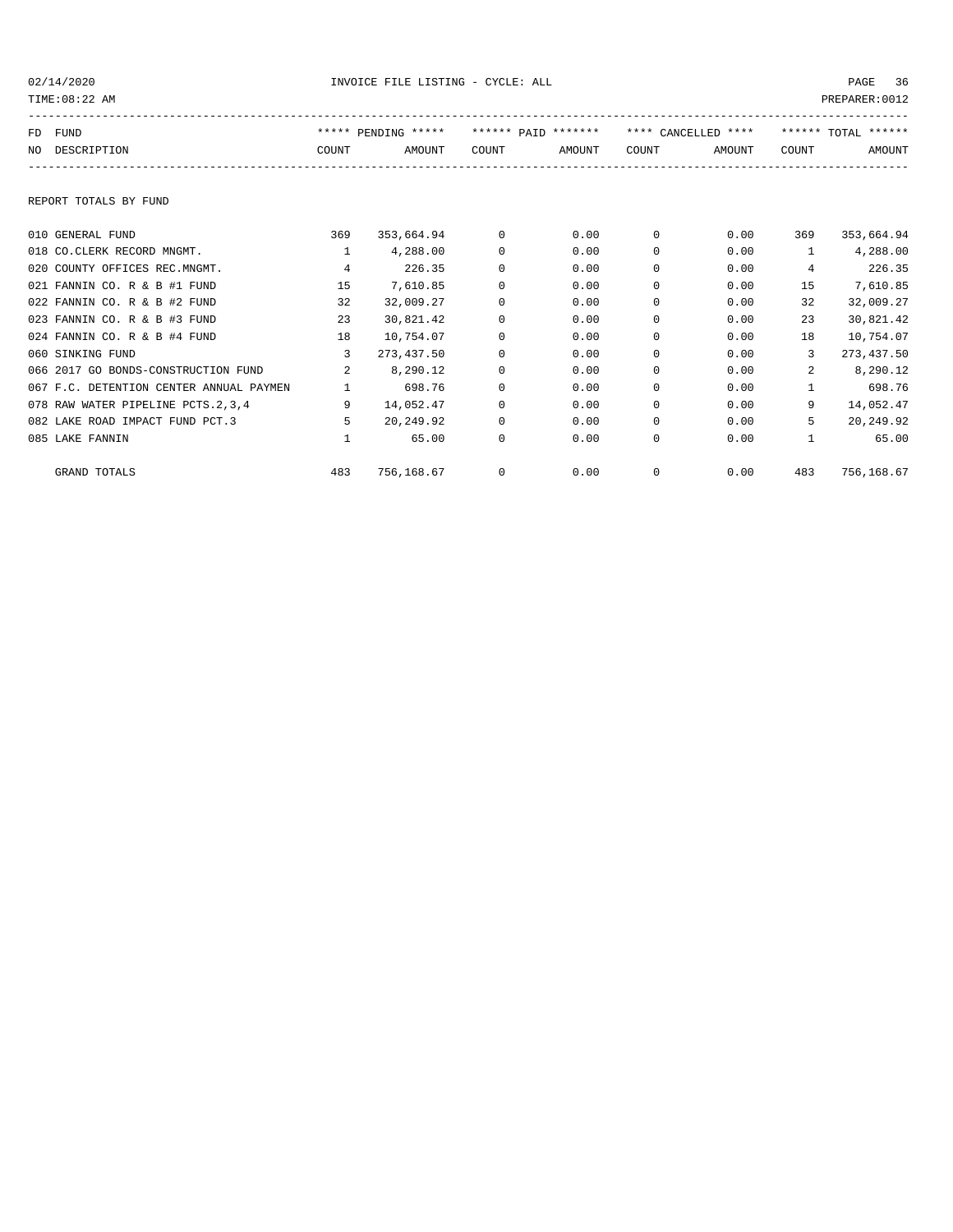TIME:02:00 PM PREPARER:0012

### 02/06/2020 INVOICE FILE LISTING - CYCLE: ALL PAGE 1

| NAME-OF-VENDOR<br>DESCRIPTION                                                        | VEN-INV-NO      | INVOICE-NO S VEN-NO INV-DATE/ PO-NUMBER/ EXPENSE-ACCOUNT/ | DATE-PAID CHECK-NO | BANK-ACCOUNT        |                                                                           | AMOUNT |
|--------------------------------------------------------------------------------------|-----------------|-----------------------------------------------------------|--------------------|---------------------|---------------------------------------------------------------------------|--------|
| 903 BROADBAND<br>#4010 JP2 INTERNET                                                  |                 | 2002610 A 00370 02-01-2020                                |                    | 10-456-421 DSL LINE | 10-103-100 GENERAL-COMBINED FUNDS CHEC                                    | 81.95  |
| 903 BROADBAND<br>#4201 PCT 2 INTERNET                                                | 4201-20200201-1 | 2002629 A 00370                                           | $02 - 01 - 2020$   |                     | 22-622-420 UTILITY TELEPHONE<br>22-103-100 R&B#2- COMBINED FUNDS CHECK    | 81.95  |
| 903 BROADBAND<br>#4202 PCT 3 INTERNET                                                | 4202-20200201-1 | 2002632 A 00370 02-01-2020                                |                    |                     | 23-623-421 INTERNET SERVICE<br>23-103-100 R&B#3-COMBINED FUNDS CHECKI     | 81.95  |
| 903 BROADBAND<br>#7063 JP3 INTERNET                                                  |                 | 2002636 A 00370<br>7063-20200201-1                        | $02 - 01 - 2020$   |                     | 28-457-423 INTERNET SERVICE<br>28-103-100 J.P.#3 JUST.CT.TECH-COMB.FU     | 46.95  |
| BOIS D'ARC MUD<br>#549 PCT 3 WATER                                                   |                 | 2002633 A 00017 01-29-2020                                |                    |                     | 23-623-442 UTILITY WATER<br>23-103-100 R&B#3-COMBINED FUNDS CHECKI        | 32.22  |
| BONHAM, CITY OF<br>#208-008528-001 AGRILIFE WATER/SEWE                               |                 | 2002611       A  00046            01-29-2020              |                    |                     | 10-516-442 UTILITIES WATER<br>10-103-100 GENERAL-COMBINED FUNDS CHEC      | 57.08  |
| BONHAM, CITY OF<br>#209-0092738-001 CO BLDG WATER/SEWE                               |                 | 2002612 A 00046 01-29-2020                                |                    |                     | 10-511-442 UTILITIES WATER<br>10-103-100 GENERAL-COMBINED FUNDS CHEC      | 228.37 |
| $2002613$ A 00046 01-29-2020<br>BONHAM, CITY OF<br>#204-0041415-002 CO-OP WATER/SEWE |                 |                                                           |                    |                     | 10-512-442 UTILITIES WATER<br>10-103-100 GENERAL-COMBINED FUNDS CHEC      | 59.64  |
| BONHAM, CITY OF<br>#205-0050150-001 S ANNEX WATER/SEWE                               |                 | 2002614 A 00046 01-29-2020                                |                    |                     | 10-513-442 UTILITIES WATER<br>10-103-100 GENERAL-COMBINED FUNDS CHEC      | 76.44  |
| BONHAM, CITY OF<br>#205-0050150-001 S ANNEX TRASH                                    | 2002615         | A 00046                                                   | $01 - 29 - 2020$   |                     | 10-513-443 TRASH PICKUP SERVICE<br>10-103-100 GENERAL-COMBINED FUNDS CHEC | 84.26  |
| BONHAM, CITY OF<br>#204-0041265-003 TURNER TRASH                                     |                 | 2002616 A 00046 01-29-2020                                |                    |                     | 10-518-443 TRASH PICKUP SERVICE<br>10-103-100 GENERAL-COMBINED FUNDS CHEC | 18.38  |
| BONHAM, CITY OF<br>#204-0041265-003 TURNER WATER/SEWER                               |                 | 2002617 A 00046                                           | $01 - 29 - 2020$   |                     | 10-518-442 UTILITIES WATER<br>10-103-100 GENERAL-COMBINED FUNDS CHEC      | 57.08  |
| BONHAM, CITY OF<br>#209-0093037-002 200 E 1ST WATER/S                                | 2002618 A 00046 |                                                           | $01 - 29 - 2020$   |                     | 10-518-442 UTILITIES WATER<br>10-103-100 GENERAL-COMBINED FUNDS CHEC      | 124.74 |
| BONHAM, CITY OF<br>#209-0093037-002 200 E 1ST TRASH                                  |                 | 2002619 A 00046 01-29-2020                                |                    |                     | 10-518-443 TRASH PICKUP SERVICE<br>10-103-100 GENERAL-COMBINED FUNDS CHEC |        |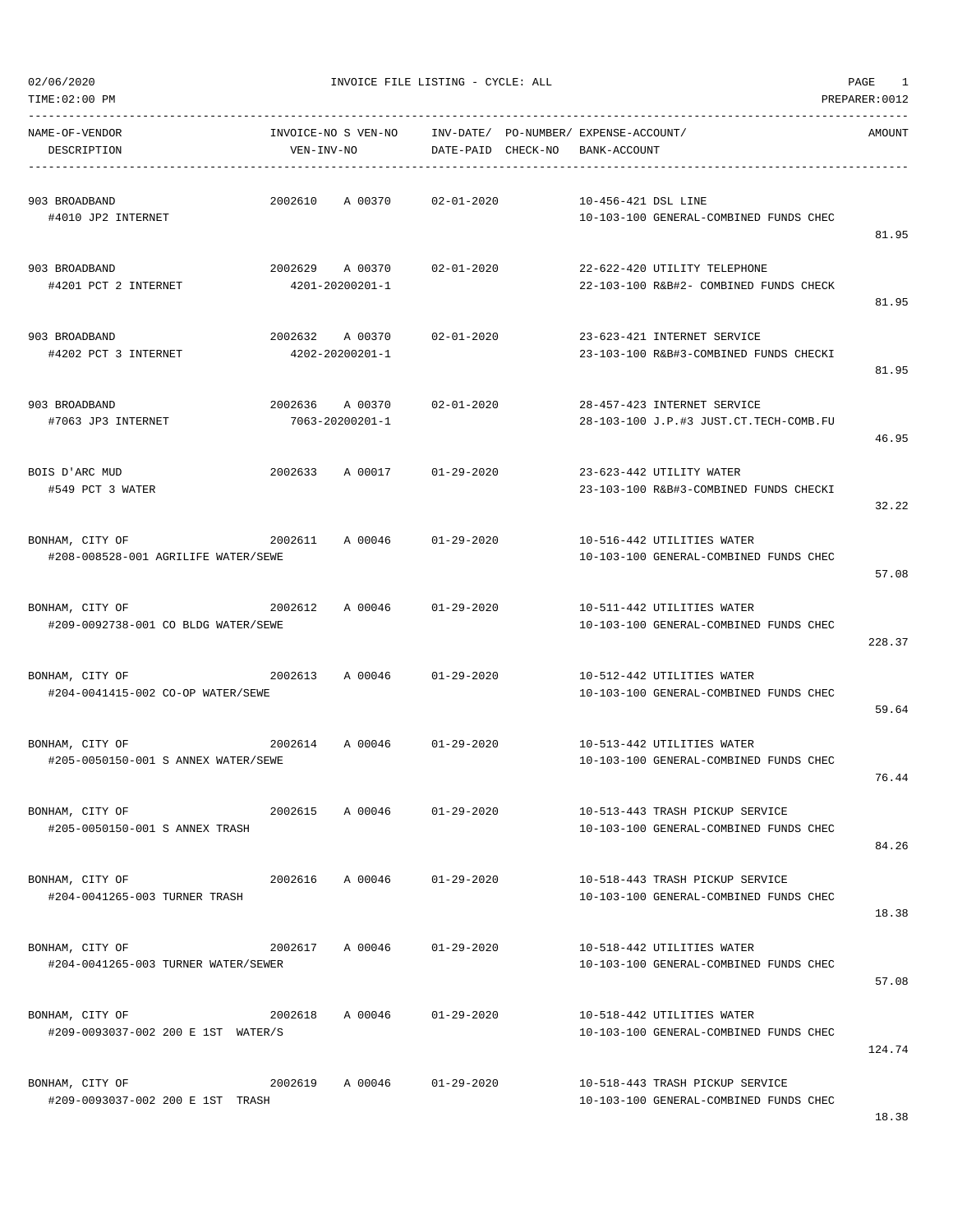| TIME:02:00 PM                                                                       |                             |                            |                    |                                                                           |                                                                            | PREPARER: 0012 |
|-------------------------------------------------------------------------------------|-----------------------------|----------------------------|--------------------|---------------------------------------------------------------------------|----------------------------------------------------------------------------|----------------|
| NAME-OF-VENDOR<br>DESCRIPTION                                                       | VEN-INV-NO                  |                            | DATE-PAID CHECK-NO | INVOICE-NO S VEN-NO INV-DATE/ PO-NUMBER/ EXPENSE-ACCOUNT/<br>BANK-ACCOUNT |                                                                            | AMOUNT         |
| BONHAM, CITY OF<br>#214-0043011-001 SHERIFF TRASH                                   | 2002620                     | A 00046                    | 01-29-2020         |                                                                           | 10-560-443 SHERIFF TRASH PICKUP<br>10-103-100 GENERAL-COMBINED FUNDS CHEC  | 116.54         |
| BONHAM, CITY OF<br>#214-0043011-001 SHERIFF WATER/SEW                               | 2002621 A 00046 01-29-2020  |                            |                    |                                                                           | 10-560-442 UTILITIES WATER<br>10-103-100 GENERAL-COMBINED FUNDS CHEC       | 118.12         |
| BONHAM, CITY OF<br>#209-0092739-001 TDHS WATER/SEW                                  | 2002622                     | A 00046 01-29-2020         |                    |                                                                           | 10-640-442 UTILITIES WATER<br>10-103-100 GENERAL-COMBINED FUNDS CHEC       | 307.66         |
| BONHAM, CITY OF<br>#209-0092739-001 TDHS TRASH                                      | 2002623                     | A 00046 01-29-2020         |                    |                                                                           | 10-640-443 TRASH PICK-UP<br>10-103-100 GENERAL-COMBINED FUNDS CHEC         | 42.13          |
| BONHAM, CITY OF<br>#209-0092739-001 CO BLDG TRASH                                   | 2002624 A 00046 01-29-2020  |                            |                    |                                                                           | 10-511-443 TRASH PICK-UP SERVICE<br>10-103-100 GENERAL-COMBINED FUNDS CHEC | 42.13          |
| BONHAM, CITY OF<br>#204-0041367-001 CH TRASH                                        |                             | 2002625 A 00046 01-29-2020 |                    |                                                                           | 10-510-443 TRASH PICK-UP<br>10-103-100 GENERAL-COMBINED FUNDS CHEC         | 84.26          |
| BONHAM, CITY OF<br>#209-0092863-001 800 E 2ND TRASH                                 | 2002626                     | A 00046 01-29-2020         |                    |                                                                           | 10-518-443 TRASH PICKUP SERVICE<br>10-103-100 GENERAL-COMBINED FUNDS CHEC  | 65.43          |
| 2002634 A 00046 01-29-2020<br>BONHAM, CITY OF<br>#209-0092782-001 PCT 4 WATER/SEWER |                             |                            |                    |                                                                           | 24-624-442 UTILITY WATER<br>24-103-100 R&B#4- COMBINED FUNDS CHECK         | 144.50         |
| FRONTIER<br>903-965-7030-050400-5 PCT 1 PHONE                                       |                             | 2002628 A 00067 01-28-2020 |                    |                                                                           | 21-621-420 UTILITY TELEPHONE<br>21-103-100 R&B#1-COMBINED FUNDS CHECKI     | 65.10          |
| LEONARD, CITY OF<br>#0828 PCT 2 WATER/SEWER                                         | 2002630                     | A 00048                    | $01 - 27 - 2020$   |                                                                           | 22-622-442 UTILITY WATER<br>22-103-100 R&B#2- COMBINED FUNDS CHECK         | 80.24          |
| SANITATION SOLUTIONS, INC.<br>#136027 PCT 2 TRASH                                   | 2002631 A 00349<br>01X03090 |                            | $01 - 31 - 2020$   |                                                                           | 22-622-443 TRASH PICKUP<br>22-103-100 R&B#2- COMBINED FUNDS CHECK          | 347.29         |
| SANITATION SOLUTIONS, INC.<br>#116485 PCT 4 TRASH                                   | 2002635 A 00349<br>01X03092 |                            | $01 - 31 - 2020$   |                                                                           | 24-624-443 TRASH PICKUP<br>24-103-100 R&B#4- COMBINED FUNDS CHECK          | 363.20         |
| SANITATION SOLUTIONS, INC.<br>#390171 CH TRASH                                      | 2002637 A 00349<br>01X03091 |                            | $01 - 31 - 2020$   |                                                                           | 66-667-443 TRASH PICK UP<br>66-103-100 GO BONDS CONST.2017-COMBINE         | 865.36         |
| TOWN OF WINDOM<br>#2 WINDOM WATER/SEWER                                             | 2002627 A 00498             |                            | $01 - 30 - 2020$   |                                                                           | 10-515-442 UTILITIES WATER<br>10-103-100 GENERAL-COMBINED FUNDS CHEC       |                |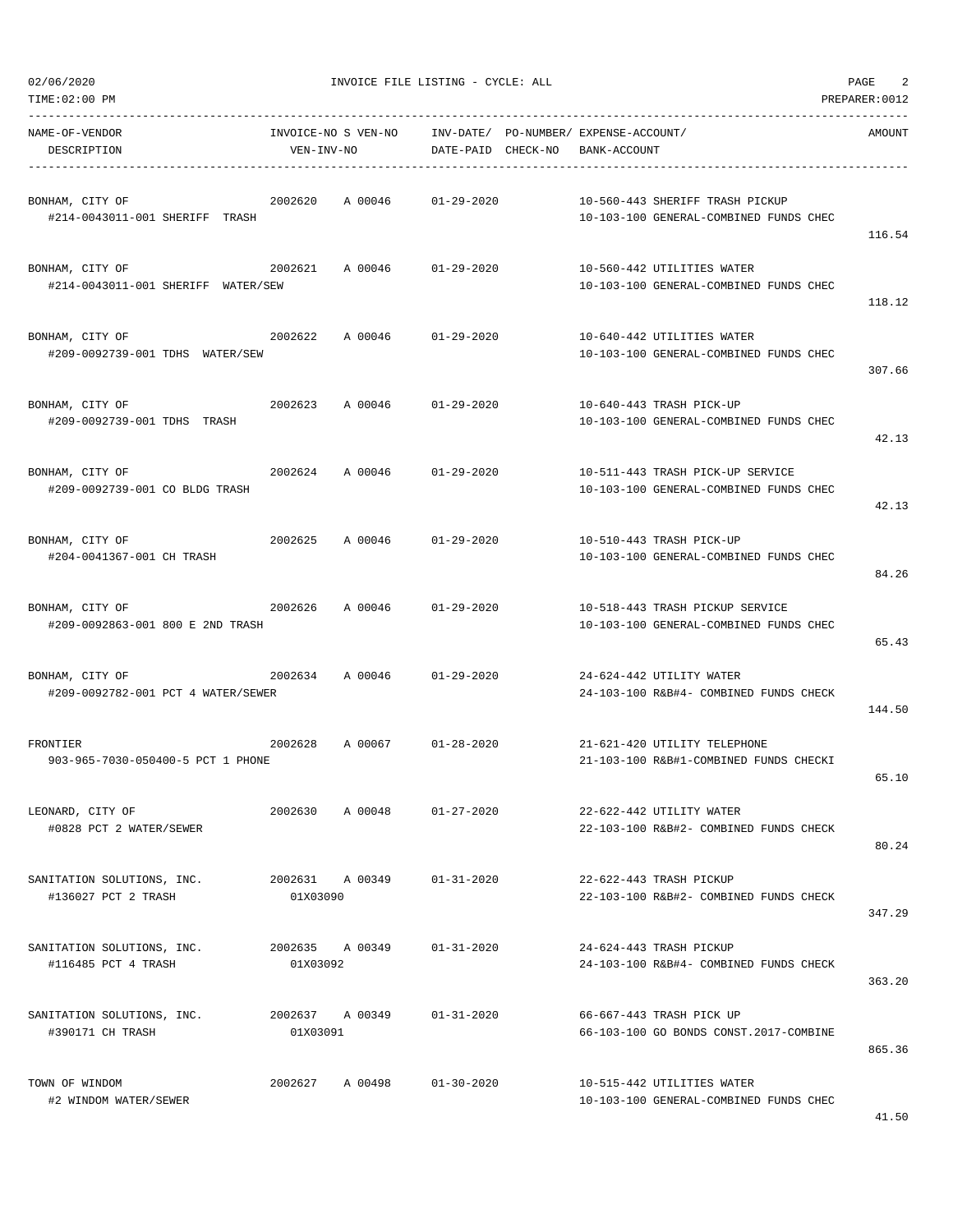| TIME:02:00 PM                                           |                                   |                                    | PREPARER: 0012                                                      |  |
|---------------------------------------------------------|-----------------------------------|------------------------------------|---------------------------------------------------------------------|--|
| NAME-OF-VENDOR<br>DESCRIPTION                           | INVOICE-NO S VEN-NO<br>VEN-INV-NO | INV-DATE/<br>CHECK-NO<br>DATE-PAID | PO-NUMBER/ EXPENSE-ACCOUNT/<br>AMOUNT<br>BANK-ACCOUNT               |  |
| WHITE SHED WATER SUPPLY CORP.<br>#856 LAKE FANNIN WATER | 2002638<br>A 00447                | $01 - 27 - 2020$                   | 85-520-442 UTILITIES WATER<br>85-103-100 LAKE FANNIN-COMBINED FUNDS |  |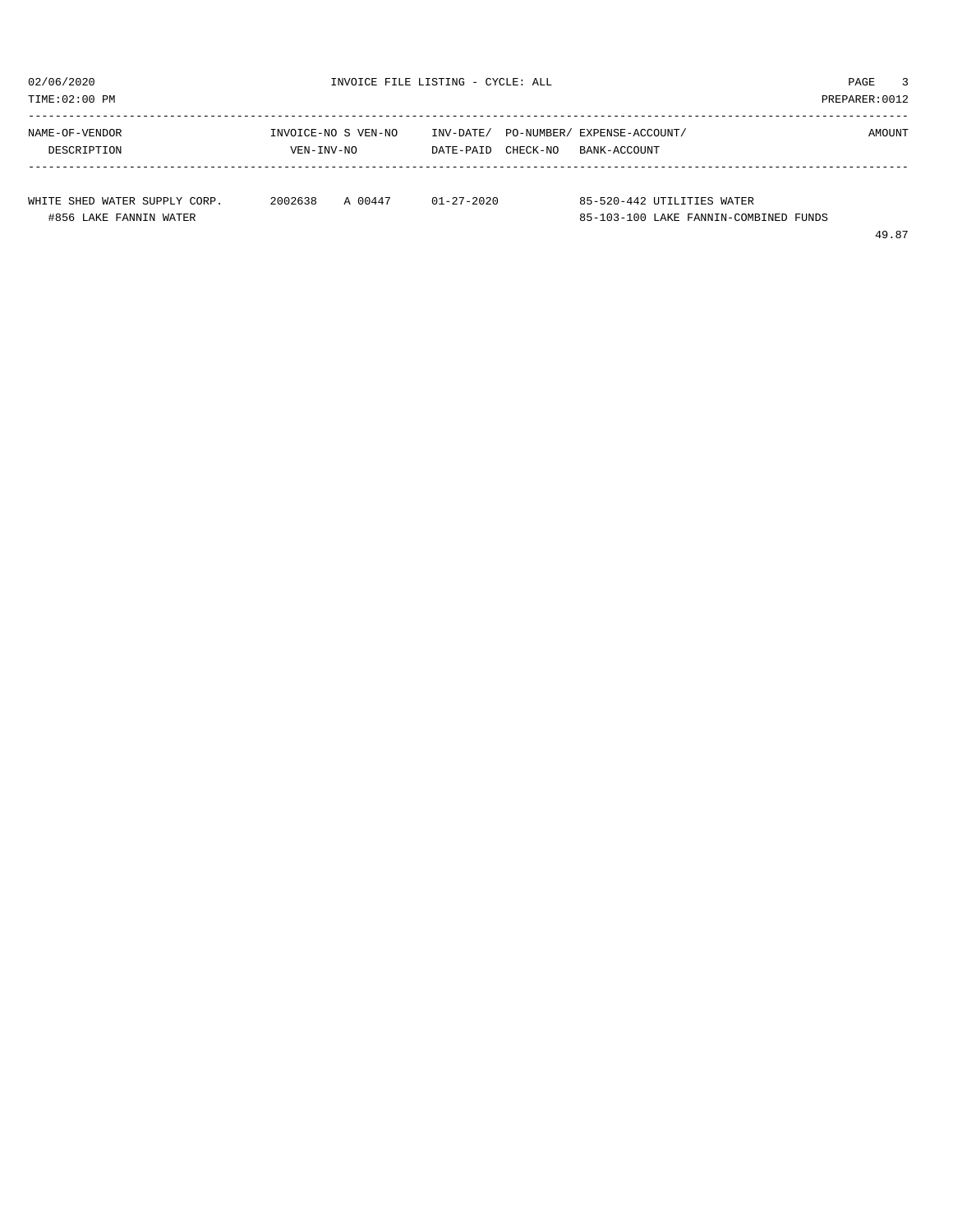| TIME:02:00 PM<br>PREPARER: 0012     |                |                     |          |                     |             |                     |              |                     |
|-------------------------------------|----------------|---------------------|----------|---------------------|-------------|---------------------|--------------|---------------------|
| FD FUND                             |                | ***** PENDING ***** |          | ****** PAID ******* |             | **** CANCELLED **** |              | ****** TOTAL ****** |
| NO DESCRIPTION                      | COUNT          | AMOUNT              | COUNT    | AMOUNT              | COUNT       | AMOUNT              | COUNT        | <b>AMOUNT</b>       |
| REPORT TOTALS BY FUND               |                |                     |          |                     |             |                     |              |                     |
| 010 GENERAL FUND                    | 18             | 1,624.09            | 0        | 0.00                | $\mathbf 0$ | 0.00                | 18           | 1,624.09            |
| 021 FANNIN CO. R & B #1 FUND        |                | 65.10               | 0        | 0.00                | $\Omega$    | 0.00                |              | 65.10               |
| 022 FANNIN CO. R & B #2 FUND        | 3              | 509.48              | $\Omega$ | 0.00                | $\Omega$    | 0.00                | 3            | 509.48              |
| 023 FANNIN CO. R & B #3 FUND        | $\mathcal{L}$  | 114.17              | 0        | 0.00                | $\Omega$    | 0.00                | $\mathbf{2}$ | 114.17              |
| 024 FANNIN CO. R & B #4 FUND        | $\mathfrak{D}$ | 507.70              | $\Omega$ | 0.00                | $\Omega$    | 0.00                | $\mathbf{2}$ | 507.70              |
| 028 J.P.#3 JUST.CT.TECHNOLOGY       |                | 46.95               | 0        | 0.00                | $\mathbf 0$ | 0.00                |              | 46.95               |
| 066 2017 GO BONDS-CONSTRUCTION FUND |                | 865.36              | 0        | 0.00                | $\Omega$    | 0.00                |              | 865.36              |
| 085 LAKE FANNIN                     |                | 49.87               | 0        | 0.00                | $\mathbf 0$ | 0.00                |              | 49.87               |
| GRAND TOTALS                        | 29             | 3,782.72            | 0        | 0.00                | 0           | 0.00                | 29           | 3,782.72            |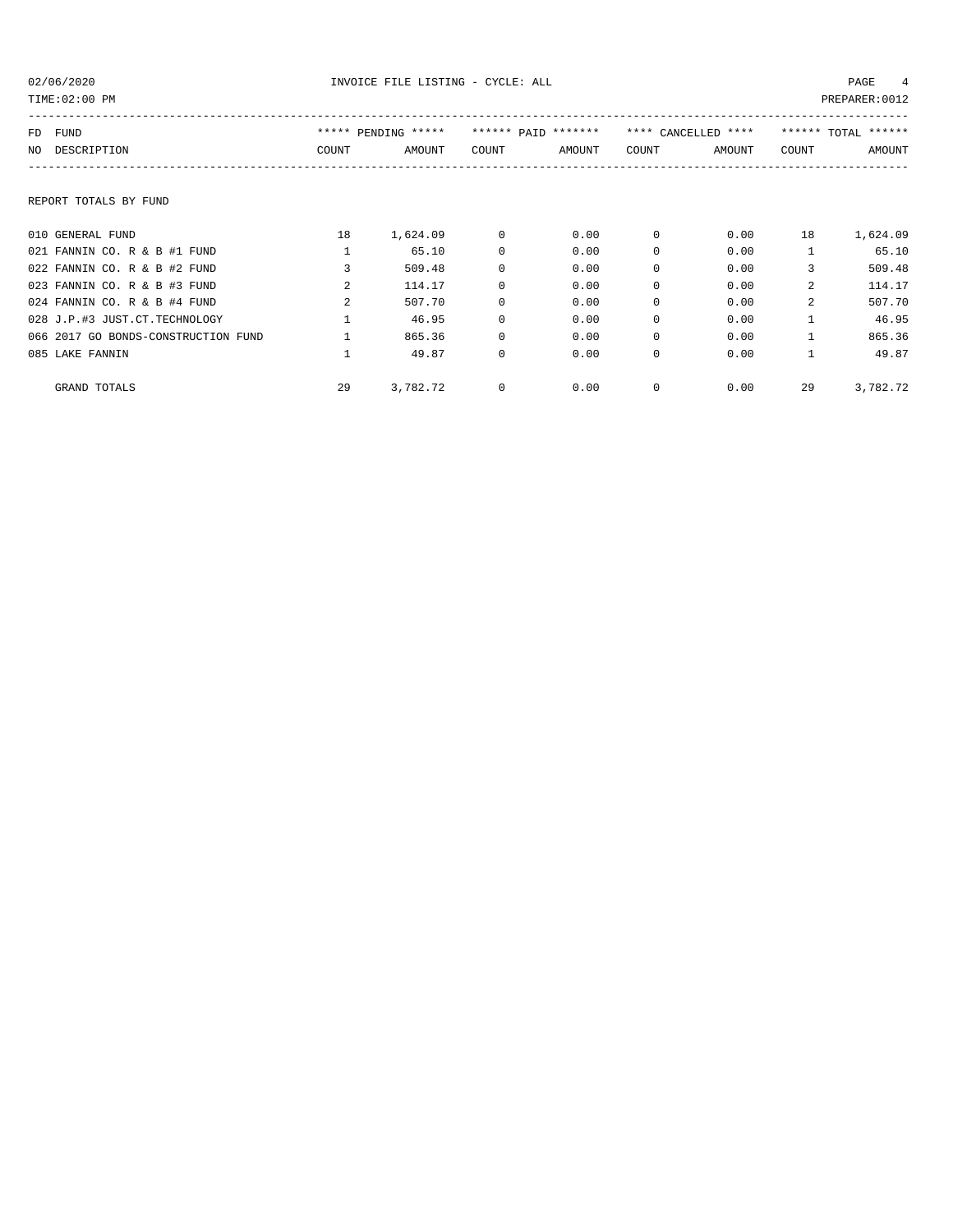# FANNIN COUNTY

 $\mathbb{Z}^{n+1}$ 

Í

# TRANSACTION WORKSHEET

# LEGEND BANK ACH PAYMENT

## Account 4003547

| Vendor                     | <b>Turner Construction Company</b> |
|----------------------------|------------------------------------|
| Description                | January 2020<br>Invoice #9         |
| ACH amount                 | \$98,644.57                        |
| Date of Transaction        | $1 - 31 - 19$                      |
| <b>Settlement Date</b>     | $2 - 4 - 20$                       |
| Transaction #              | 11129474                           |
| General Ledger Acct.#      | 66-667-167                         |
| Legend Bank contact person | Gina Arriola                       |
| Transaction made by        | Sherry Zindars                     |

Authorized Signatures:

 $\sim 10$ 

Farnin County Auditor

Fannin County Treasurer

 $\mathcal{L}_{\mathcal{A}}$  is the contribution of the contribution of the contribution of  $\mathcal{A}$ 

This needs to go to the County Clerk to be filed with the bills.